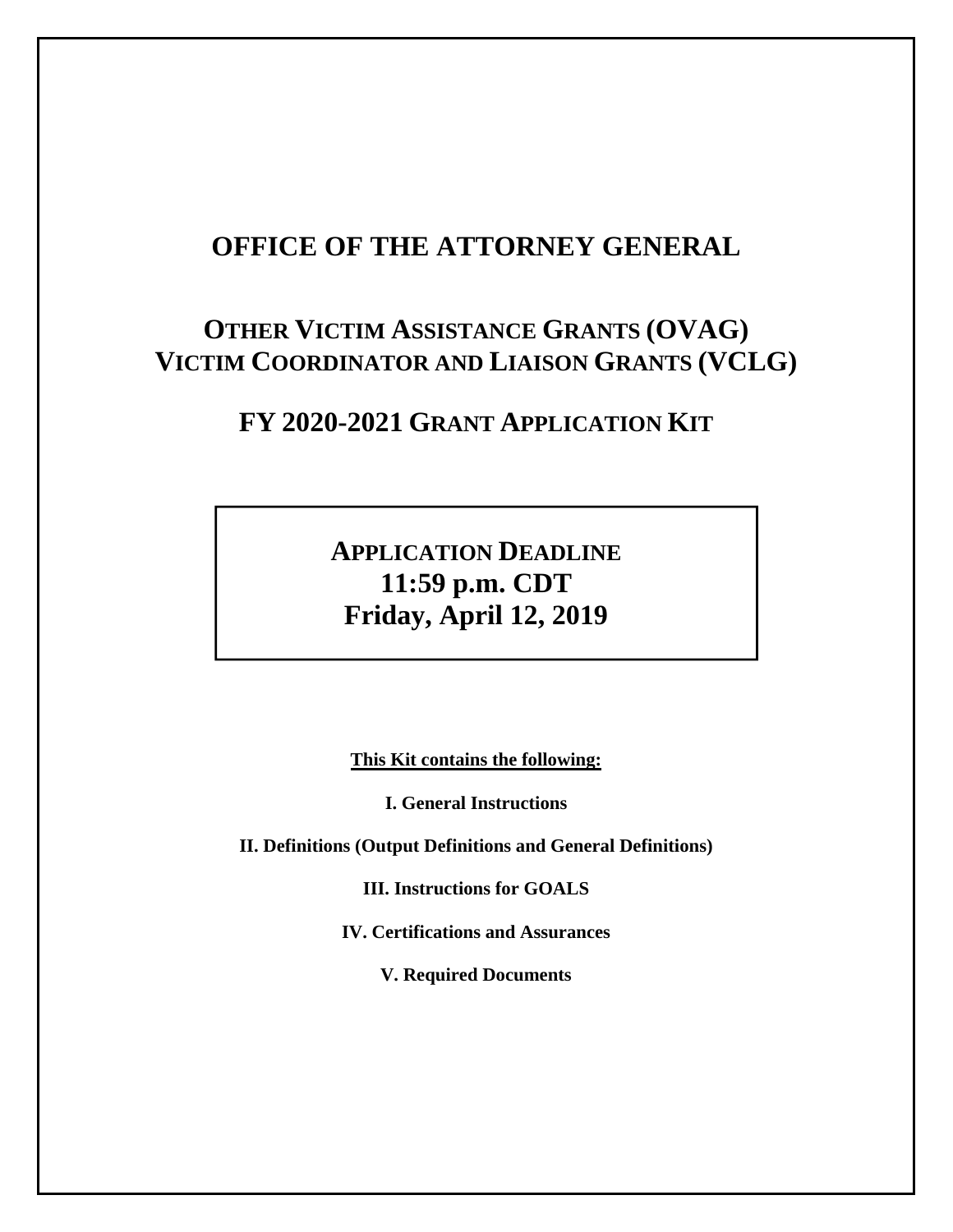## **TABLE OF CONTENTS**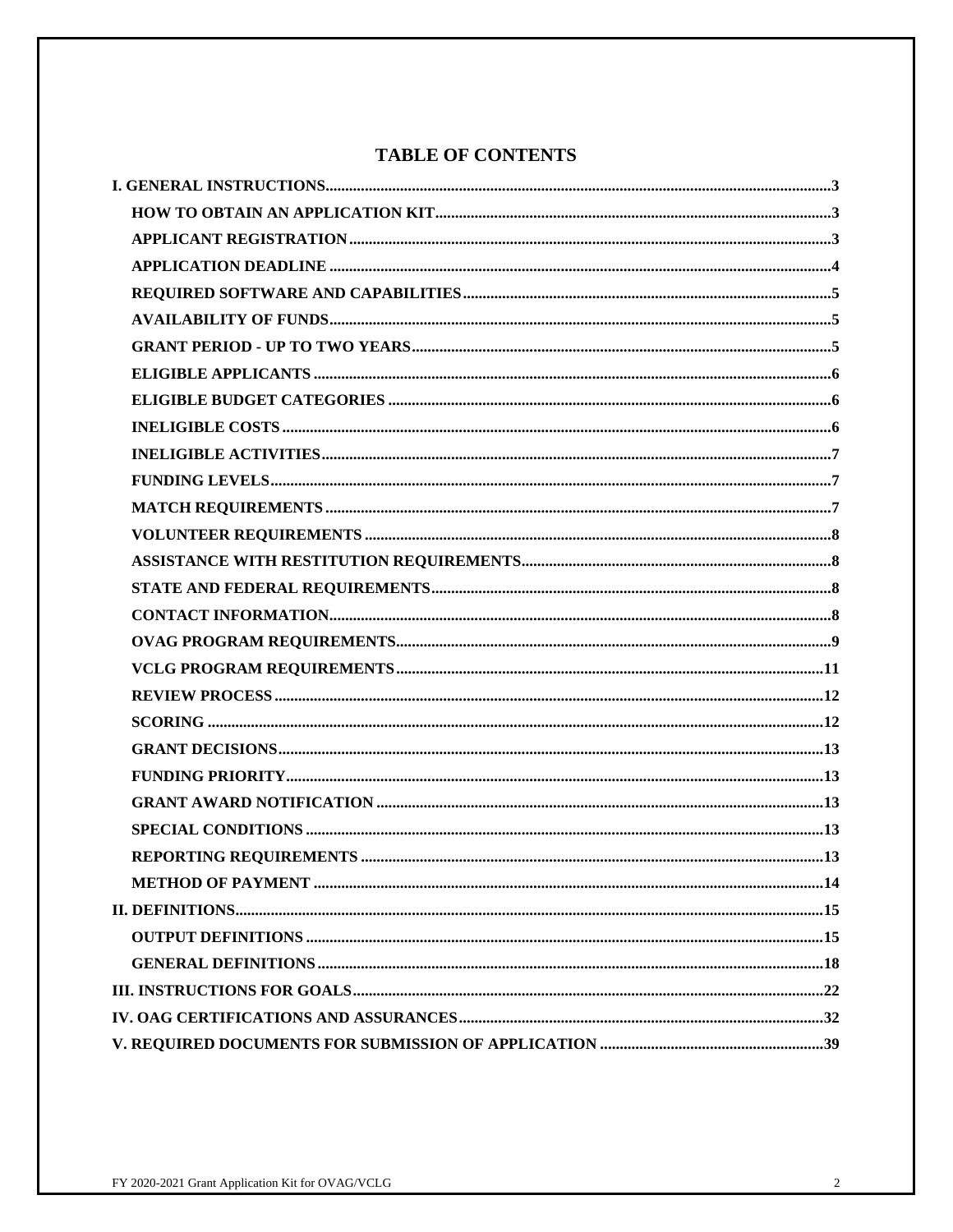# **I. GENERAL INSTRUCTIONS**

# **OTHER VICTIM ASSISTANCE GRANT (OVAG) PROGRAM VICTIM COORDINATOR AND LIAISON GRANT (VCLG) PROGRAM**

## **How to Obtain an Application Kit**

The Office of the Attorney General (OAG) has posted the Application Kit on the OAG website at https://www.texasattorneygeneral.gov/divisions/grants. Updates and other helpful reminders about the Application process will also be posted at this location. Potential Applicants are encouraged to refer to this site for updates.

This Application Kit provides the information and forms necessary to prepare an Application for funding through the OAG for the OVAG and the VCLG Programs.

- An Applicant must create an on-line account and complete the Eligibility Questions to determine for which grant(s) the Applicant is able to apply.
- An Applicant may be matched to multiple funding sources based on completed Eligibility Questions. However, an Applicant will be ineligible to apply for both an OVAG and VCLG grant.
- If eligible, an OVAG Applicant may apply for one OVAG, and if eligible, one Sexual Assault Prevention and Crisis Services (SAPCS)-State grant (in a separate Application Kit). *Note: the SAPCS-State Application has the same deadline as OVAG Application.*

## **Applicant Registration**

In order to register, an Applicant must designate one person as the point of contact to submit its grant application. To create an on-line account, the Applicant must email the following point of contact information to Grants@oag.texas.gov:

- First Name
- Last Name
- Email Address
- Organization Legal Name

The point of contact will receive a welcome email from **G**rant **O**ffering and **A**pplication Lifecycle System (GOALS) via the Grants@oag.texas.gov email address. GOALS will prompt the point of contact to create a password. The password must be 8 characters, with at least 1 Upper Case Letter, 1 Lower Case Letter, 1 Number and 1 Special Character ( $\omega$ , #, \$, &, etc.). The Applicant may also choose to upload a Picture.

## **The OAG strongly encourages Applicants to register by Friday, March 22, 2019 in order to have sufficient time to complete the application.**

The link for GOALS and further instructions can be found on the OAG website at https://www.texasattorneygeneral.gov/divisions/grants.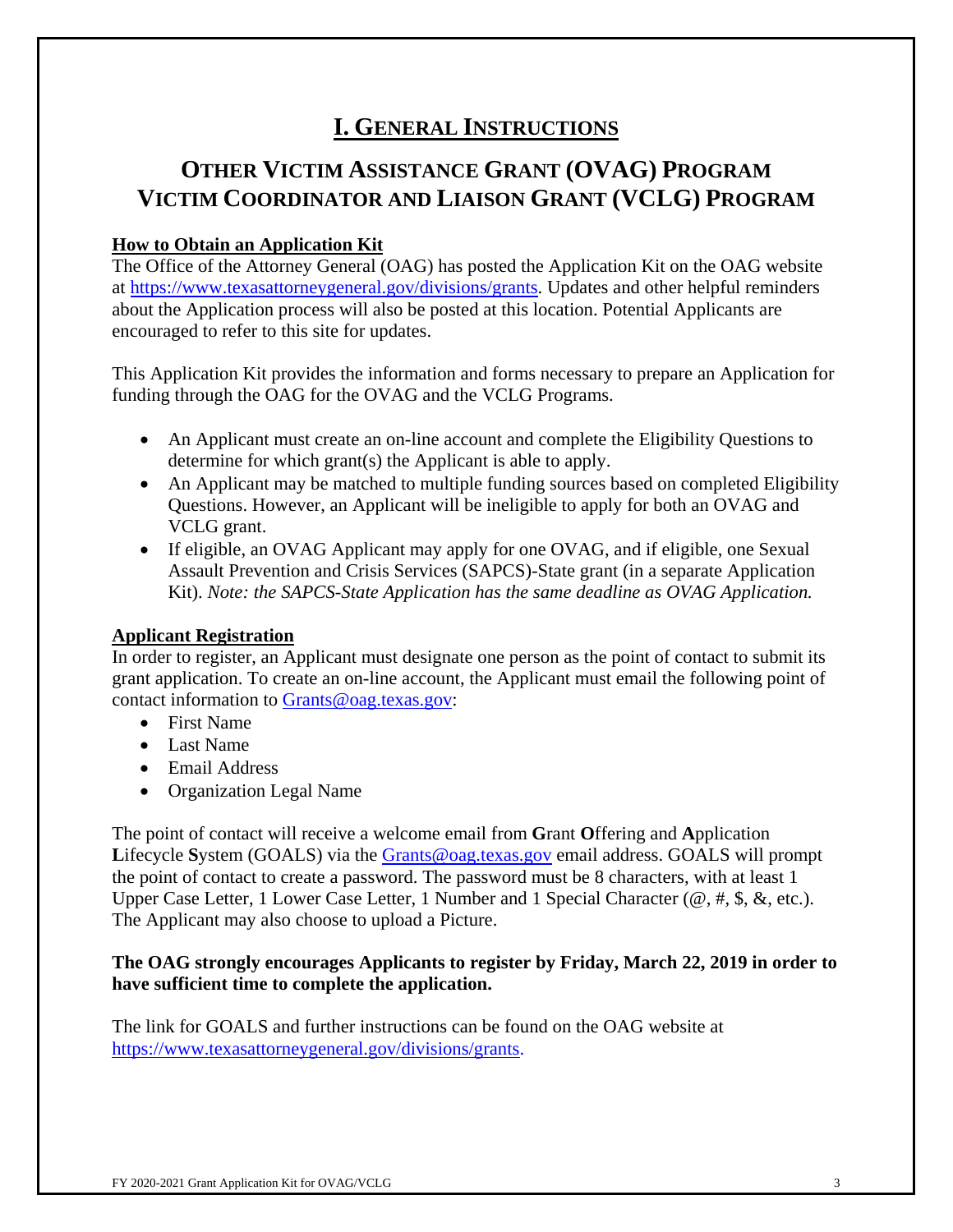### **Eligibility Questions**

After the on-line account is activated, the Applicant will be taken to the Grant Programs webpage (your homepage) in GOALS, where the Applicant will then need to complete the Eligibility Questions under *Your Tasks*.

The Applicant will be required to answer "*Yes* or *No"* questions regarding the agency type and purpose as well as provide the Council of Governments (COG) regions and counties served. The Applicant will also be asked to provide its Legislative Districts. If the Applicant does not know its COG or Legislative District, website links are provided in the section headers to assist in obtaining that information. Completing the eligibility questions will determine which grant funding solicitation the Applicant matches.

Once the Eligibility Questions are complete, Select the *View Grant Programs* button at the bottom of the screen. If the Applicant matches to a grant program that has an open solicitation, select and complete the grant application for that applicable funding source.

## **Application – Deadline is 11:59 p.m. CDT on Friday, April 12, 2019**

If your Eligibility Questionnaire answers match to an open solicitation, the grant funding opportunity will appear on the screen. You may apply for these grants by clicking on the green *Apply Now* button. *Note: Hard copy or Emailed Applications will not be accepted.*

If a funding source for which the Applicant is intending to apply does not appear under *Grant Programs*, there could be two possibilities:

- A grant program to which the Applicant could potentially match is not open; or
- The answers provided in the Eligibility Questionnaire do not match any of the OAG's open grant solicitations.

Please contact the OAG at Grants@oag.texas.gov or (512) 936-0792 if there are any questions.

## **To meet the deadline, the Application must be submitted via GOALS.**

- All Applicants must submit the following:
	- o One (1) application per matched funding source listed under *Grant Programs*.
	- o The following documents must be uploaded:
		- "Statements Supporting Submission of the Application to the Office of the Attorney General" containing signatures.
		- **EXECUTE:** "Resolution of Governing Body" containing signatures. (Please note that the Authorized Official must be designated by signature of the governing body. If the Authorized Official is also a member of the governing body, the Authorized Official must be designated by another member's signature. The Authorized Official cannot sign the Resolution designating him/herself as the Authorized Official.)
		- Job Description(s) in PDF for each position requested on the proposed budget.
		- Support Document(s) (See definition on page 20), at least one Support Document is required for each Applicant that reflects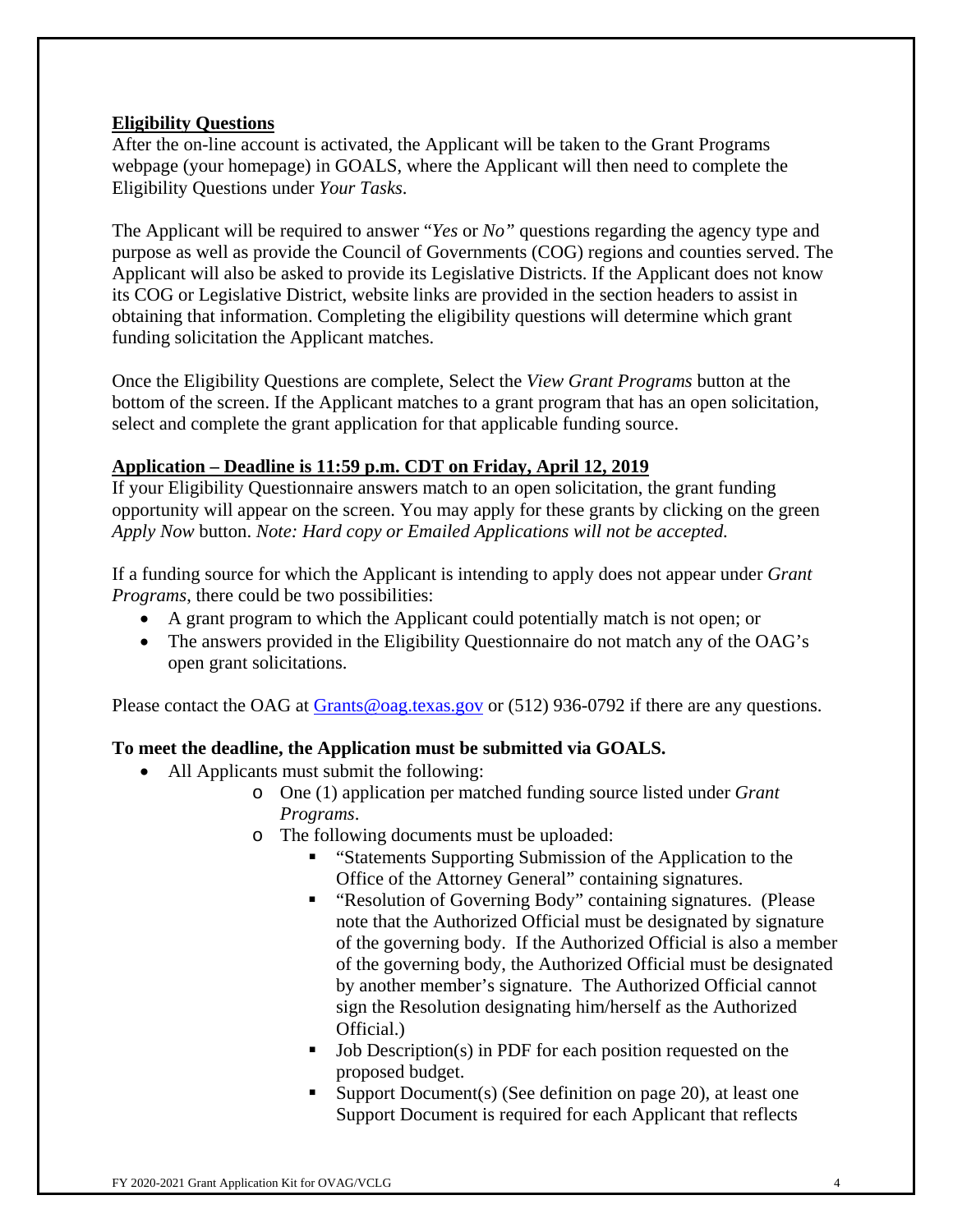collaboration/organizational support related to achieving the goals of the proposed project as described in the Application.

- Excel Budget Template completed for the first-year grant cycle and budget total for the second year of the grant. Must be uploaded in MS Excel format.
- One auto-reply message per application completed and submitted will be generated by GOALS and sent to the email associated with the Applicant's on-line account.

The OAG accepts no responsibility for delays in submission, electronic or otherwise. Applicants are strongly advised to allow for and anticipate any such delays by submitting the Application as early as possible.

For security purposes, the OAG cannot accept Applications submitted in other formats, including walk-in, hand delivery, same day courier service or any other hard copy method of delivery. The OAG also will not accept email submissions.

Please contact the OAG at Grants@oag.texas.gov or (512) 936-0792 if there are any questions about the method of delivery. In order to better assist Applicants with their questions, the preferred method of contact is email. The OAG will not consider or fund an Application if it is not filed by the due date, in the manner required.

### **Required Software and Capabilities**

*Microsoft Excel 97* or newer version as well as the *Internet* is required to create an on-line account, complete the Application, and apply for a grant. Please note that not all versions of Microsoft Excel are the same. If an error message is received, save the Excel document as *.xls*, instead of .*xlsx. Adobe Reader* is required to access the Application Instructions. *Adobe Reader*  can be downloaded for free at www.adobe.com.

### **Availability of Funds**

The source of funding is through a biennial appropriation by the Texas Legislature. All funding is contingent upon an appropriation to the OAG by the Texas Legislature. The OAG makes no commitment that an Application, once submitted, or a grant, once funded, will receive subsequent funding.

### **Grant Period - Up to Two Years**

The term of this grant is up to two years from September 1, 2019 through August 31, 2021, subject to and contingent on funding and approval by the OAG. If the grant period extends for more than one state fiscal year, the grantee will be required to submit additional documentation relating to the second fiscal year of the grant period, including an updated budget. The OAG may base its decision for the second fiscal year funding amounts on the grantee's first year performance, including but not limited to: the timeliness and thoroughness of reporting, effective and efficient use of grant funds and the success of the project in meeting its goals.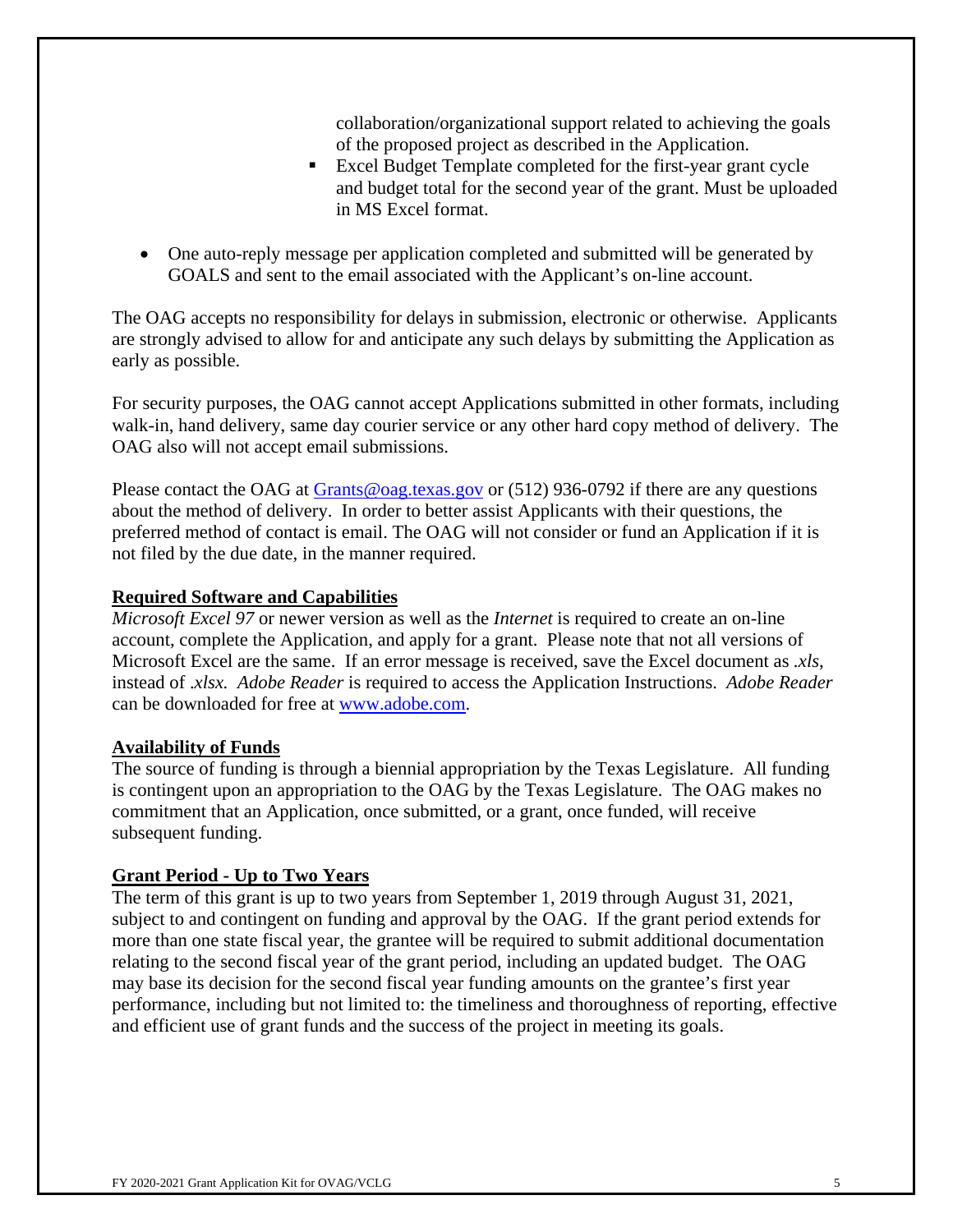## **Eligible Applicants**

### **OVAG**

The following entities are eligible to apply under the OVAG Program:

- Local units of government;
- Non-profit agencies with 26 U.S.C.  $\S 501(c)(3)$  status; or
- State agencies, including universities.

Non-profit Applicants with 26 U.S.C. § 501(c)(3) status must be in good standing with the Comptroller of Public Accounts and "in existence" with the Secretary of State.

## **VCLG**

The following entities are eligible to apply under the VCLG Program:

- A local criminal prosecutor, defined as a district attorney, a criminal district attorney, a county attorney with felony responsibility, or a county attorney who prosecutes criminal cases, may apply for a grant to fund a victim assistance coordinator (VAC) position, or part of a position, for a victim assistance coordinator, as defined in Article 56.04 (a) and (b) of the Texas Code of Criminal Procedure.
- A local law enforcement agency, defined as the police department of a municipality or the sheriff's department of any county, may apply for a grant to fund a crime victim liaison (CVL) position or part of a position, for a crime victim liaison, as defined in Article 56.04 (c) and (d) of the Texas Code of Criminal Procedure.

## **Eligible Budget Categories**

- Personnel
- Fringe Benefits
- Professional & Consultant Services
- Travel
- Equipment
- Supplies
- Other Direct Operating Expenses

## **Ineligible Costs**

Ineligible costs include, but are not limited to:

- Payment for lobbying
- Purchasing food and beverages except as allowed under Texas State Travel Guidelines
- Purchasing or leasing vehicles
- Purchasing promotional items or recreational activities
- Paying for travel that is unrelated to the direct delivery of services that supports the OAG funded program
- Paying consultants or vendors who participate directly in writing a grant application
- Paying any portion of the salary or any other compensation for an elected government official
- Payment of bad debt, fines or penalties
- Purchasing any other products or services the OAG identifies as inappropriate or unallowable
- Payments for sexual assault medical forensic examinations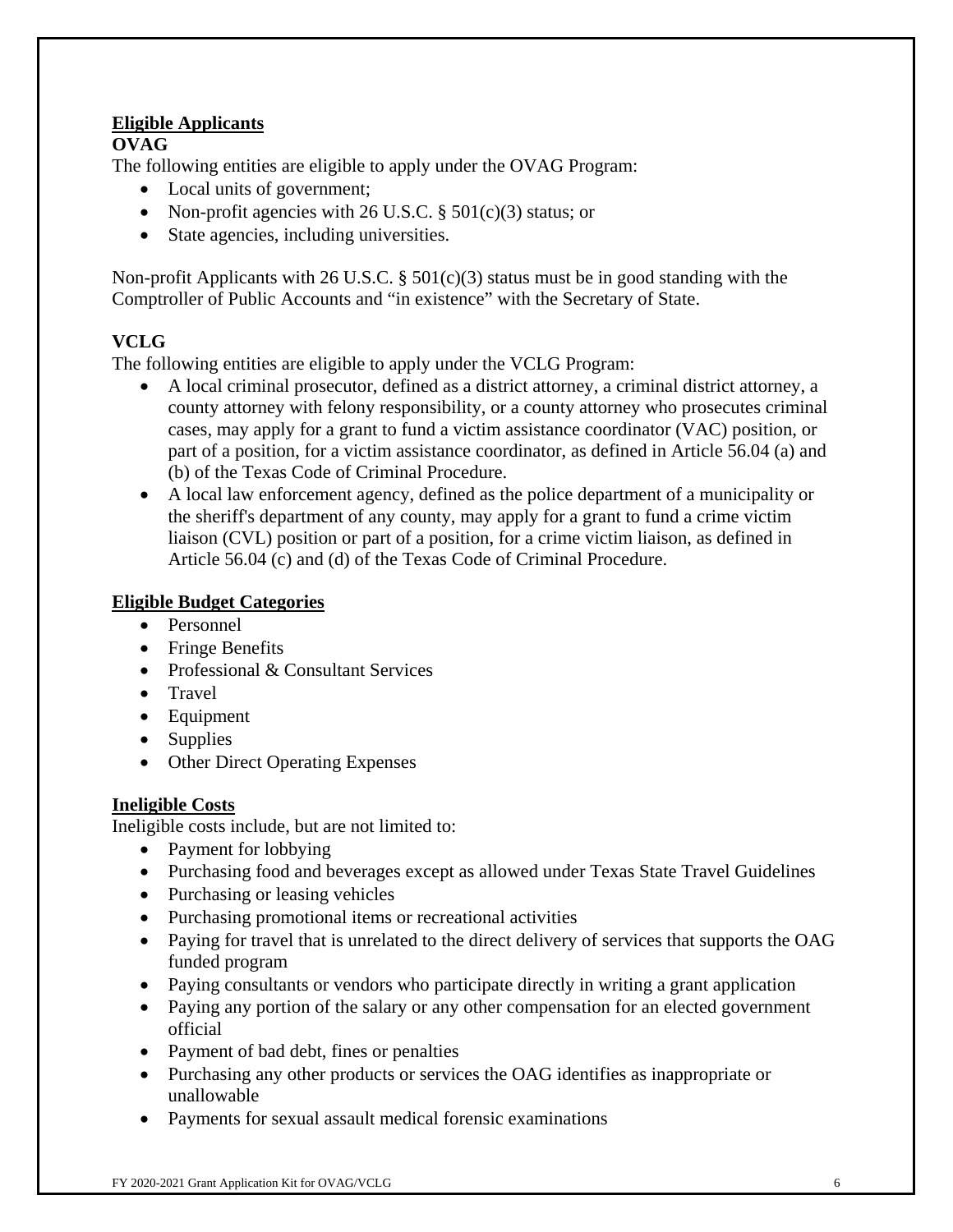- Payments for medical care
- Payments for costs that have been reimbursed by the Crime Victims' Compensation Program
- Payments for cost of Structural replacement(s) and/or repair(s)
- Any unallowable costs set forth in state or federal cost principles

### **Ineligible Activities (not reimbursable)**

Ineligible activities include, but are not limited to:

- Research centered activities (does not include evaluation conducted for program improvement)
- Prosecution centered activities for offender related activities, such as witness coordination, expert witness fees, or prosecutor salaries
- Law enforcement centered activities, such as investigators or patrol officers
- Probation activities that assist an offender
- Offender-related activities, such as mediation or alcohol/drug abuse counseling
- Crime prevention activities, such as, Crime Stoppers, Dare, Neighborhood Watch. Awareness activities such as Take Back the Night, Watch your Drink campaigns are allowable.
- Public Awareness Campaigns- defined as a planned series of media/materials buys that are general in nature and intended to achieve a particular aim (*e.g*., My Strength Campaign, Speak Up Speak Out Campaign, No More Campaign, etc.). See Education in the definition section for allowed awareness activities.
- Activities performed by Sexual Assault Nurse Examiners (SANEs), or other medical professionals, related to conducting sexual assault medical forensic examinations, including fees or salaries. This does not include professional fees for SANEs or medical professionals who provide victim services training for an organization.

## **Funding Levels**

For each fiscal year of the two-year grant term, the following are the minimum and maximum amounts the OAG will reimburse toward each project funded by this grant. Applications requesting an amount below the minimum or above the maximum may not be considered. If the Application is awarded, the budget may be adjusted by the OAG to fit within the minimum and maximum amounts.

|                                  | <b>Minimum Amount</b>      |                            | <b>Maximum Amount</b>      |                            |
|----------------------------------|----------------------------|----------------------------|----------------------------|----------------------------|
| <b>Type of Project</b>           | <b>Fiscal Year</b><br>2020 | <b>Fiscal Year</b><br>2021 | <b>Fiscal Year</b><br>2020 | <b>Fiscal Year</b><br>2021 |
| <b>OVAG</b> Project              | \$20,000                   | \$20,000                   | \$42,000                   | \$42,000                   |
| <b>OVAG</b> Statewide<br>Project | \$20,000                   | \$20,000                   | \$170,000                  | \$170,000                  |
| <b>VCLG</b> Project              | \$20,000                   | \$20,000                   | \$42,000                   | \$42,000                   |

### **Match Requirements**

There are no match requirements for the OVAG or VCLG programs.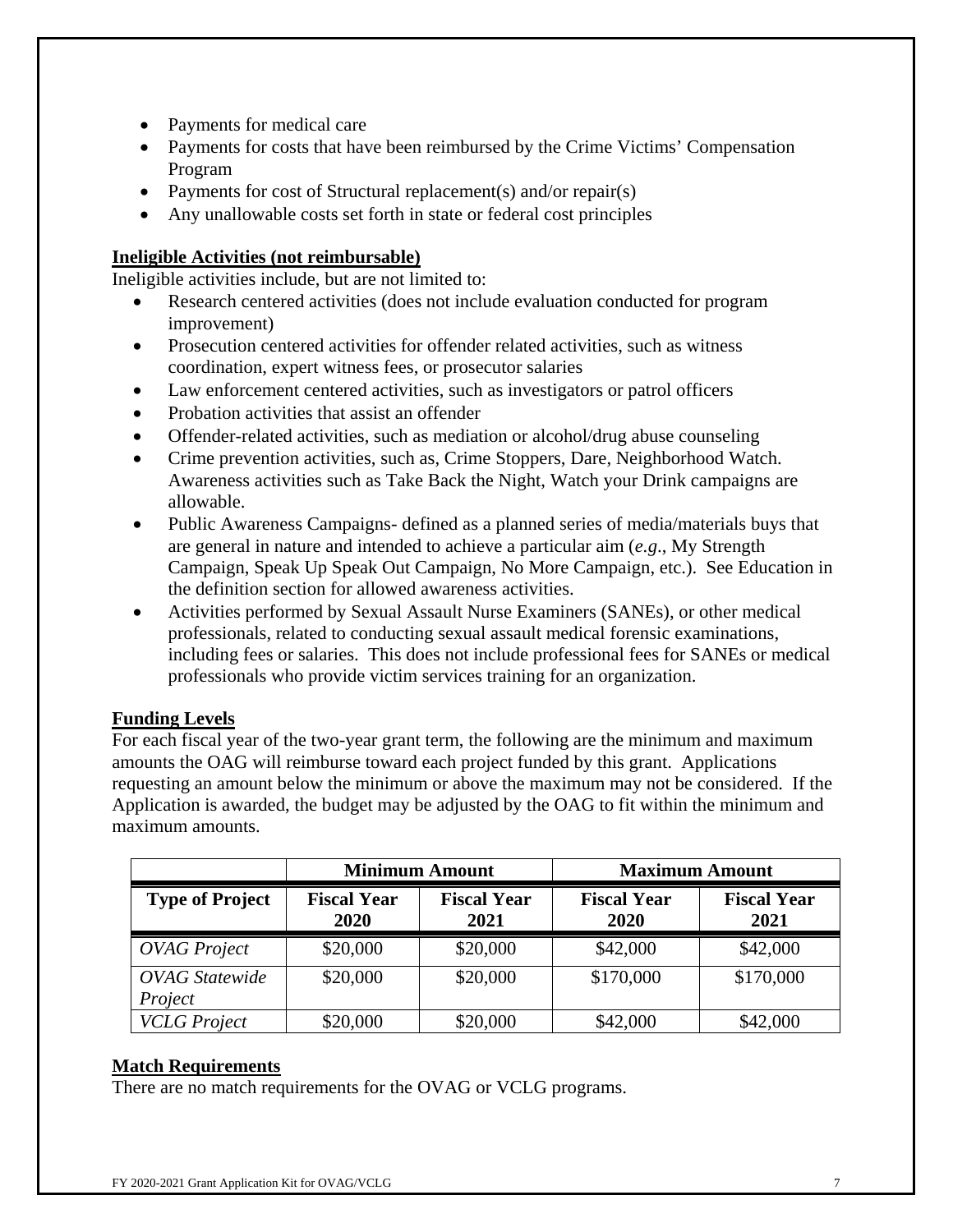## **Volunteer Requirements**

- The OVAG Program has a volunteer requirement for non-profit Applicants. Governmental Applicants are encouraged, but not required, to use volunteers in some capacity to support the mission of the organization.
- The VCLG Program does **not** have a volunteer requirement.

If the Applicant currently uses volunteers, it must identify the role of a volunteer within the organization and describe program components related to recruitment and retention.

### **Assistance with Restitution Requirements**

Prosecutor-based victim assistance programs applying for OVAG or VCLG funds will be required to provide the following services in FY 2020-2021:

- Assistance in making restitution requests; and
- Collaboration with the OAG to ensure restitution is ordered in the appropriate amount to be paid back to the Compensation to Victims of Crime Fund after compensation has been paid to or on behalf of the victim as required by Article 42.037 (a) of the Texas Code of Criminal Procedure.
- Prosecutors will be required to report on assistance in making restitution requests in the OAG performance report.

### **State and Federal Requirements**

All Applicants should review and be familiar with the OAG administrative rules governing the OVAG and VCLG Programs. These rules are published in Texas Administrative Code, Title 1, Chapter 60:

http://texreg.sos.state.tx.us/public/readtac\$ext.ViewTAC?tac\_view=4&ti=1&pt=3&ch=60

In addition to the OAG's administrative rules, Applicants should be familiar with the Uniform Grant Management Standards (UGMS) and relevant Code of Federal Regulations (CFR) that relate to state, and if applicable, federal grant funding.

https://www.comptroller.texas.gov/purchasing/docs/ugms.pdf

(Please note: The Texas Comptroller's office is currently working on revisions to UGMS. The release of the revised version may occur before or after this Application Kit has been released.)

 Uniform Administrative Requirements, Cost Principles, and Audit Requirements for Federal Awards 2 CFR 200 can be found at: http://www.ecfr.gov

## **Contact Information**

Assistance with technical questions about GOALS registration or the Application Kit is available via:

- Email: Grants@oag.texas.gov
- Phone: (512) 936-0792
- GOALS: Select *Help* on the GOALS website for further assistance

Email is the preferred method for submitting questions. Each person submitting a question should include his/her name, the name of the organization, an email address, a phone number and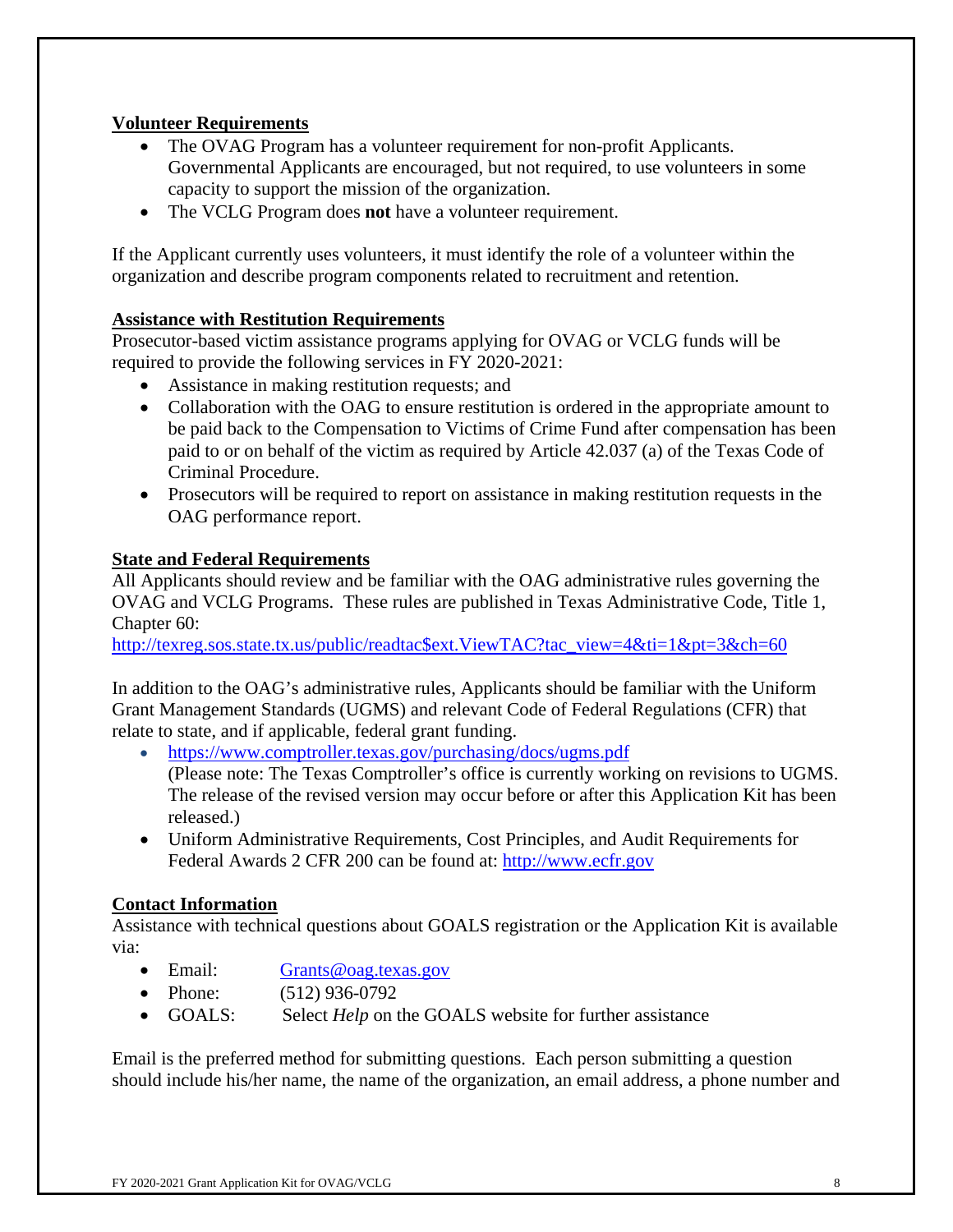if applicable, the Reference ID Number. Please note that OAG staff cannot assist with writing Applications or how to answer Eligibility questions.

## **OVAG Program Requirements**

The purpose of the OVAG Program is to provide funds, using a competitive allocation method, to programs that address the unmet needs of victims by maintaining or increasing their access to quality services.

**OVAG Purpose Areas:** Grants awarded under this Application Kit may be used for victim related services or assistance for the following purposes:

- Providing direct victim services including, but not limited to, counseling, crisis intervention, assistance with Crime Victims' Compensation, assistance with Texas SAVNS (if in applicable counties), legal assistance, victim advocacy, emergency housing assistance, and information and referral;
- Providing outreach or training to help identify crime victims who might not otherwise be reached and provide or refer them to needed services;
- Connecting crime victims to services for the purpose of supporting or assisting in their recovery;
- Training professionals and volunteers to improve their ability to inform victims of their rights, to assist victims in their recovery, or to establish a continuum of care for victims; or
- Other support for victim related services or assistance as determined by the OAG.

**OVAG Staffing Requirements:** The funding priority for the OVAG Program is to support positions that provide victim related services or assistance and in particular to provide direct victim services.

- A minimum of 75% of an Applicant's budget must be allocated to the Personnel and Fringe Benefits budget categories. This requirement applies to all Applicants. The OAG may grant an exception to this requirement for programs that demonstrate a need as described on the Budget Calculation.
- An Applicant that requests 85% or more of the total grant amount in the Personnel and Fringe budget categories will be given additional consideration in scoring.
- An Applicant is limited to no more than ten positions.
- Position titles listed on the budget must match exactly to the position title listed on the job description.
- Each position listed on the budget can only be associated with one employee. If job sharing, list each position on the budget separately as many times as necessary regardless of time allocated to grant. (*i.e.* Advocate if shared between three personnel, must be listed on three separate lines under the Personnel budget category, and three separate job descriptions must be submitted, one for each position).
- Job descriptions are required and must be submitted for all positions for which the Applicant is requesting funding. Job descriptions must reflect activities that relate to the project's goals and must be appropriately proportionate to the time spent on activities funded by the OVAG grant.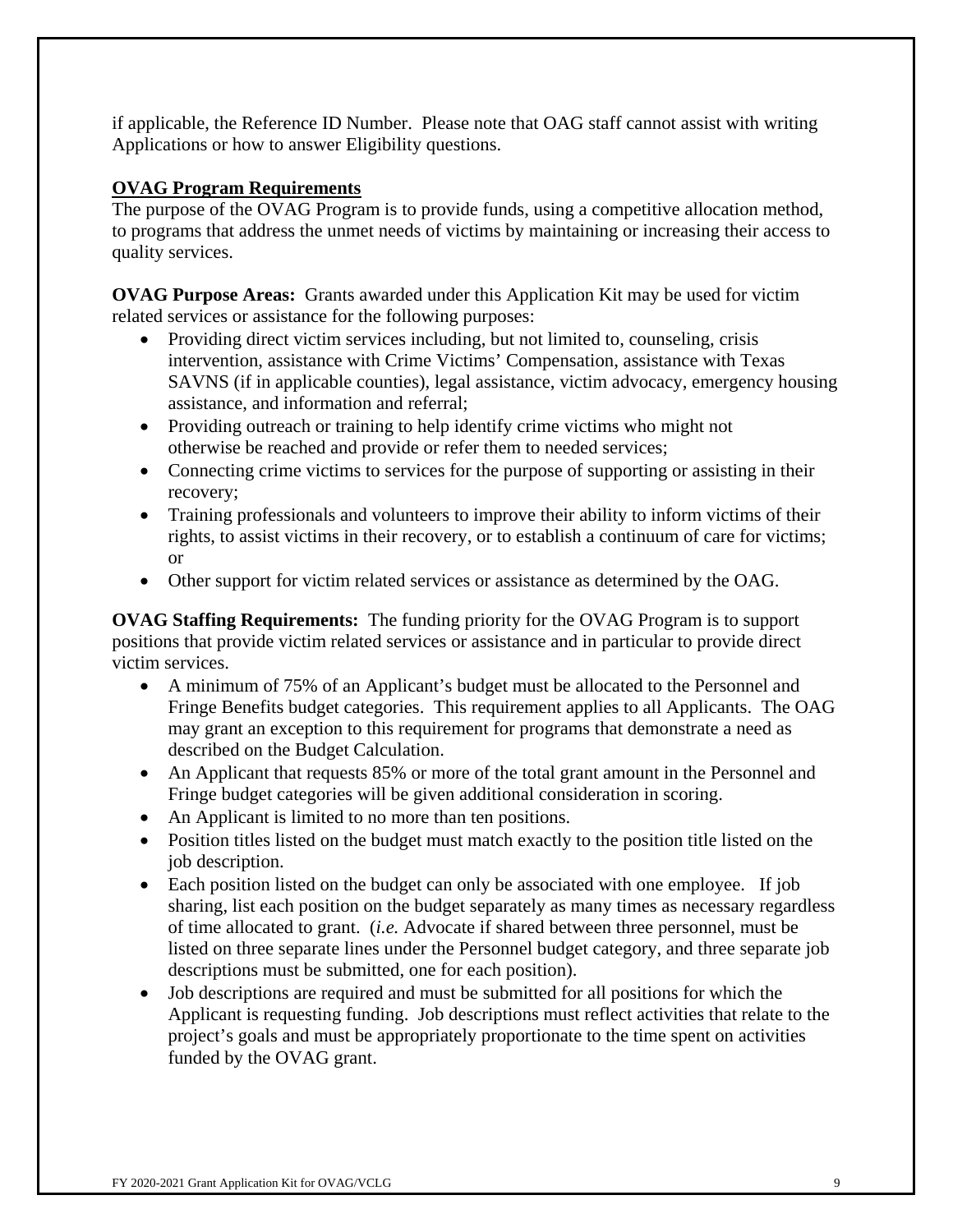**OVAG Direct Victim Services Staff:** Unless otherwise indicated in this Application Kit, all Applicants must provide one grant funded person working at least twenty hours per week or two grant funded persons working at least ten hours each per week providing direct victim services. All Applicants must provide Assistance with Crime Victims' Compensation, Assistance with Texas SAVNS (if in applicable county), and Information and Referral. Direct Victim Services are defined in the Definitions section of this Application Kit.

At least one grant funded person providing direct victim services will be required to complete OAG training on Crime Victims' Compensation and Address Confidentiality within the first year of the grant execution date. One grant funded person providing direct victim services must always be current on the OAG training requirement. If for example, the grant funded person providing direct victim services that initially completed the training is no longer employed by the agency, another grant funded person providing direct victim services must complete the training. The training requirement may be completed either by attending an OAG conference or training in person (offered by Regional Coordinators or in Austin at the State Office), or via an online course offered by the OAG. This requirement will be in effect for the entire two-year grant cycle.

The direct victim services staff requirements apply to all Applicants, including those that rely upon volunteers or contracted staff to deliver direct victim services. The OAG may grant an exception to this requirement for programs that demonstrate a need as described in in the budget portion of the application.

**OVAG Administrative Services:** Funds for administrative personnel may be requested with the following restrictions (see Definitions section for definition of Administrative Services).

- The Applicant may not include more than three personnel providing administrative services.
- The OAG will consider any position that has hours listed on the budget in the Administrative Column on the Budget Calculation as one of the three allowed administrative personnel.
- The combined total number of hours for all administrative services cannot exceed fifteen hours per week.

The administrative services requirement applies to all Applicants. The OAG may grant an exception to the fifteen hours per week maximum for programs that demonstrate a need as described in the budget portion of the Application.

**OVAG Non-Profit Volunteer Requirement:** All non-profit (non-governmental) OVAG Applicants are required to use volunteers in some way to support the mission of their organization. If the organization does not currently utilize volunteers, a plan must be provided explaining how a volunteer program will be developed and implemented during the grant term. If the Applicant currently uses volunteers, they must identify the role of a volunteer within the organization and describe program components related to recruitment, retention and training of volunteers.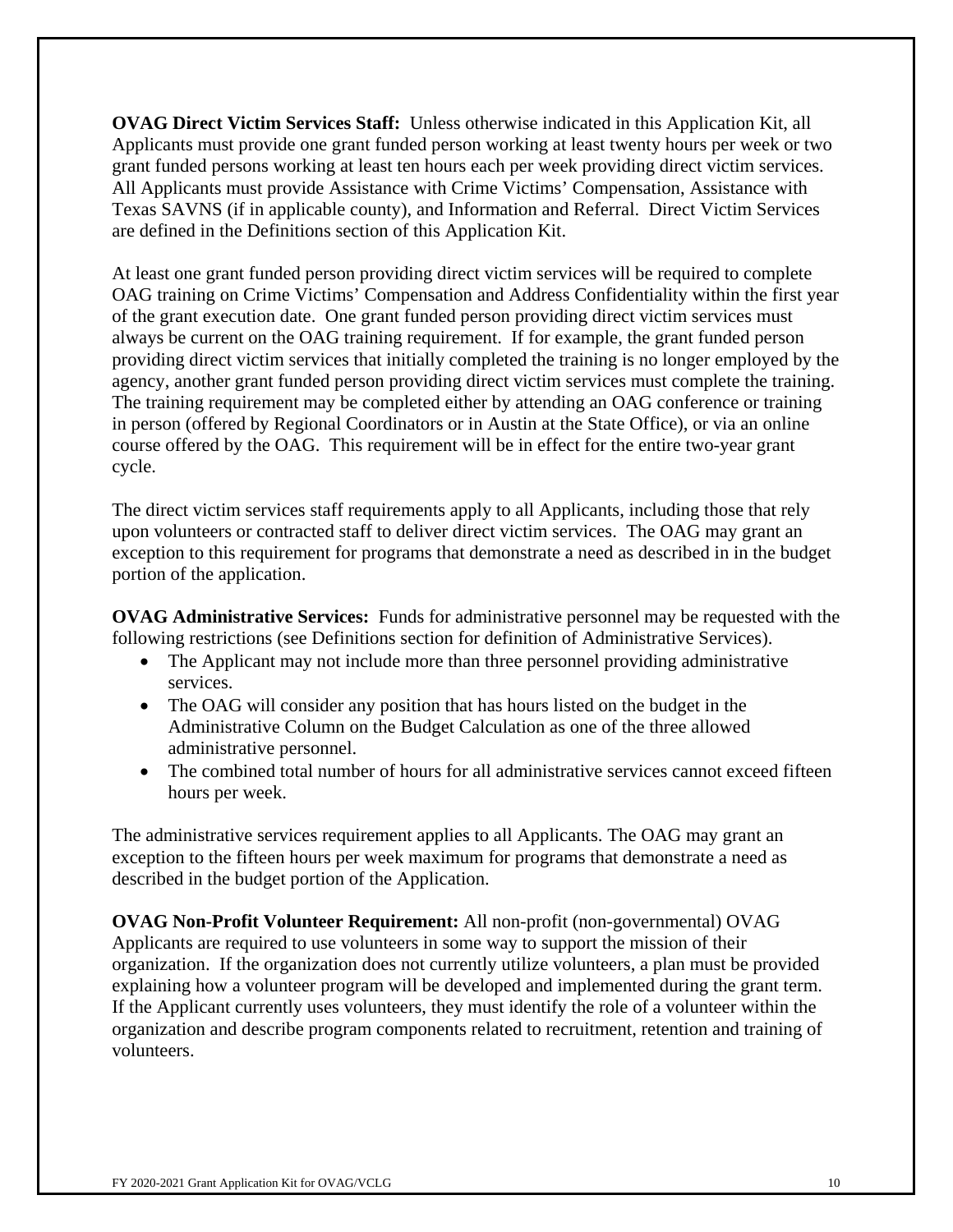**OVAG Statewide Project:** A statewide project is one that actively offers or provides victim related services or assistance in six or more Council of Government (COG) regions. *Note: Public Awareness Campaigns are not eligible in this kit.* 

## **VCLG Program Requirements**

The purpose of the VCLG program is to fund the mandated positions described in the Texas Code of Criminal Procedure, Article 56.04, specifically Victim Assistance Coordinators (VAC) in prosecutor offices and Crime Victim Liaisons (CVL) in law enforcement agencies.

In addition to the duties imposed in the Texas Code of Criminal Procedure, Article 56.04 (and more specifically the duties associated with ensuring crime victims' rights described in Article 56.02 and rights for victims of sexual assault under 56.021), VACs and CVLs are also expected to promote and educate the community and other professionals about victim rights and services in an effort to identify crime victims and provide or refer them to needed services.

**VCLG Staffing Requirements:** An Applicant for the VCLG Program must request funding for a position that will perform the duties of a VAC or a CVL.

- A minimum of 75% of an Applicant's budget must be allocated to the Personnel and Fringe Budget categories. This requirement applies to all Applicants. The OAG may grant an exception to this requirement for programs that demonstrate a need as described on the Budget Calculation.
- An Applicant that requests 85% or more of the total grant amount in the Personnel and Fringe Benefits budget categories will be given additional consideration in scoring.
- The Applicant must, at minimum, provide one VAC or CVL position working twenty hours per week or two positions working at least ten hours each per week in the Applicant's budget.
- An Applicant is limited to no more than ten positions.
- Positions titles listed on the budget must match exactly to the position title listed on the job description.
- Each position listed on the budget can only be associated with one employee. If job sharing, list each position on the budget separately as many times as necessary regardless of time allocated to grant. (*i.e.* Victim Liaison if shared between three personnel, must be listed on three separate lines under the Personnel budget category, and three separate job descriptions must be submitted, one for each position).
- Job descriptions are required and must be submitted for all positions for which the Applicant is requesting funding. Job descriptions must reflect activities that relate to the project's goals and must be appropriately proportionate to the time spent on activities funded by the VCLG grant.

**VCLG Direct Victim Services Staff:** Unless otherwise indicated in this Application Kit, all Applicants must provide one grant funded person working at least twenty hours per week or two grant funded persons working at least ten hours each per week providing direct victim services. All Applicants must provide Assistance with Crime Victims' Compensation, Assistance with Texas SAVNS (if in applicable county), and Information and Referral. Prosecutor based Applicants must also provide "Assistance with Restitution". Direct Victim Services are defined in the Definitions section of this Application Kit.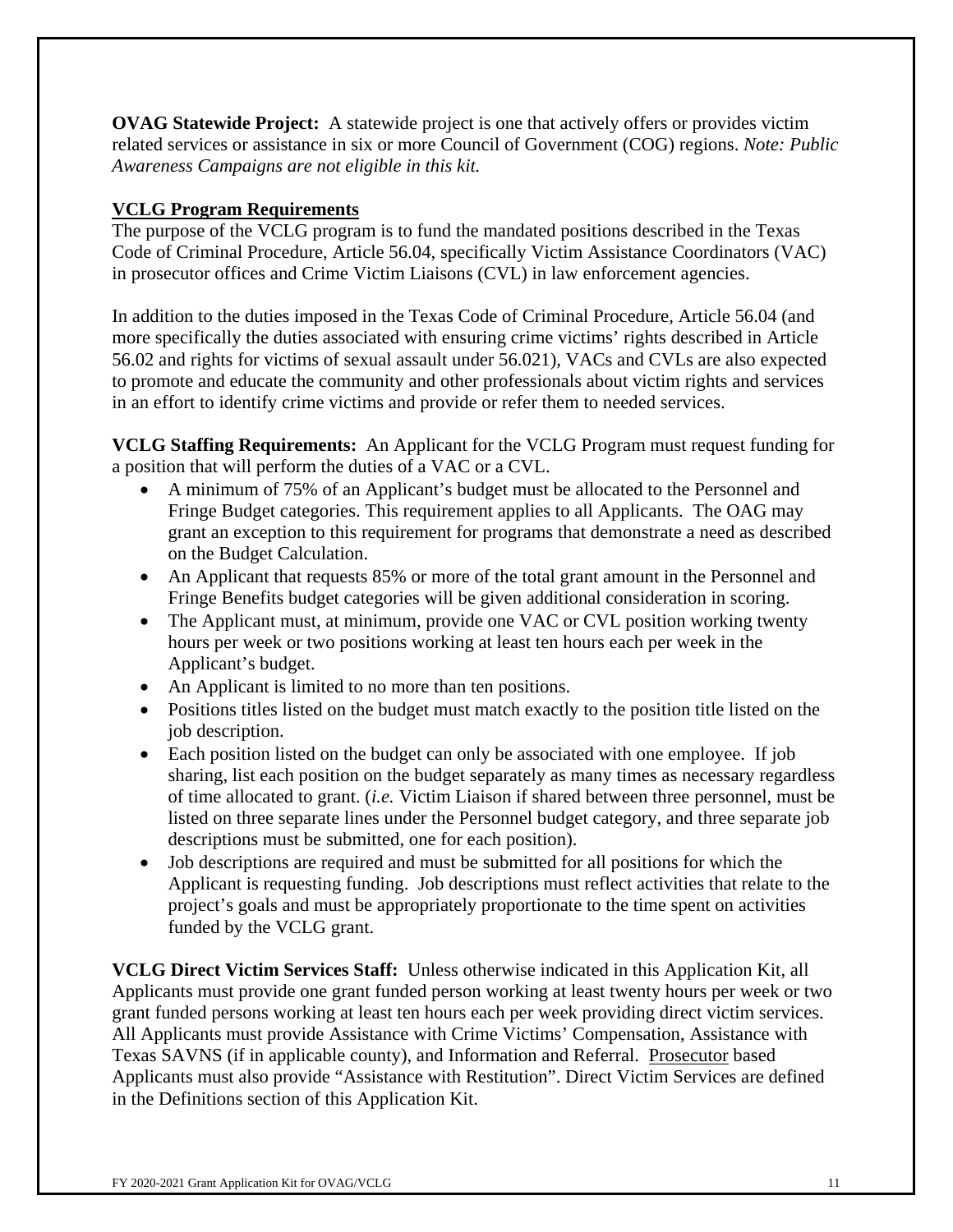At least one grant funded person providing direct victim services will be required to complete OAG training on Crime Victims' Compensation and Address Confidentiality within the first year of the grant execution date. One grant funded person providing direct victim services must always be current on the OAG training requirement. If for example, the grant funded person providing direct victim services that initially completed the training is no longer employed by the agency, another grant funded person providing direct victim services must complete the training. The training requirement may be completed either by attending an OAG conference or training in person (offered by Regional Coordinators or in Austin at the State Office), or via an online course offered by the OAG. This requirement will be in effect for the entire two-year grant cycle.

The direct victim services staff requirements apply to all Applicants, including those that rely upon volunteers or contracted staff to deliver direct victim services. The OAG may grant an exception to this requirement for programs that demonstrate a need as described in the budget portion of the application.

**VCLG Administrative Services:** Funds for administrative personnel may be requested with the following restrictions (see Definitions section for definition of Administrative Services).

- The Applicant may not include more than three personnel providing administrative services.
- The OAG will consider any position that has hours listed on the budget in the Administrative Column on the Budget Calculation as one of the three allowed administrative personnel.
- The combined total number of hours for all administrative services cannot exceed fifteen hours per week.

The administrative services requirement applies to all Applicants. The OAG may grant an exception to the fifteen hours per week maximum for programs that demonstrate a need as described in the budget portion of the Application.

## **Review Process**

The OAG will review each complete Application submitted by the deadline by an eligible Applicant.

- At any time during the review process, an OAG staff member may contact the Applicant for additional information.
- All areas of the budget are subject to review and approval by the OAG. Decisions related to the budget are based on both eligibility and reasonableness.

### **Scoring**

The Application will be scored on information provided by the Applicant including, but not limited to:

- Organization Summary (20% of overall score)
- Project Summary and Description of Need (20% of overall score)
- Assessment and Evaluation (5% of overall score)
- What Will Be Done (30% of overall score)
- Financial Questions (20% of overall score)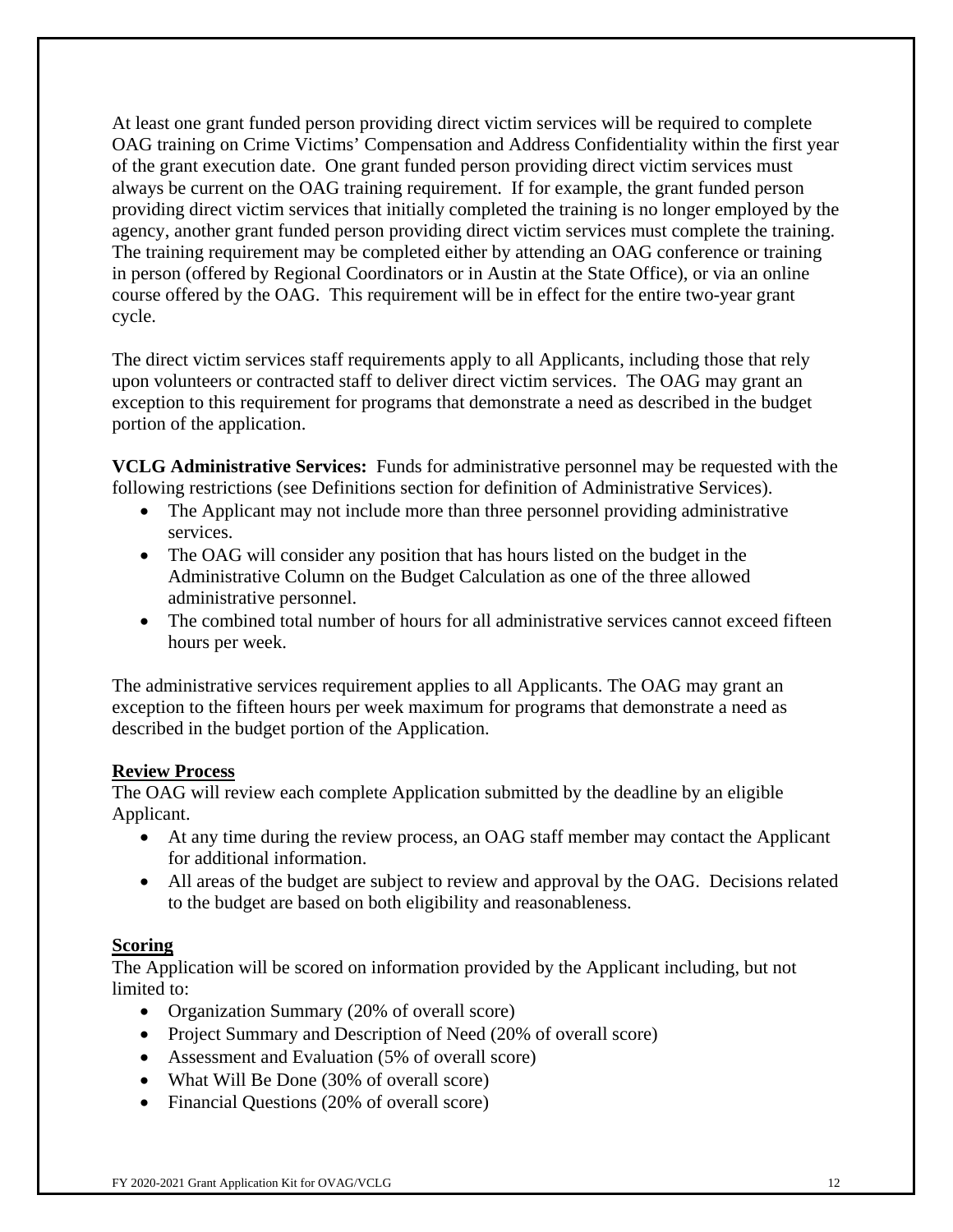• Comprehensive Scoring Criteria (5% of overall score)

### **Grant Decisions**

During the grant review and award process, the OAG may take into consideration other factors including whether the Applicant has demonstrated acceptable past performance as a grantee in areas related to programmatic and financial stewardship of grant funds.

The OAG may choose to award a grant from a different OAG funding source than that for which the Applicant applied.

The OAG is not obligated to award a grant at the total amount requested and/or within the budget categories requested. The OAG reserves the right to make awards at amounts above and/or below the stated funding levels.

All grant decisions including, but not limited to, eligibility, evaluation and review, and funding rest completely within the discretionary authority of the OAG. The decisions made by the OAG are final and are not subject to appeal.

### **Funding Priority**

The OAG reserves the right to consider all other appropriations or funding an Applicant currently receives when making funding decisions. The OAG may give priority to Applicants that do not receive other sources of funding, including funding that originates from the OAG.

The OAG reserves the right to give priority to currently funded organizations and projects that provide direct victim services with grant funds, or that provide information and education about victim rights in their community.

### **Grant Award Notification**

The Applicant shall be notified in writing of the OAG's decision regarding a grant award. The OAG may utilize a grant contract document and/or a notice of grant document once a decision is made to award a grant. The Applicant will be given a deadline to accept the grant award and to return the appropriate document to the OAG within the time prescribed by the OAG. An Applicant's failure to return the signed document, via DocuSign, to the OAG within the prescribed time period will be construed as a rejection of the grant award, and the OAG may deobligate funds.

### **Special Conditions**

The OAG may assign special conditions at the time of the award. Until satisfied, these special conditions may affect the Applicant's ability to receive funds. If special conditions are not resolved, the OAG may de-obligate funds up to the entire amount of the grant award.

### **Reporting Requirements**

If an Application is funded, grantees will be required to report to the OAG quarterly, in the manner and schedule as determined by the OAG. Quarterly statistical reports are due no later than the  $30<sup>th</sup>$  day of each month following the end of the quarter. The four quarters end on the last day of the months of November, February, May and August. Reporting on grant program activities such as outputs and outcomes via quarterly Performance Reports will be required. If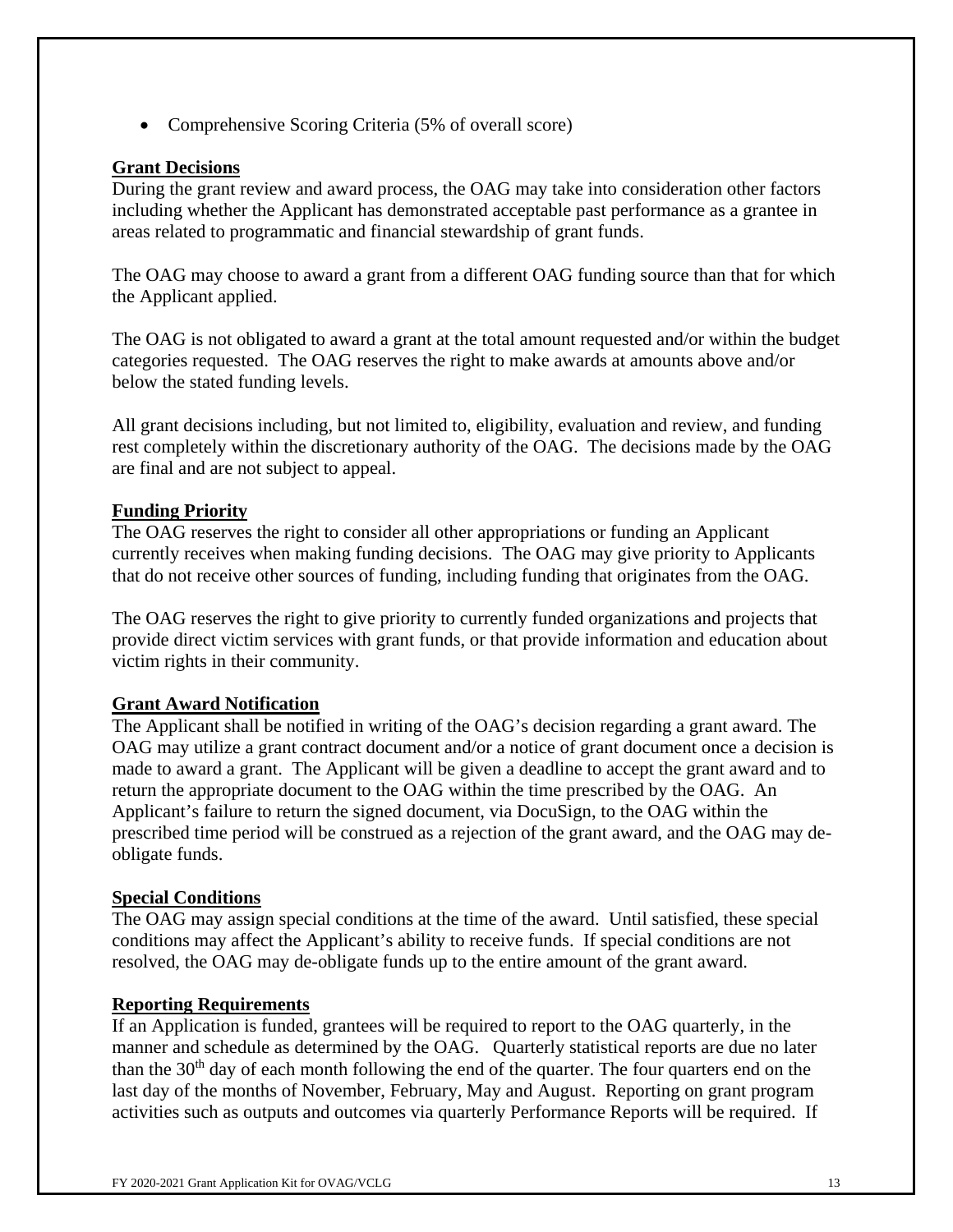reports are not submitted by the established dates, this may affect the Applicant's ability to receive reimbursement.

## **Method of Payment**

OAG grants are paid on a cost-reimbursement basis.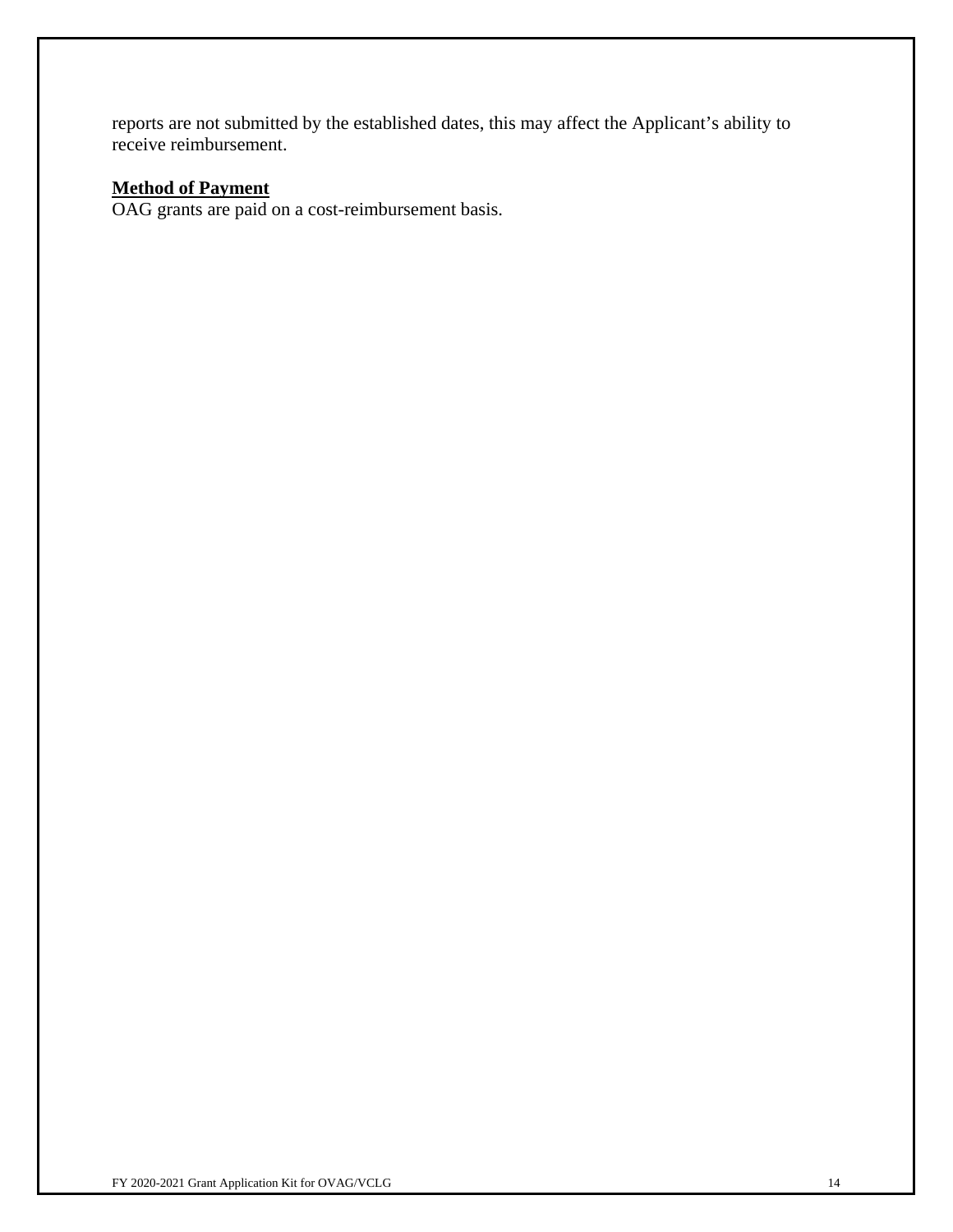## **II. DEFINITIONS**

## **OUTPUT DEFINITIONS**

**Accompaniment –** to hospitals, law enforcement offices, prosecutors' offices and courts, to provide in-person support, assistance and provision of information about crime victims' rights during the survivors' interaction with medical or criminal justice professionals at hospitals, law enforcement offices, prosecutors' offices and courts. To qualify as an Accompaniment to a Hospital, a minimum of 45 minutes must be spent with the survivor.

**Advocacy –** in-person or via telecommunication assistance provided on behalf of a victim to third parties (*e.g.,* schools, employers, law enforcement agencies, housing authorities, health care professionals, prosecutors; offices, CVC).

**Assistance with Crime Victims' Compensation** – assistance provided to a victim or claimant, as defined by Texas Code of Criminal Procedure Articles 56.32 (a) (2) and 56.32 (a) (11), that may include explaining Crime Victims' Compensation (CVC) forms, processes, or completing the appropriate forms. Providing general information on CVC should be counted under "Information and Referral."

**Assistance with Texas Statewide Automated Victim Notification Service (SAVNS) –**  assistance provided to a victim explaining Texas SAVNS and/or registering or accessing information. Providing general information on Texas SAVNS should be counted under "Information and Referral."

**Assistance with Restitution –** at a minimum, those duties required under Texas Code of Criminal Procedure, Articles 56.02, 56.04, and 56.08, which include notice of right to restitution and a written notification of the general restitution process within 10 days after the date that an indictment or information is returned against a defendant. Assistance with Restitution may also include assisting victims with calculating losses; gathering documentation/receipts; reviewing victim impact statements for potential restitution requests; contacting CVC to determine if funds have been expended on victim's behalf; and providing restitution information and CVC reimbursement requests for the prosecution.

**Assistance with Victim Impact Panels –** assistance provided to a victim to prepare a victim to present on a Victim Impact Panel.

**Assistance with Victim Impact Statements –** assistance provided to a victim explaining the Victim Impact Statement identified in Article 56.03 Code of Criminal Procedure and/or completing the appropriate forms. Providing general information on Victim Impact Statements should be counted under "Information and Referral".

**Crisis Intervention –** in person or via telecommunication assistance provided to a victim to reduce acute distress, to begin stabilization and to assist in determining next steps.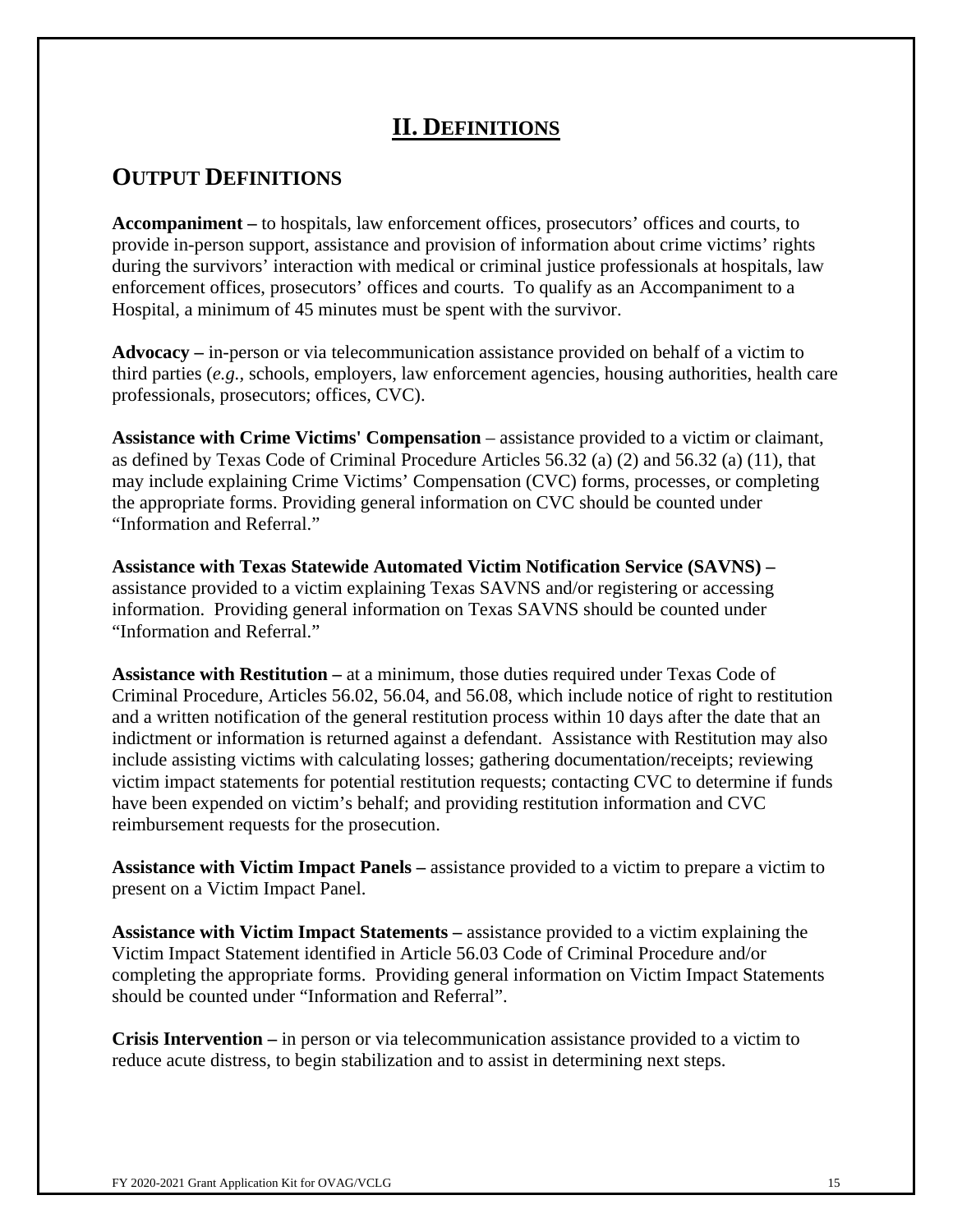**Direct Victim Services** – include but are not limited to providing the following activities:

- Accompaniment to Hospitals, Law Enforcement Offices, Prosecutors' Offices and Courts
- Advocacy
- Assistance with Crime Victims' Compensation
- Assistance with Restitution
- Assistance with Texas SAVNS
- Assistance with Victim Impact Panels
- Assistance with Victim Impact Statements
- Crisis Intervention
- Emergency Funds
- Follow up with Victim
- Groups (Support, Therapeutic)
- Information and Referral
- Individual Counseling
- Peer Support Services
- Legal Assistance
- Lodging
- Transportation
- Other Direct Victim Services

### **Education – For purposes of this grant includes the following:**

- Outreach includes but is not limited to public speeches, information booths, media interviews, public service announcements, newsletters, articles, editorials, and website visits conducted for the purpose of generally informing the public about crime related topics and available victim services.
- Training includes general training sessions, video conference training sessions, and computer based training sessions conducted to train on a certain topic. Training is designed to increase knowledge on crime related topics, impact the skills of individuals interacting with victims, including victim service training, or to improve the overall response to victimization. Training may be provided internally to volunteers and staff, or externally to the public.

**Emergency Funds** – funds that the Applicant will provide directly to victims for items needed immediately following a crime and that would not otherwise be paid for by the Crime Victims' Compensation Program. Not to exceed \$1,500 during each grant year.

- Allowable Items one-time transportation, one-time lodging, and/or a one-time food and/or gas card, etc;
- **Unallowable Items past due rent, past due car payment, monthly groceries, medical bills, etc.**

**Follow-up with Victim** – in person, telephone or written communication, initiated by the advocate that occurs as a follow-up to an initial meeting with the victim - to provide or offer services such as emotional support, empathetic listening and checking on progress.

**Individual Counseling –** provided to a victim by a licensed professional and uses one-on-one psychological and/or therapeutic methods of treatment for a minimum of 45 minutes.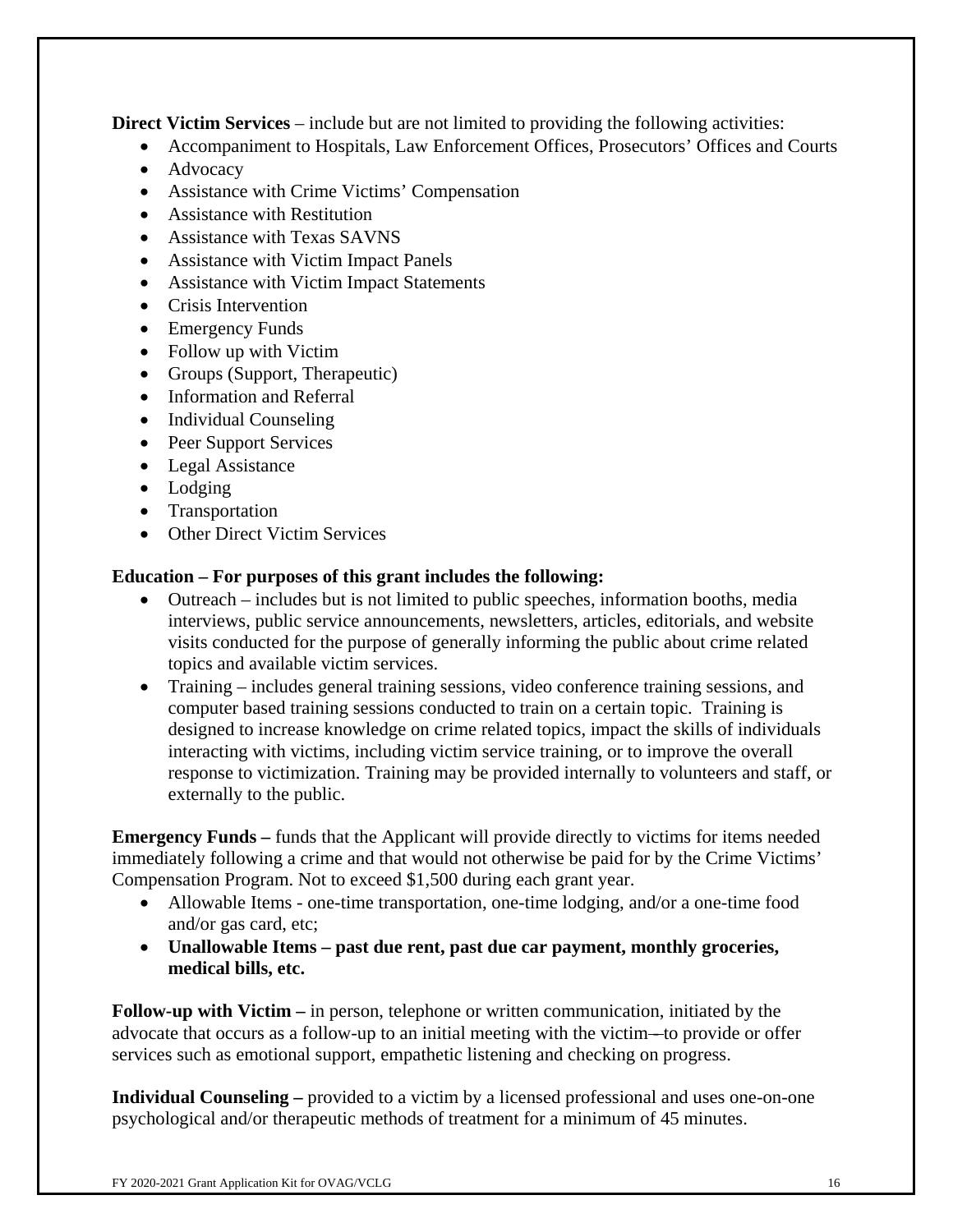**Information Booth –** Events where organizations staff booths to provide information to the general public about different topics. This may include but is not limited to community fairs, conferences, or other public gatherings.

**Information and Referral** – all forms of contact with victims in which services and available support (provided by the Applicant or the community) are identified and/or offered. This service may be provided in addition to or along with other Direct Victim Services such as Advocacy, Peer Support Services, Assistance with Crime Victims' Compensation, etc.

**Legal Assistance –** assistance provided to a victim with criminal or civil legal issues, including, but not limited to, completing and/or filing of temporary restraining orders, injunctions, other protective orders, elder abuse or child abuse petitions. The available scope of legal services may be for the following service areas: Legal services to assist victims of human trafficking; legal services to assist victims of crime to obtain temporary or permanent protective orders; spousal/child support, divorce and relocation, legal services to assist victims of crime with immigration proceedings; and legal services relating to victims of crime obtaining Crime Victims' Compensation benefits. Any other scope of legal services must have the prior written approval of the OAG. Legal assistance does not include activities solely for the prosecution of an offender, such as witness coordination; expert witness fees; or prosecutor salaries.

**Lodging –** arranging and/or providing lodging for a victim, including but not limited to emergency housing assistance (*e.g.* the number of victims who received lodging as arranged by grant funded staff).

**Peer Support Services** – one-on-one peer support provided by trained staff and/or volunteers to increase client functionality and facilitate empowerment in meeting his/her physical, medical, legal, and or psychological needs.

**Support Groups –** groups for victims led by trained staff, volunteers or peer facilitators covering educational material or issues brought up by the group.

**Therapeutic Groups –** groups facilitated by a licensed professional and includes therapeutic counseling and/or psycho-educational content for victims.

**Transportation –** arranging and/or providing transportation for a victim for planned activities to one or more destinations in a single trip, or to an unplanned or crisis situation to or from locations such as medical facilities, shelters, or police stations.

Unique Victims Served – a victim of crime that receives any direct victim service from staff funded on this grant counted only once per fiscal year.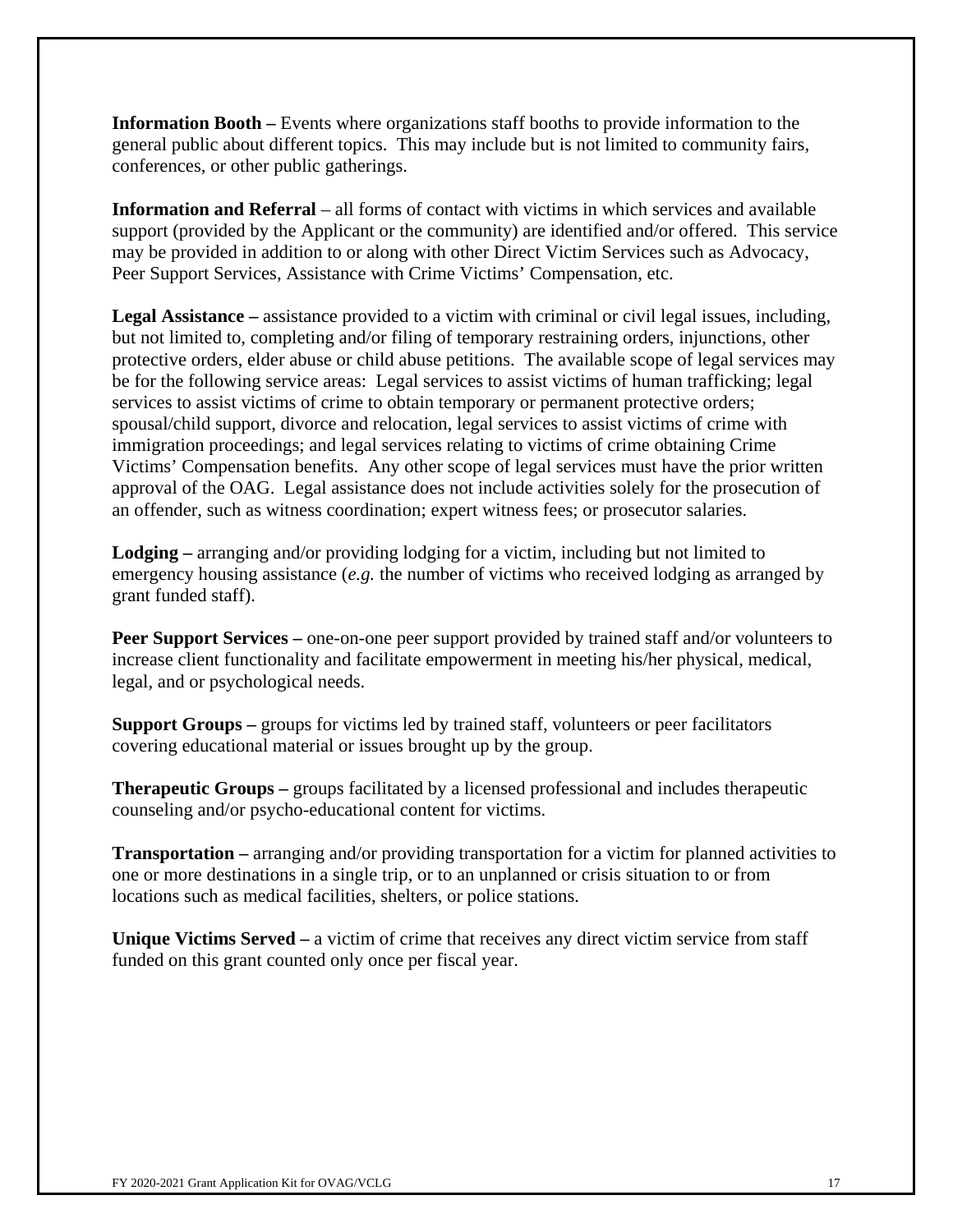# **GENERAL DEFINITIONS**

**Administrative Services –** functions that provide support or oversight to grant activities that are not:

- Direct Victim Services:
- Education
	- o Outreach
	- o Training

(See Definitions of Direct Victim Services and Education).

**Advertising Costs –** the cost of advertising media and corollary administrative costs. Advertising media include magazines, newspapers, radio and television, direct mail, exhibits, electronic or computer transmittals. Most advertising is unallowable for grant purposes and are only allowable if related to and necessary for performance of the grant, *i.e.* recruitment of personnel, procurement of goods and services, disposal of surplus materials, other specific purposes necessary to meet the requirements of the grant project, or the availability of services.

**Alternate Designee** – The person designated by the Authorized Official to sign invoices for the agency (*i.e.,* Executive Director, Financial Director, Auditor, Treasurer, etc.).

**Authorized Official –** Each grantee must designate an Authorized Official. The Authorized Official may not be the same person as the grant contact. The Authorized Official is the person authorized to apply for, accept, decline, or cancel the grant for the grantee. This person signs all grant contracts and financial forms as well as any other official documents related to the grant. This person may be, for example, the executive director of the entity, a county judge, or the designee authorized by the governing body in a resolution.

**Contract Staff –** individuals that are not employed by the organization but are hired contractors of the organization to carry out specific work for the grant.

**Crime Victim Liaison –** each local law enforcement agency shall designate one person to serve as the agency's crime victim liaison and perform the duties described in Article 56.04 (c) and (d) of the Texas Code of Criminal Procedure.

**Equipment –** an article of non-expendable, tangible personal property having a useful life of more than one (1) year and a per unit acquisition cost which equals the lesser of the capitalization level established by the grantee for financial statement purposes or \$5,000.

**Employee –** a person under the direction and supervision of the organization, who is on the payroll of the organization and for whom the organization is required to pay applicable income withholding taxes.

**Fiscal Year** – Texas state fiscal year, beginning on September 1<sup>st</sup> and ending on August 31<sup>st</sup>.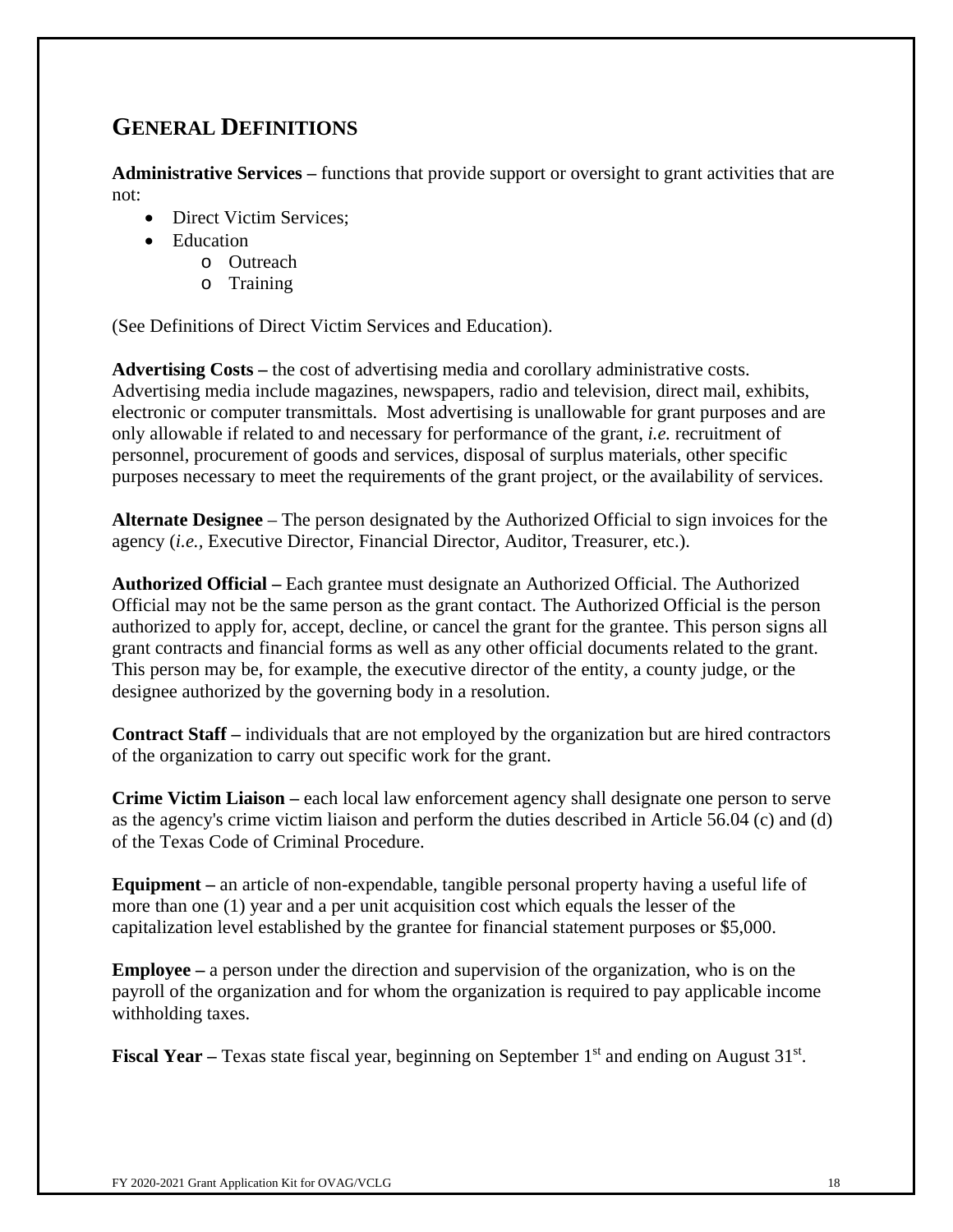**Fringe Benefits** – compensation or other benefits provided by the employer to the employee at no charge that is above and beyond salary or wages. Examples include health plans, life insurance, leave, pensions, unemployment benefit plans, and employer's portion of payroll tax.

**Grant Contact – e**ach grantee must designate a Grant Contact. The Grant Contact may not be the same person as the Authorized Official. The Grant Contact must be an employee of the grantee who is responsible for operating and monitoring the project and who is able to readily answer questions about the project's day-to-day activities. All grant related information will be sent to the Grant Contact.

**Mileage –** per mile cost when traveling by car may be reimbursed according to the Texas State Travel Guidelines, unless a grantee's travel policy provides a lesser reimbursement.

**Other Direct Operating Expenses** – costs not included in other budget categories and which are directly related to the day-to-day operation of the grant program. Other direct operating expenses include, but are not limited to, conference registration, rent, utilities, janitorial supplies, liability insurance, and communication.

**Outcome –** specific changes in knowledge, attitudes, skills, behavioral intentions, behaviors, or other changes that are expected as a result of program activities.Example: 80% of unique victims served (output) this year showed an "Increase in knowledge of crime victims' rights" (outcome).

**Output** – products of program activities, including services delivered by a program. Examples include:

- The number of unique victims served (outputs) last month. Example: 25 is the number of unique victims served (output) last month.
- The number of instances a service was provided. Example: 100 counseling sessions were provided (output) last month.

**Output Target** – estimate of the number of program activities, including services the organization plans to deliver in a given time period. Examples include:

- The organization plans to serve 30 unique victims in FY 2020.
- The organization plans to provide 25 accompaniments in FY 2020.

**Per Diem –**actual meal expense, incurred on an overnight stay in which the grantee travels outside of their designated headquarters, may be reimbursed according to the Texas State Travel Guidelines, unless a grantee's travel policy provides a lesser reimbursement.

**Personnel** – employees of this organization that will be funded by this grant. See "Employee."

**Professional & Consultant Services –** service for which the grantee uses an outside source for necessary support. Professional & Consultant Services include, but are not limited to, tax services, accounting services, counseling, legal services, and computer support.

**Project Financial Officer** – This person has primary responsibility for overseeing the financial operations of the grant project and may or may not be the same as the organization's highest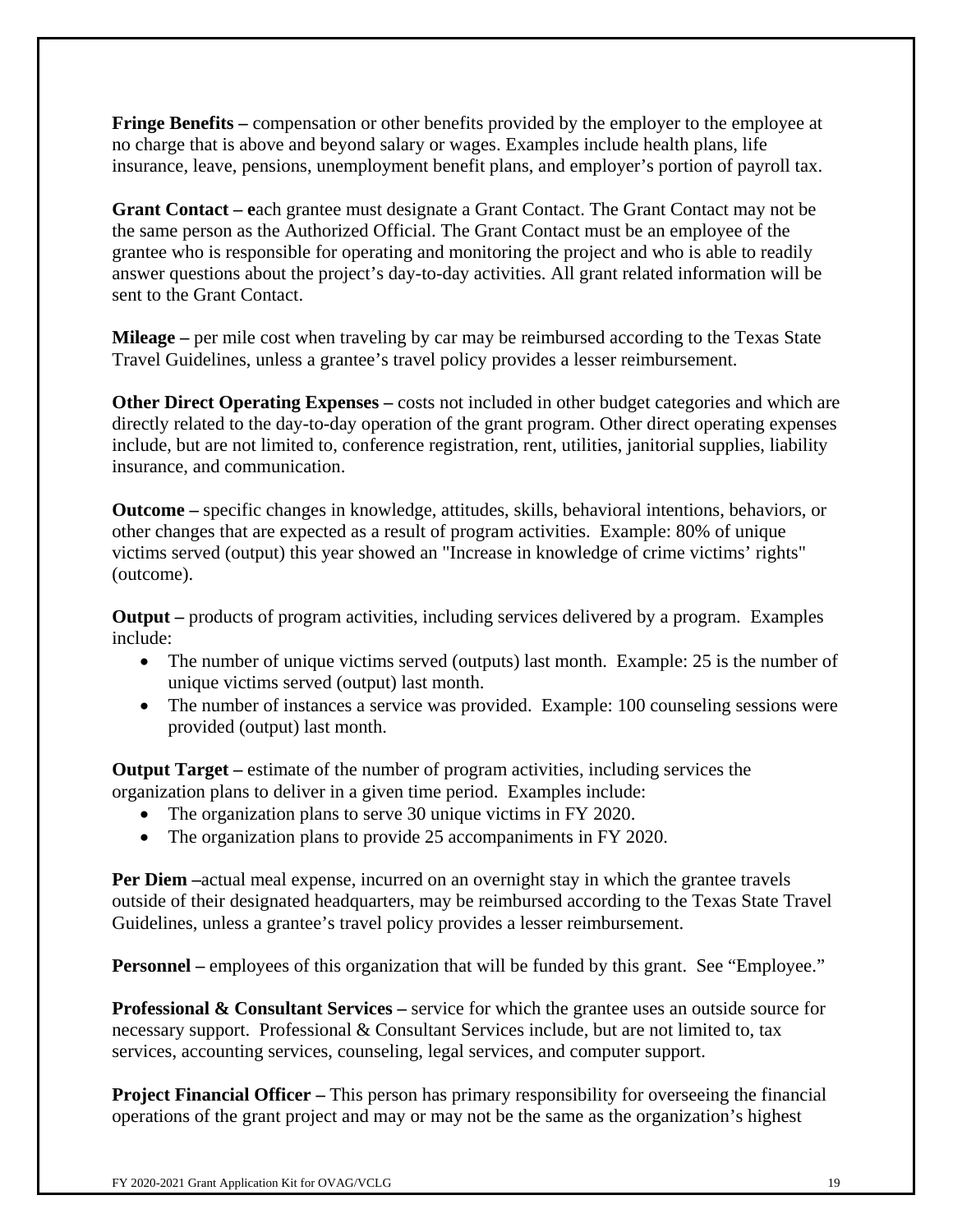financial position. This person may be, for example, the chief financial officer, finance director, county auditor, comptroller or board treasurer.

**Promotional Items** – articles of merchandise that are branded with a logo and used in marketing and communication programs. They are usually given away to promote a company, corporate image, brand, or event. Most promotional items are unallowable expenditures for grant purposes and are only allowable if the item is informational and/or instructional in nature and thus provides a public service.

**Reference ID Number – this number will be assigned by GOALS after an Applicant has started** its application for this grant opportunity. The Reference ID Number will be used by the OAG to track the receipt of Applications. The assigned Reference ID Number must be included on all Application documents submitted to the OAG.

**Resolution of Governing Body** – a formal written statement of an official body that is the governing authority of an agency.

**Salary** – the total compensation, not including fringe benefits, earned by the employee without regard to funding source.

**Special Conditions –** placed on a grant because of a need for information, clarification, or submission of an outstanding requirement of the grant that may result in a financial hold being placed on the OAG grant program. Special conditions may be placed on a grant at any time with or without notice.

**Structural** – relating to or forming part of the structure of a building or other item(s) within or around the building. Examples include repaving parking lot or walkway, replacement of toilets, replacement of Heating, Ventilation, and Air Conditioning (HVAC) systems.

**Supplies –** consumable items directly related to the day to day operations of the grant program. Allowable items include, but are not limited to, office supplies, paper, postage, education resource materials, printers, projectors, laptops, and computers.

**Support Document(s) –** a Memorandum of Understanding, Cooperative Working Agreement, Letter of Support, or other written agreement between two or more parties that sets forth common understandings, respective roles or interactions between the parties or any supporting duties or responsibilities between the parties that support the project. It must be signed by all parties involved and describe in sufficient detail the subject matter of the agreement.

**Technical Assistance** - efforts to build the capacity of programs to implement direct victims service activities. Assistance may be provided in person (includes video chat conferences), via telephone or email, or onsite.

**Texas Statewide Automated Victim Notification Service (SAVNS)** – a free and confidential statewide service that provides registered victims of crime and concerned citizens' information and notification about offender custody status and related court events and cases.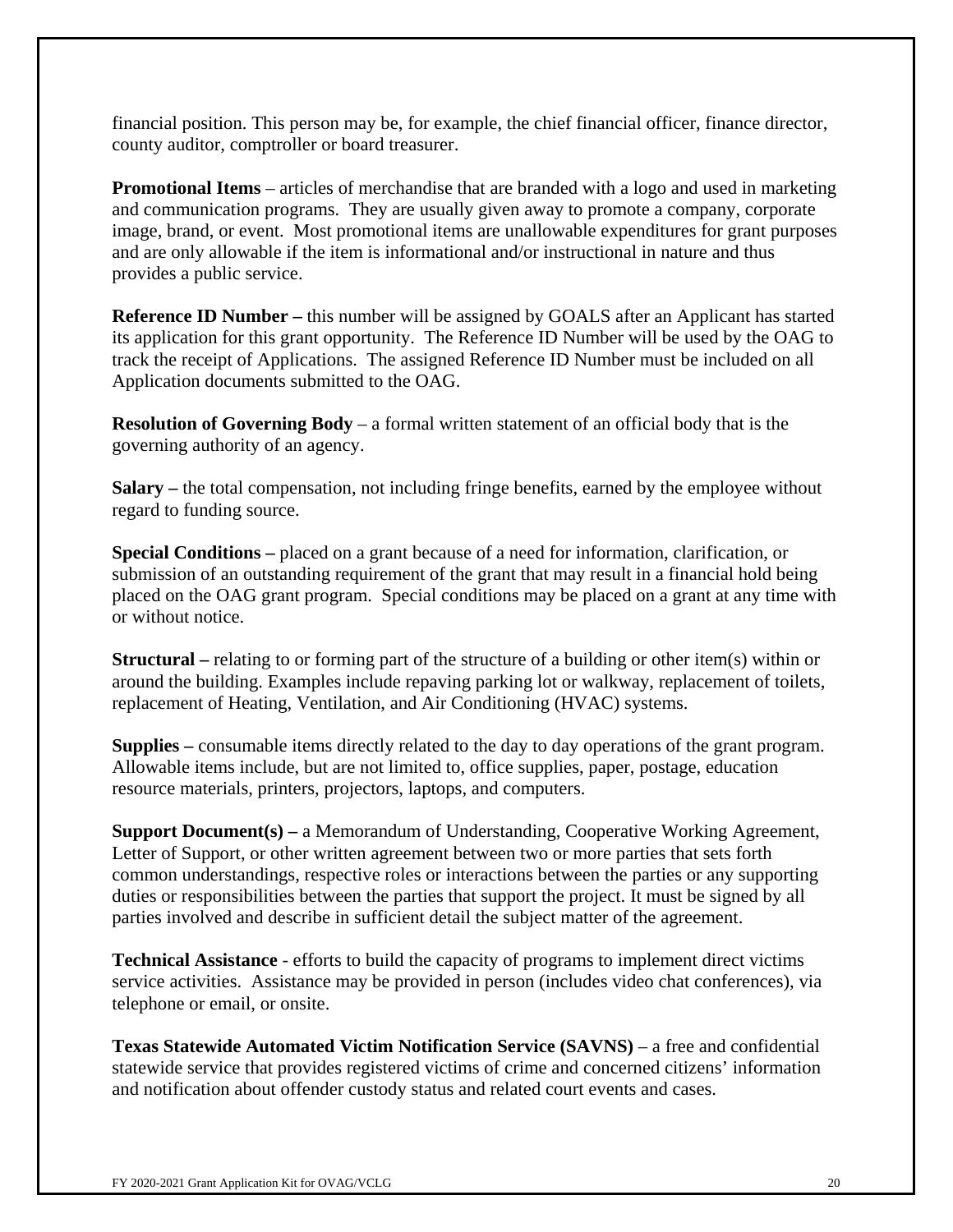**Victim Assistance Coordinator –** the district attorney, criminal district attorney, or county attorney who prosecutes criminal cases shall designate a person to serve as victim assistance coordinator in that jurisdiction and perform the duties described in Article 56.04 (a) and (b) of the Texas Code of Criminal Procedure.

**Volunteer** – a person who provides an unpaid service to the organization.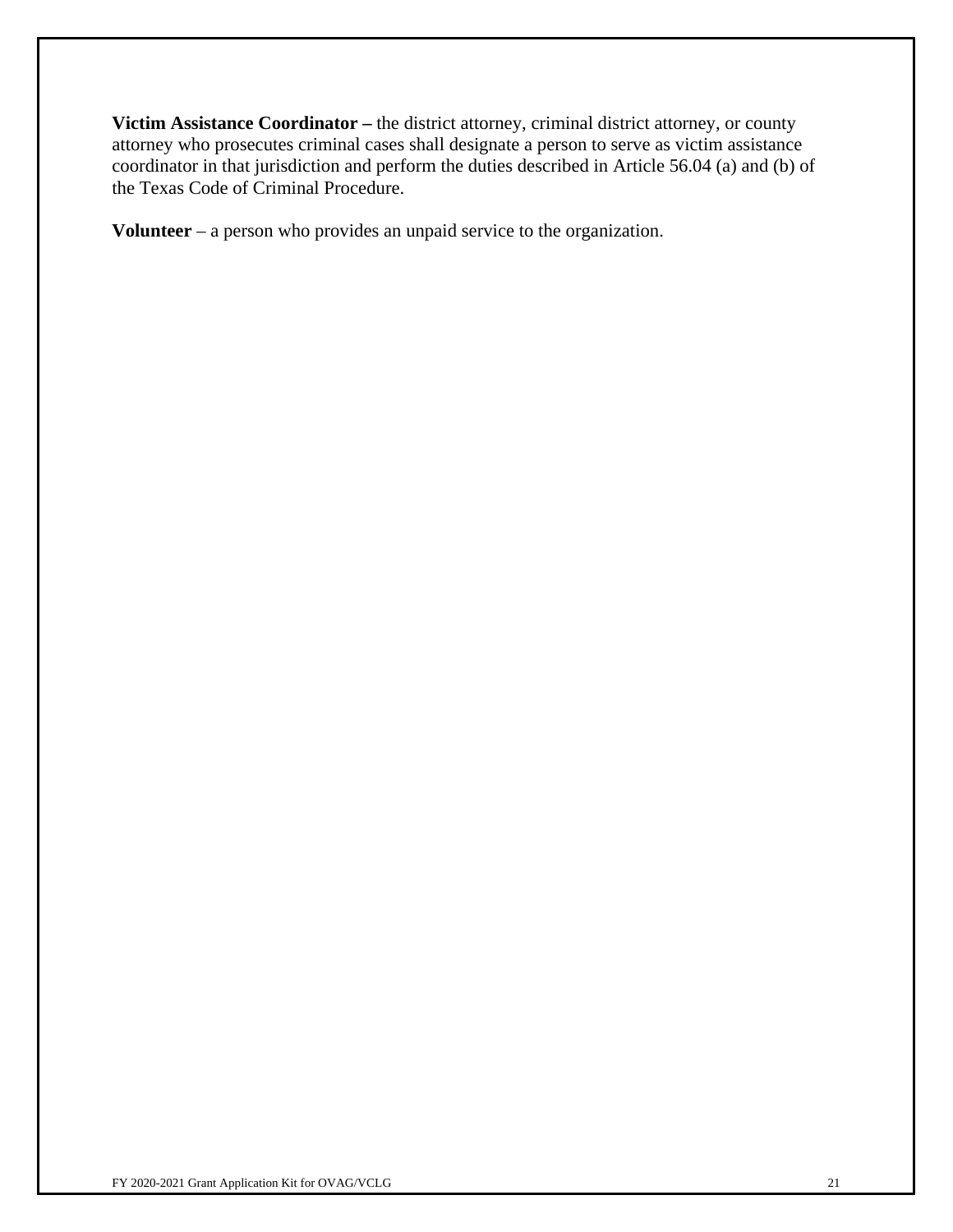# **III.INSTRUCTIONS FOR GOALS**

## **GENERAL INSTRUCTIONS**

Answer the questions only in the space provided. Only answered questions will be read or scored. Not all questions on this Application have instructions listed below. The instructions provided are to clarify and provide specific information where necessary. Every question should be answered in GOALS.

## **Narrative Questions Throughout the Application**

All responses must fit in the text boxes provided not to exceed maximum word limit. It is highly recommended that responses be written on a separate document, then cut and pasted into GOALS. If uncertain whether a response fits in the space provided, use the word count listed below each text box.

## **SPECIFIC FORM INSTRUCTIONS**

## **GENERAL INFORMATION**

Identify which type of organization you are:

- Non-Profit
- Local Unit of Government
- Statewide Governmental Entity

## **Mailing Address**

Enter Organization mailing address.

## **Grant Contact**

Enter the contact information for the person the OAG may contact directly for an immediate response and/or changes regarding the grant.

## **Authorized Official**

Enter the contact information for the person authorized to apply for, accept, decline, or cancel the grant. This person signs all grant adjustment requests, inventory reports, progress reports and financial reports as well as any other official documents related to the grant.

## **Alternate Designee**

Enter the contact information for the person designated by the Authorized Official to sign invoices for the agency (*i.e.,* Executive Director, Financial Director, Auditor, Treasurer, etc.

## **Project Financial Officer**

Enter the contact information for the person the OAG contacts with inquiries regarding budget and/or invoice expenditure reimbursements.

## **Organization Information**

- Applicant Doing Business as (dba):
- Program/Division/Unit Which Would Be Administering Grant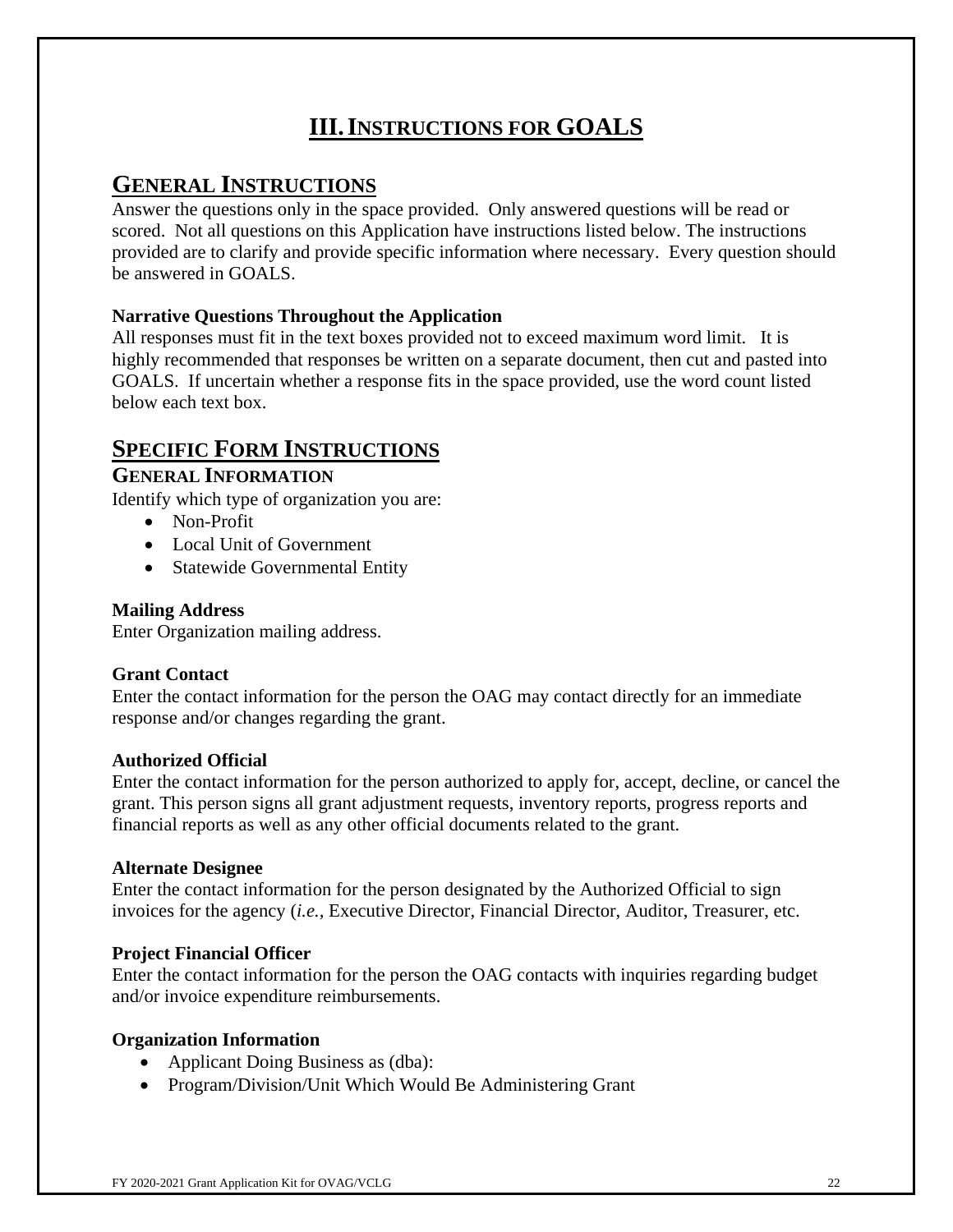- o If applicable, enter a sub-agency. For example, if a city is applying, they could enter their police department or a state agency could enter their victim outreach section.
- Federal Employer (Tax) ID Number (EIN)
	- o EIN is issued by the Internal Revenue Service (IRS)
- Texas Vendor ID Number (VIN)
	- o VIN is issued by the Texas Comptroller

## **ORGANIZATION INFORMATION**

## **1. Organization**

Identifying and contact information:

- Reference ID Number This number will automatically be entered for the Applicant.
- Legal Name of Applicant Enter the legal name of Applicant Organization.
- Name of Agency Contact and Agency Contact's Telephone Number Provide a contact name and phone number in the event the OAG has any questions about the Application.

Applicant must select its Purpose Area(s) the Applicant is seeking funding for by checking the appropriate box or boxes. The program chosen will have corresponding questions later in the Application.

If Applicant is applying for an OVAG Statewide Project, the applicant must check "Check if Applying for an OVAG Statewide Project" box. This box must be checked in order to answer the Statewide application questions.

## **State and Federal Funds Experience**

Enter the number of years of experience your organization has in managing state or federal grant funds.

## **PROJECT SUMMARY**

Applicant must answer all questions.

# **OUTPUT TARGET CALCULATION**

List targets for grant funded activities your organization plans to conduct with this OAG grant. The information entered will be totaled to indicate the Applicant's targets for FY 2020 and FY 2021. The Applicant will report on cumulative activities in quarterly Performance Reports to the OAG, not activities by individual personnel. Targets should reflect both grant funded staff and Professional & Consultant Services providers.

## **Required Targets**:

- 1. Number of Unique Victims Served
- 2. Assistance with Crime Victims' Compensation
- 3. Assistance with Texas SAVNS (if in applicable county)
- 4. Information & Referral
- 5. All other activities conducted using OAG OVAG/VCLG grant funds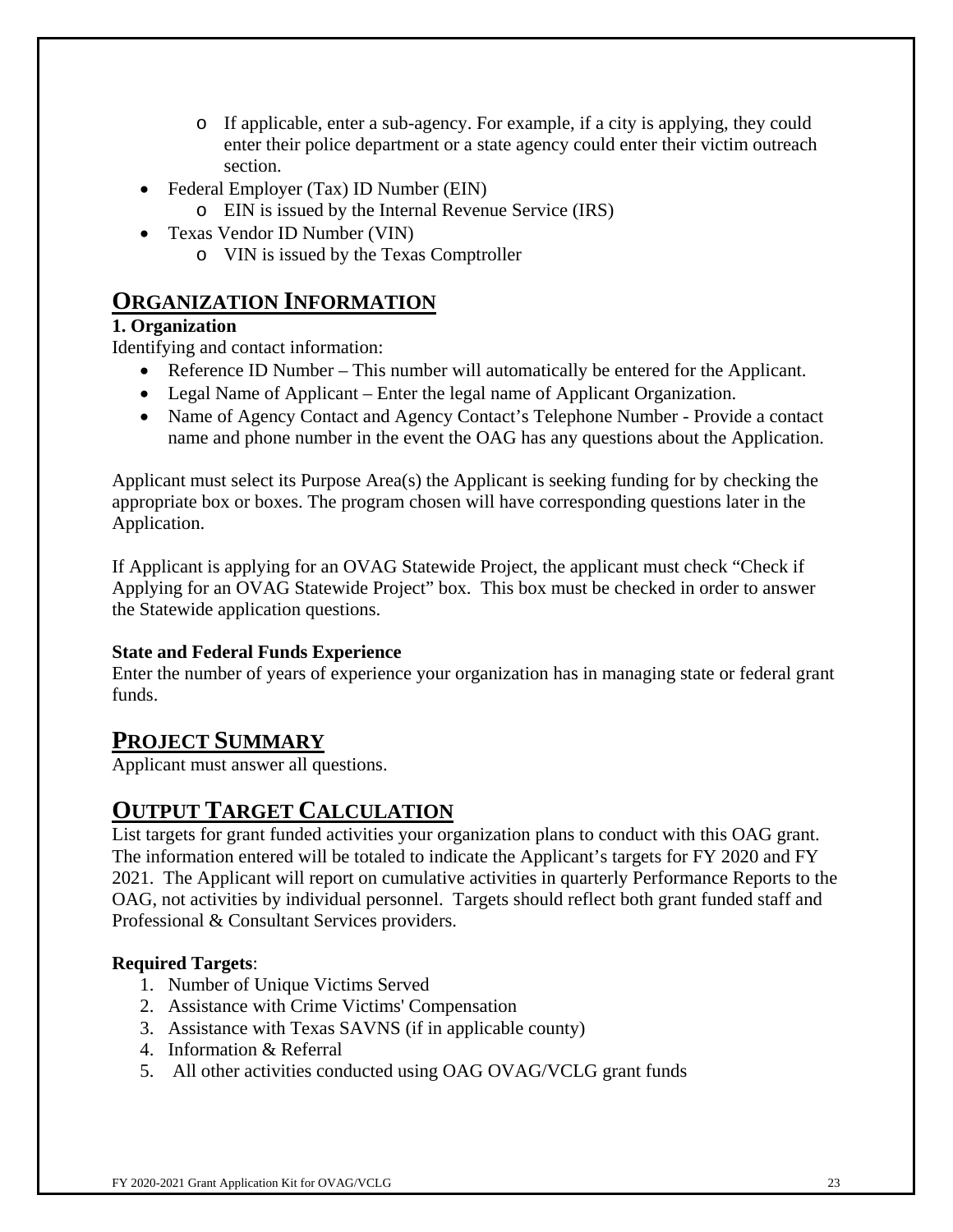In addition to the first four (4) targets listed above, prosecutor based Applicants must also provide a target for Assistance with Restitution.

Important information regarding targets and reporting on Direct Victim Services. Read the guidance below carefully before proceeding.

- Organizations will provide a target for the number of Unique Victims Served (a victim of sexual assault that receives any direct victim service from staff funded on this grant counted only once per fiscal year).
- For each Direct Victim Service that the organizations is requesting funding, enter the target for the number of *instances* each service will be provided.

## *Example:*

An organization serving 1 victim by providing 35 Individual Counseling sessions would count one unique victim served and 35 instances of Individual Counseling.

If the organization requests funding for **Outreach** or **Training,** enter targets using the following guidelines:

- Outreach enter targets for public speeches, informational booths and participants. If awarded the grantee will be required to report on all outreach activities conducted. See the Output Definitions section for a detailed definition of Outreach.
- Training enter targets for training sessions (general training sessions, video conference training sessions, and computer based training sessions) and participants.

Note: The Applicant will be required to track and report to the OAG information on all services provided through this grant.

## **BUDGET EXCEL WORKBOOK**

The Budget Excel Workbook is located on the main Application page under "Task". Download the budget template, complete and upload.

- Enter Reference ID Number, the number assigned to your Application;
- Enter Legal Name of Applicant (Agency's Legal Name); and
- Ensure the listed Funding Source (Name of Grant) is correct.

## **Budget Calculation**

## **Personnel and Fringe Benefits**

- Each Applicant is limited to no more than ten positions.
- Each position listed on the budget can only be associated with one employee. If job sharing, list each position on the budget separately as many times as necessary regardless of time allocated to grant.
- Priority positions should be listed first. Staff Position/Title #1 is highest priority and Staff Position/Title # 10 is lowest priority.
- Over forty (40) hours per position are unallowable on this grant application. Overtime for significant incidences may be allowable after a grant is awarded, as approved by the OAG.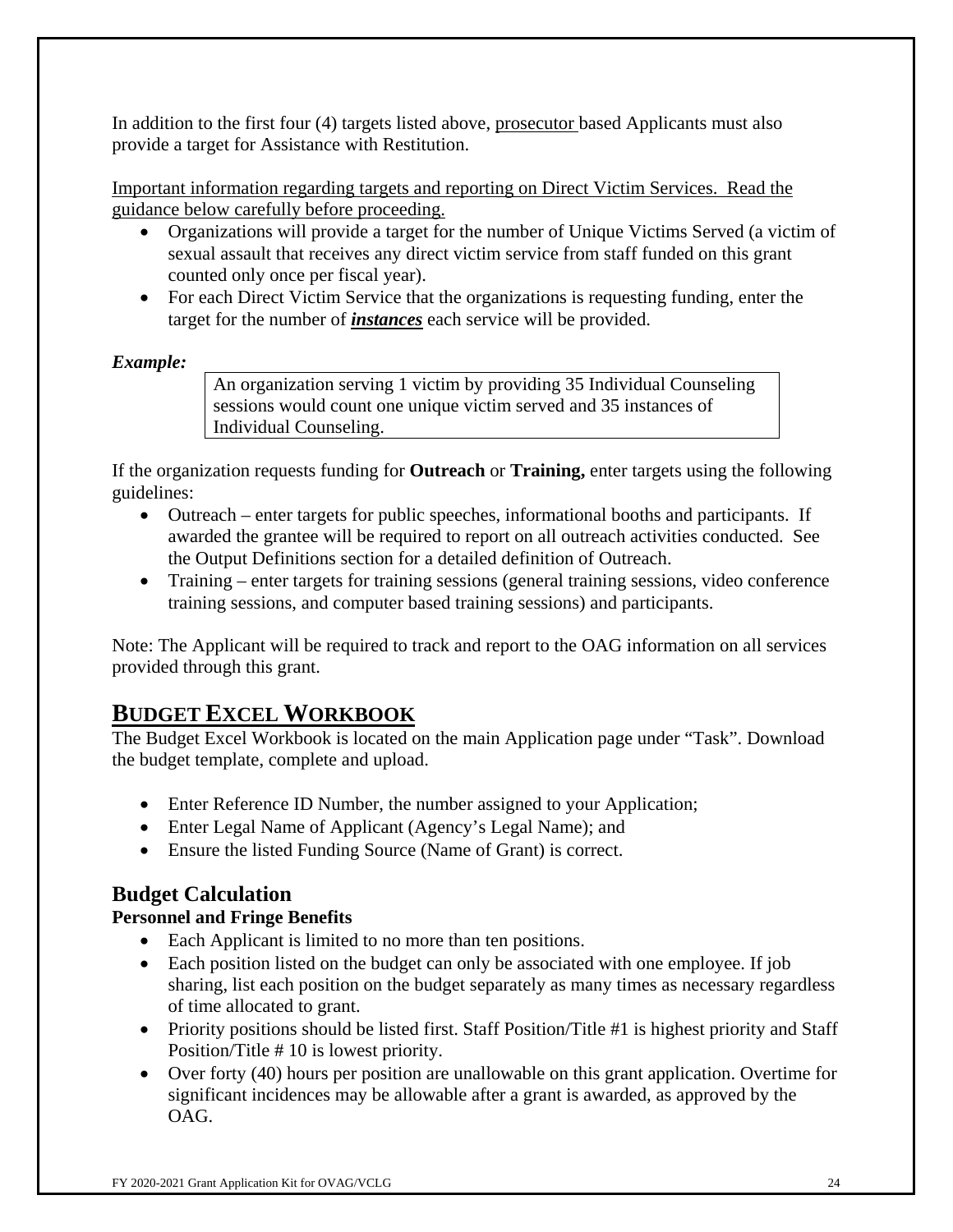- Job Descriptions are required and must be submitted for all positions for which funding is requested. Job descriptions must reflect activities that relate to the project's goals and must be appropriately proportionate to the time spent on the OVAG or VCLG grant.
- The personnel budget category must include employees' salaries only and not compensation for independent contractors. See the General Definitions section of this Application Kit for a definition of "employee."
- Salaries for grant funded positions must be reasonable for activities funded on the grant. Salaries may be subject to OAG review.
- Fringe benefits should only be included for the position(s) listed in the Personnel budget category.
- An organization must provide grant funded personnel the same fringe benefits provided to all other non-grant funded personnel, and it should be offered/covered in the organization's written personnel policies regardless of whether the costs for fringe benefits are paid through that OAG grant.
- Fringe benefits must comply with the organization's written personnel policies regarding fringe benefits.
- Grantees must agree to comply with the Uniform Grant Management Standards (UGMS), Texas Administrative Code (TAC), and 2 C.F.R. 200 titled, Uniform Administrative Requirements, Cost Principles, and Audit Requirements for Federal Awards (Uniform Guidance).

For each position, the Applicant must list the position title and the number of hours scheduled to work per week. Fill in the numbers of hours each week that will be spent on:

- Direct Victim Services:
- Administration: or
- Victim related Training and/or Outreach

The number of hours "Scheduled on this grant" column auto-fills based on the hours entered into the "Direct Victim Services on this grant," "Admin on this grant," and "Training and/or Outreach on this grant" columns. See the Definitions section of this Application Kit for a list of Direct Victim Services and Education (includes Outreach and Training)

For each fiscal year and each position, provide the following information:

- Annual salary
- Percentage of Salary Requested for Fringe on the grant
- The Total Fringe Requested on this grant column will auto-fill based on the Annual Salary and the % of Salary Requested for Fringe

Note: Total Salary Requested category auto-fills based on the annual salary and the percentage of hours worked on the grant.

## **Personnel Position Narrative(s)**

Provide a summary justification for each position listed under Personnel and Fringe. This should include how each position supports the project goals, such as, activities related to the grant and purpose area(s) listed under grant funded staff. All responses must fit in the text boxes provided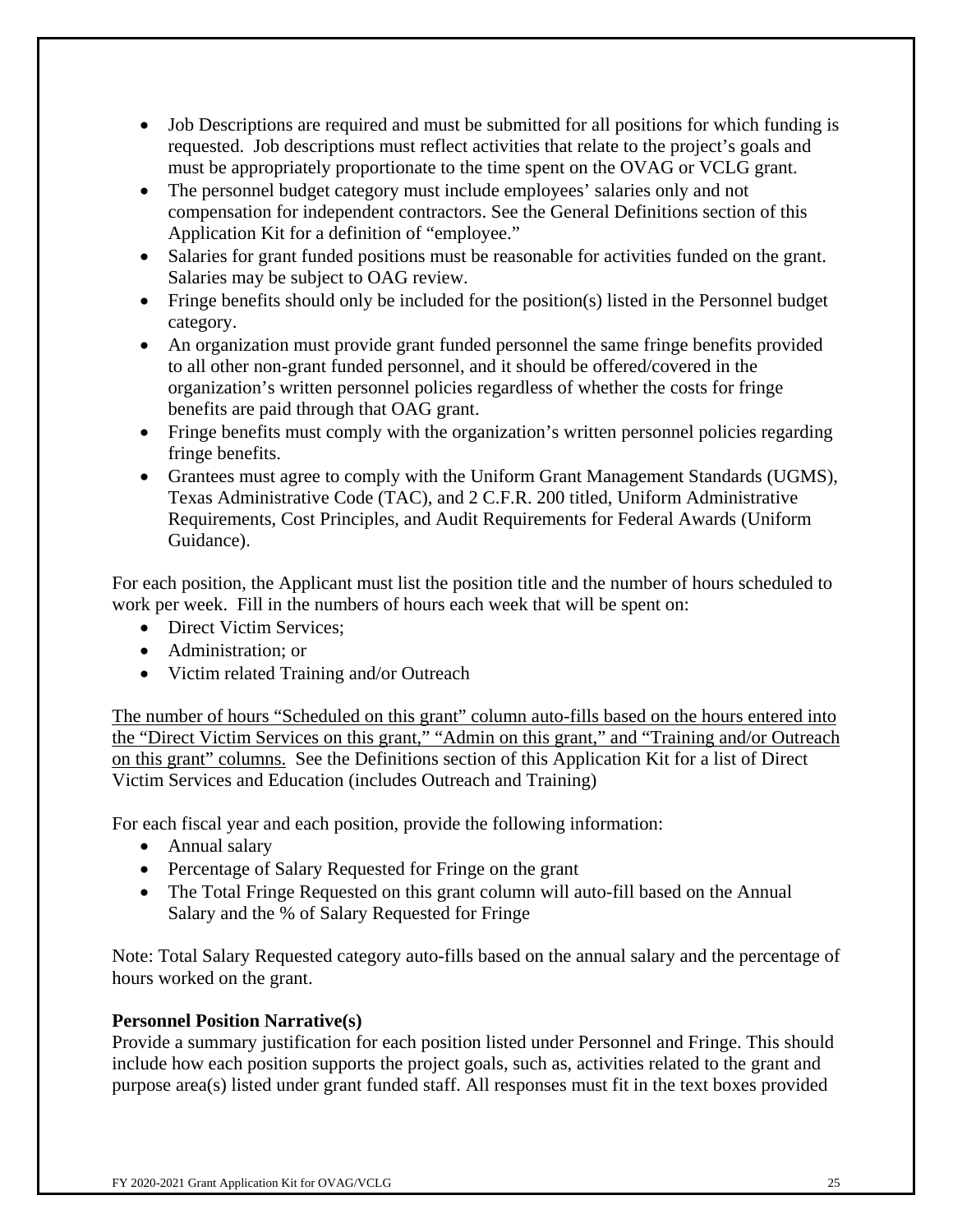when the Application is uploaded. Note: Job description(s) must be submitted for each position listed and uploaded under *Upload Additional Documents*.

## **Exceptions to Personnel Requirements**

If a grantee is unable to fulfill the personnel requirements of this grant, the Applicant must request an exception and provide a justification. A justification must be included in this section if the Applicant is requesting an exception to *any* of the following personnel requirements:

- A minimum of 75% of an Applicant's budget must be allocated to the Personnel and Fringe Benefits budget categories, and
- All Applicants must provide one (1) direct service staff person working at least twenty (20) hours per week or two (2) direct service staff persons working at least ten (10) hours each per week.
- The combined total number of hours for all administrative services cannot exceed fifteen (15) hours per week.

## **Professional & Consultant Services**

- "Professional & Consultant Services" is defined as a service for which the grantee uses an outside source for necessary support. Professional & Consultant Services include, but are not limited to, tax services, accounting services, counseling, legal services, and computer support.
- This category is appropriate when contracting with an individual or organization to provide professional services (*e.g.,* training, expert consultant, etc.) for a fee but not as an employee of the grantee organization.
- Any contract or agreement entered into by a grantee that obligates grant funds must be in writing and consistent with Texas contract law. The executed contract or agreement must be current, signed, and dated by all parties.
- Grantees must maintain adequate documentation supporting budget items for a contractor's time, services, travel expenses and rates of compensation. Grantees must establish a contract administration and monitoring system to regularly and consistently ensure contract deliverables are provided as specified in the contract.
- Grant funds may not be used to pay Professional & Consultant Services for a person or vendor who participated directly in writing a grant Application.

## **Professional & Consultant Services Narrative**

Provide a summary justification for each item. This should include how it supports the goal of the grant. All responses must fit in the text boxes provided when the Application is uploaded.

## **Travel**

- Travel expenses must be reasonable and necessary for activities funded on the grant.
- Grant funds requested in the travel category should be for grant related travel performed by grant funded staff and volunteers assigned to the grant only.
- Travel must relate directly to the delivery of services that supports the program funded by the OAG grant.
- Enter the name of the training event, the positions attending the training (separated by a comma), the total cost of travel by expense type (*i.e.,* Airfare/Mileage, Hotel, etc.), and the % requested by this OAG grant in the % column.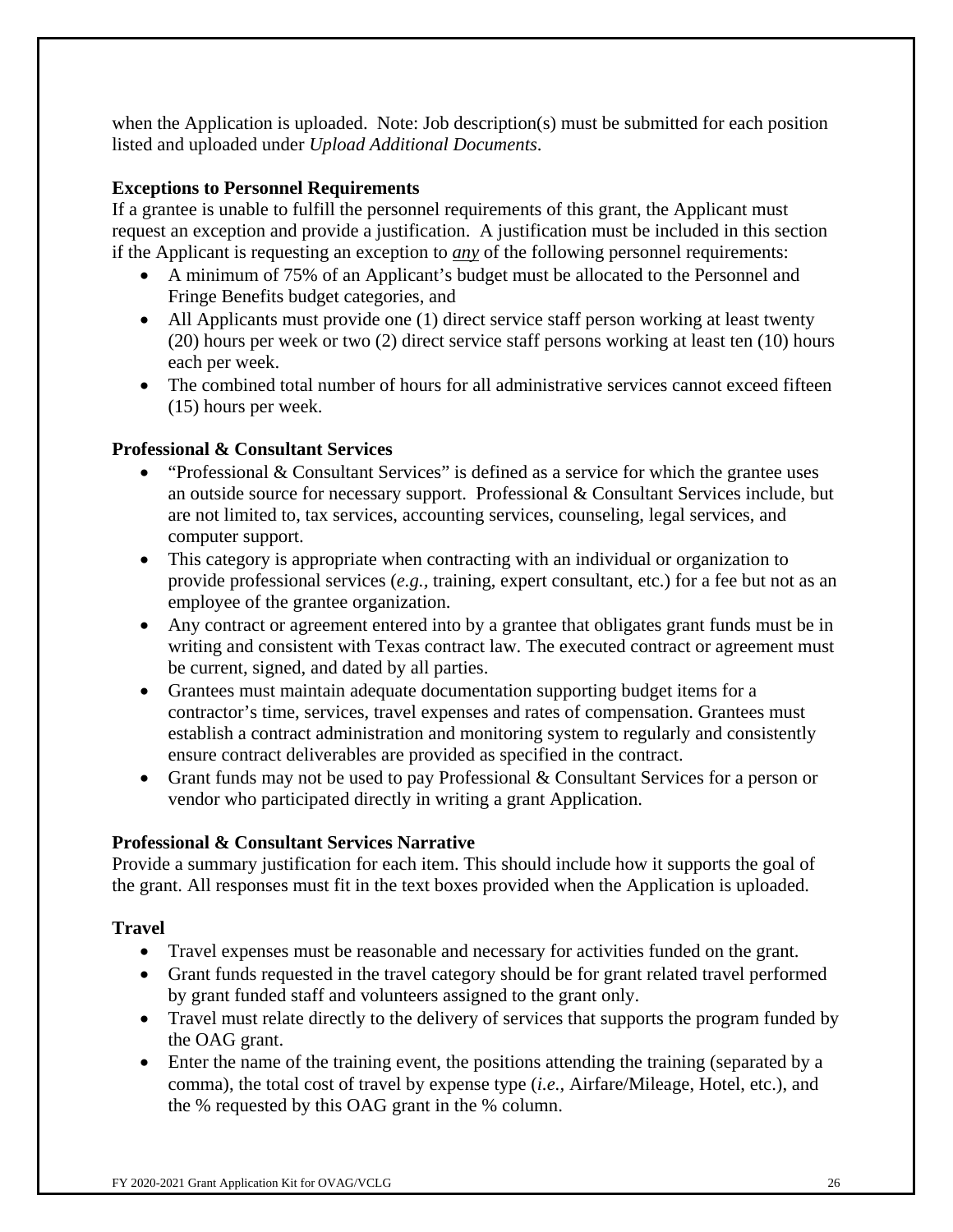- Cost Requested by this OAG Grant will autofill based on expenses and percentage requested.
- In-State Travel: Lodging, mileage, car rental, airfare, and parking may be reimbursed according to the Texas State Travel Guidelines, unless a grantee's travel policy provides for a lesser reimbursement. The reimbursement rate for these expenses can be found in the Texas State Travel Guidelines at: https://fmx.cpa.state.tx.us/fm/travel/travelrates.php
- Out-of-State Travel: Lodging, mileage, car rental, airfare, and parking may be reimbursed according to the General Services Administration (GSA) guidelines, unless a grantee's travel policy provides for a lesser reimbursement. The reimbursement rate for these expenses can be found on the GSA website at: https://www.gsa.gov/travel-resources
- For this grant, per diem is limited to actual expenses and is reimbursable according to the Comptroller of Public Accounts guidelines, for overnight travel unless a grantee's travel policy provides for a lesser reimbursement. Per diem is unallowable for non-overnight travel for this grant.
- Hotel tax should be included under the Misc./Hotel Tax line.
- If mileage is to be paid, provide the number of miles and the cost per mile, not to exceed the Texas State Travel Guidelines, in the justification under the Travel Narrative.
- Do not include conference registration fees in the travel budget category. Conference registration fees should be listed in the "Other Direct Operating Expenses" budget category.
- The OAG Conference subsection is only to be used for OAG Conference estimates of expenses.
- All other training including OAG Regional Training should be listed under the "Additional Training" subsections.

## **Travel Narrative**

Provide a summary justification describing activities the travel grant funded persons will perform. This should include the proposed travel location, the number of trips planned, the title of grant funded persons who will be making the trips, and how the travel supports the goal of the grant. All responses must fit in the text boxes provided when the Application is uploaded.

## **Equipment**

- "Equipment" is defined as an article of non-expendable, tangible personal property having a useful life of more than one (1) year and a per unit acquisition cost which equals the lesser of the capitalization level established by the grantee for financial statement purposes or \$5,000.
- A grantee may use equipment purchased with OAG funds only for grant related purposes.
- Do not include maintenance or rental fees for equipment in the equipment budget category. Equipment maintenance or rental fees should be listed in the "Other Direct Operating Expenses" budget category.
- Enter the % of the total cost allocated to this grant project in the % column of the Equipment Chart.
- Do not include computers in the equipment budget category. Computers should be listed in the supplies budget category under their own line item.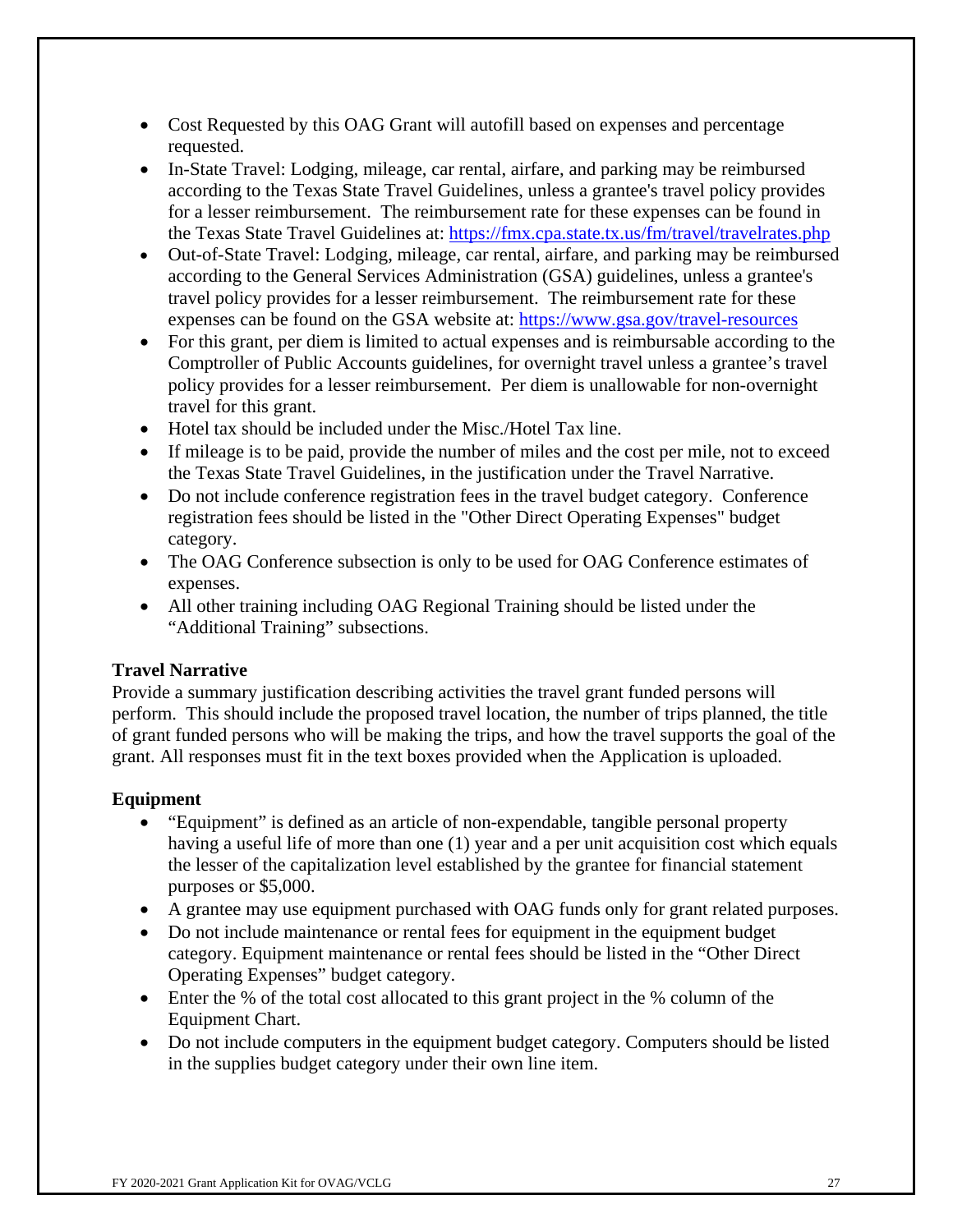## **Equipment Narrative**

Provide a summary justification for each item. This should include the title of grant funded persons who will be using each piece of equipment and how the use supports the goal of the grant. All responses must fit in the text boxes provided when the Application is uploaded.

## **Supplies**

- "Supplies" is defined as consumable items directly related to the day-to-day operations of the grant program. Allowable items include, but are not limited to, office supplies, paper, postage, and education resource materials, as appropriate.
- The OAG will not approve funds for the purchase of promotional items or recreational activities.
- Computers, regardless of cost, should be included under supplies and should be listed under their own line item.
- Costs for supplies should be allocated for grant funded persons listed on this Application.
- Enter the % of the total cost allocated to this grant project in the % column of the Supplies Chart.
- Each Applicant is required to have access to a computer in order to perform data collection and reporting to the OAG. If the Applicant does not currently have a computer, then one may be budgeted as part of this grant or secured through other means.
- Furniture, regardless of cost, should be included under supplies.

## **Supplies Narrative**

Provide a summary justification for each item. This should include how it supports the goal of the grant. All responses must fit in the text boxes provided when the Application is uploaded.

## **Other Direct Operating Expenses (ODOE)**

- "Other Direct Operating Expenses" are defined as those costs not included in other budget categories that are directly related to the day-to-day operations of the grant program. Examples: Utilities, rent, insurance, security fees, or maintenance fees.
- Registration fees for conferences and other training sessions should be included in this category. List the name of the conference and/or training to be attended.
- Funds may not be used to purchase food and beverages.
- Enter the % of the total cost allocated to this grant project in the % column of the Other Direct Operating Expenses Chart.

## **ODOE and Cost Allocation**

Grantees often allocate program expenses across more than one funding source. Listed below are four allowable allocation methods and examples of how allocation methods can be applied to the appropriate funding source.

- Other Direct Operating Expenses that benefit more than one grant should be allocated proportionately to the benefit or service received. The method used to allocate cost should be a reasonable and measurable means of distributing the cost to those grants, and consistently applied to the type of cost.
- It is acceptable to use different allocation methods for different types of ODOE expense, as long as the allocation method is applied consistently for those expenses.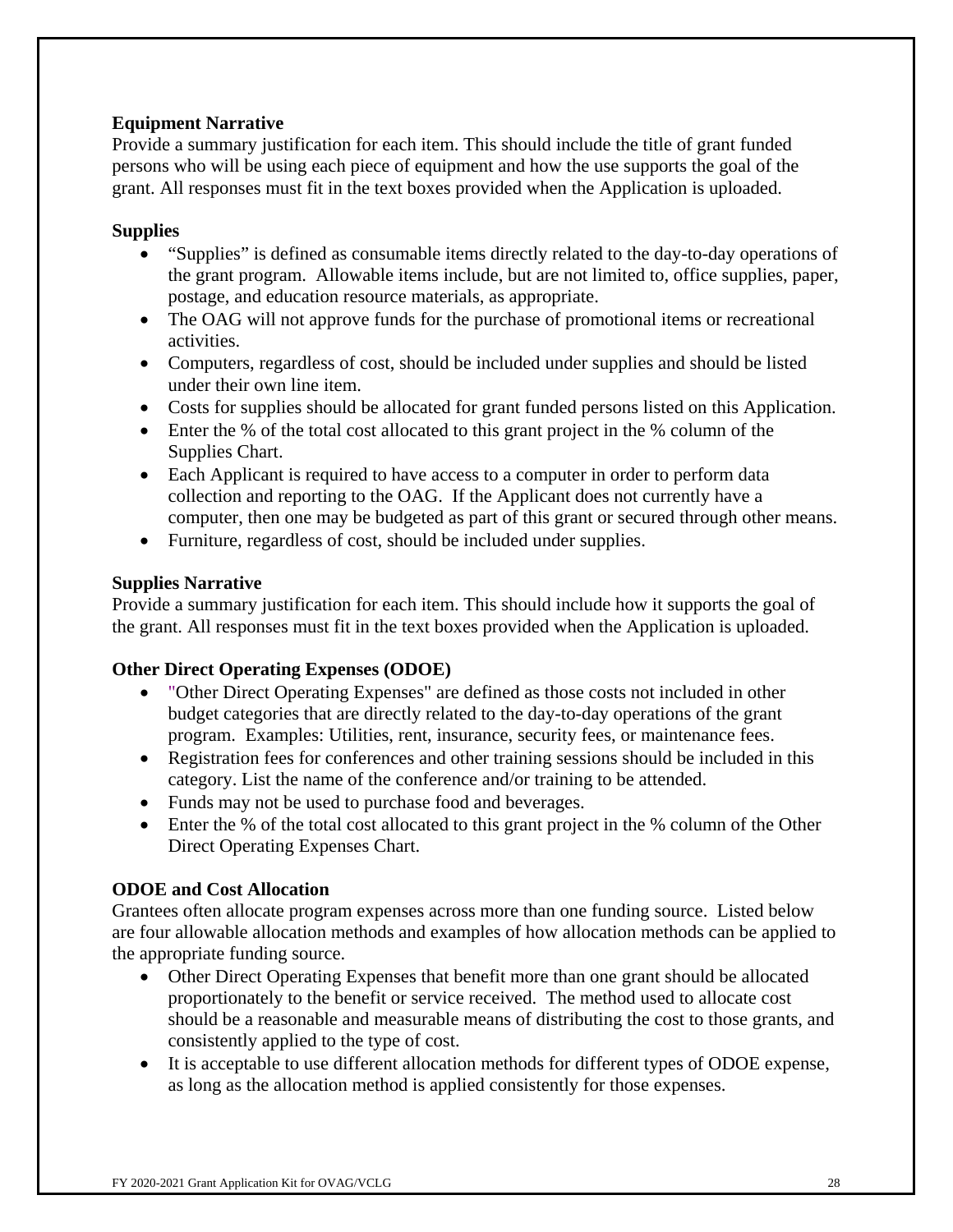• Four common and acceptable allocation methods for ODOE expenses are: (1) funding, (2) full-time equivalents (FTE), (3) square footage, and (4) direct use. Allowable methods related to specific costs are shown in the chart below: This chart is an example of using different allocation methods for different specific costs.

|                  |                |             | <b>Square</b> |                   |
|------------------|----------------|-------------|---------------|-------------------|
| <b>Cost Type</b> | <b>Funding</b> | <b>FTE</b>  | Footage       | <b>Direct Use</b> |
| Copiers          | X              | X           |               | X                 |
| Data Line        | X              | X           |               |                   |
| Equip            |                |             |               |                   |
| Maintenance      | X              | X           |               |                   |
| Janitorial       | $\mathbf x$    | $\mathbf x$ | X             |                   |
| Postage          | $\mathbf x$    | X           |               | X                 |
| Printing         | $\mathbf x$    | X           |               | X                 |
| Rent             | X              | X           | $\mathbf{x}$  |                   |
| Telephones       | $\mathbf x$    | X           |               |                   |
| <b>Utilities</b> | X              | X           | X             |                   |

**ALLOWABLE ALLOCATION METHODS** 

### *The following are descriptions and examples of the acceptable methods:*

*(1) Funding Source Based:* The proportion of expense borne by each funding source is allocated based on the proportion of funding provided. For example:

| <b>Funding Source Based Example</b>                  |           |
|------------------------------------------------------|-----------|
| <b>Total Operating Budget of Grantee A</b>           | \$475,000 |
| <b>OAG</b> Grant Funds                               | \$75,000  |
| $75,000 \div 475,000 = 0.16$                         |           |
| OAG Grant portion of the expense $= 16\%$            |           |
| The OAG Grant should not be charged more than the    |           |
| allowable ODOE costs. In this example, the allowable |           |
| portion is 16% of the total cost.                    |           |

*(2) Full-time equivalents (FTE) Based:* FTE is the numerical representation of full and part-time work activities. A person working full-time represents 1.00 FTE; a person working half-time represents .50 FTE.

### *Steps to calculate the annual number of FTEs:*

- 1. Determine the total number of hours worked for all employees.
- 2. Divide that number by 2080 to calculate the overall total number of FTEs.
- 3. To obtain the number of FTEs charged to the grant, determine the total number of hours to be directly charged to the grant and divide by 2080. (2080 is the number of hours per year for a full-time FTE at 40 hours per week).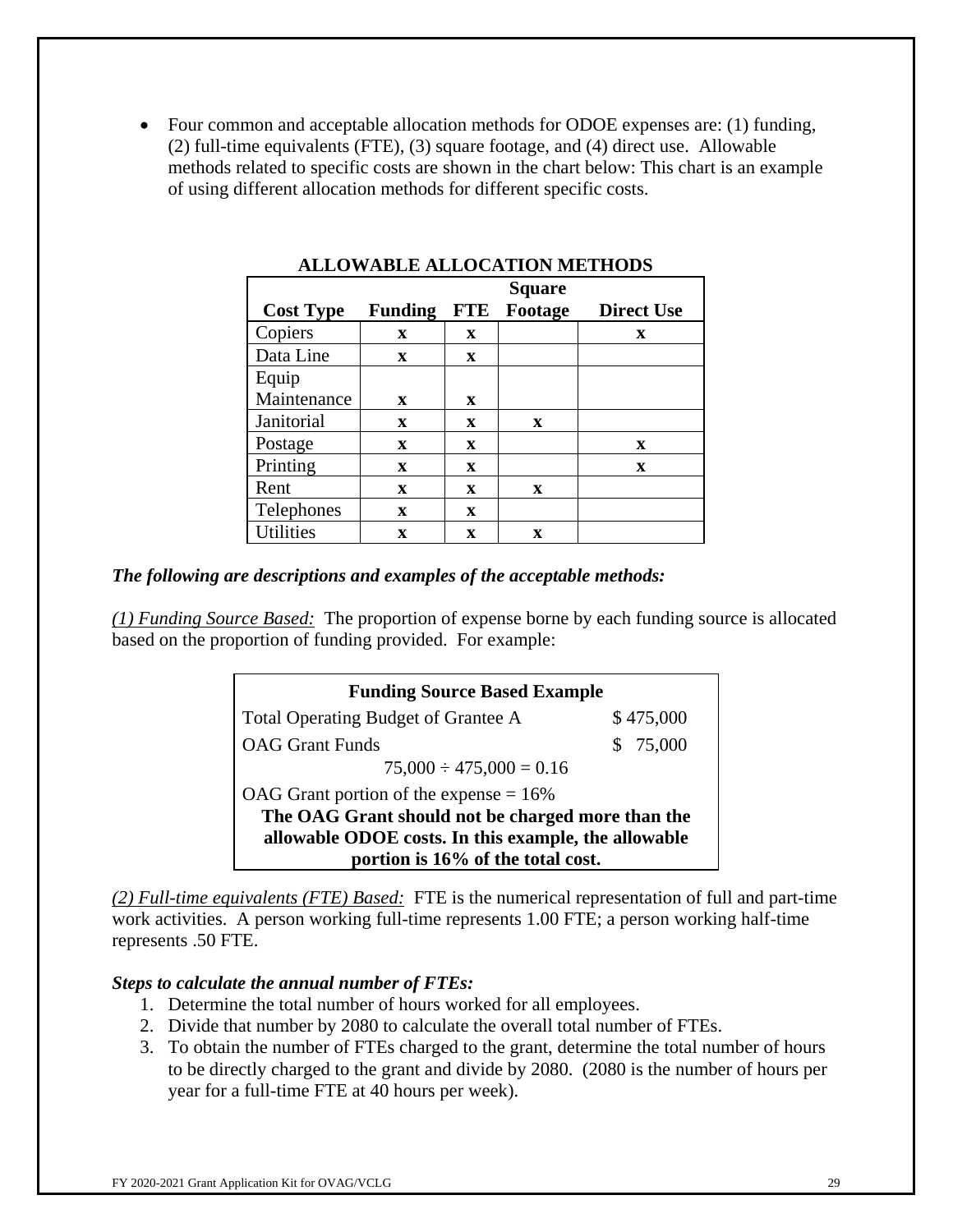- 4. To obtain percentage of the grant FTEs, divide the FTE total for the grant by the total of the organization FTEs calculated in step 2.
- 5. This calculation will provide the percentage of ODOE cost that could be allocated to the grant.

|                    | <b>FTE Based Example</b>                           |
|--------------------|----------------------------------------------------|
|                    | 20,800 total hours charged for all staff (based on |
|                    | time sheets or payroll records)                    |
|                    | $20,800 / 2080 = 10$ FTEs overall                  |
|                    | 5,600 staff hours charged to grant A (based on     |
| <b>Annual FTE</b>  | time sheets or payroll records)                    |
| <b>Calculation</b> | $5,600 / 2080 = 2.7$ FTE's charged to that grant A |
|                    | 2.7 (FTE charged to grant A) / 10 (FTEs overall)   |
|                    | $=.27(27%)$                                        |
|                    | 27% x ODOE expense $=$ amount to be allocated      |
|                    | to grant A                                         |

*(3) Square Footage Based:* This is cost calculated by measuring the square footage (sq. ft.) to determine the allocation percentage for direct use and common area. Listed below is an example to determine rent.

**Direct Use** is defined as an area occupied by funded grant staff under this grant. **Common Area** is defined as an area shared by all employees of the organization.

## *Steps to Calculate Square Footage*

1. Calculate the total square footage and divide by the monthly rent to determine the cost per square foot.

| Total Sq. Footage = 1250; Rent = $$1200$ per month; $$1200 / 1250 = $.96$ per sq ft |
|-------------------------------------------------------------------------------------|
| Suite 1 (Program A) $10 \times 13.8 = 138$ sq ft                                    |
| Suite 2 (Program B) $10 \times 13.8 = 138$ sq ft                                    |
| Suite 3 (Program C) $10 \times 13.8 = 138$ sq ft                                    |
| Suite 4 (Program D) 10 x $13.8 = 138$ sq ft                                         |
| Conf. Rm (Common Area) $22 \times 15 = 330$ sq ft                                   |
| Rest Rm 1 (Common Area) $6 \times 8 = 48$ sq ft                                     |
| Break Area (Common Area) $8 \times 8 = 64$ sq ft                                    |
| Storage Rm (Common Area) $8 \times 8 = 64$ sq ft                                    |
| Hallway (Common Area) $48 \times 4 = 192$ sq ft                                     |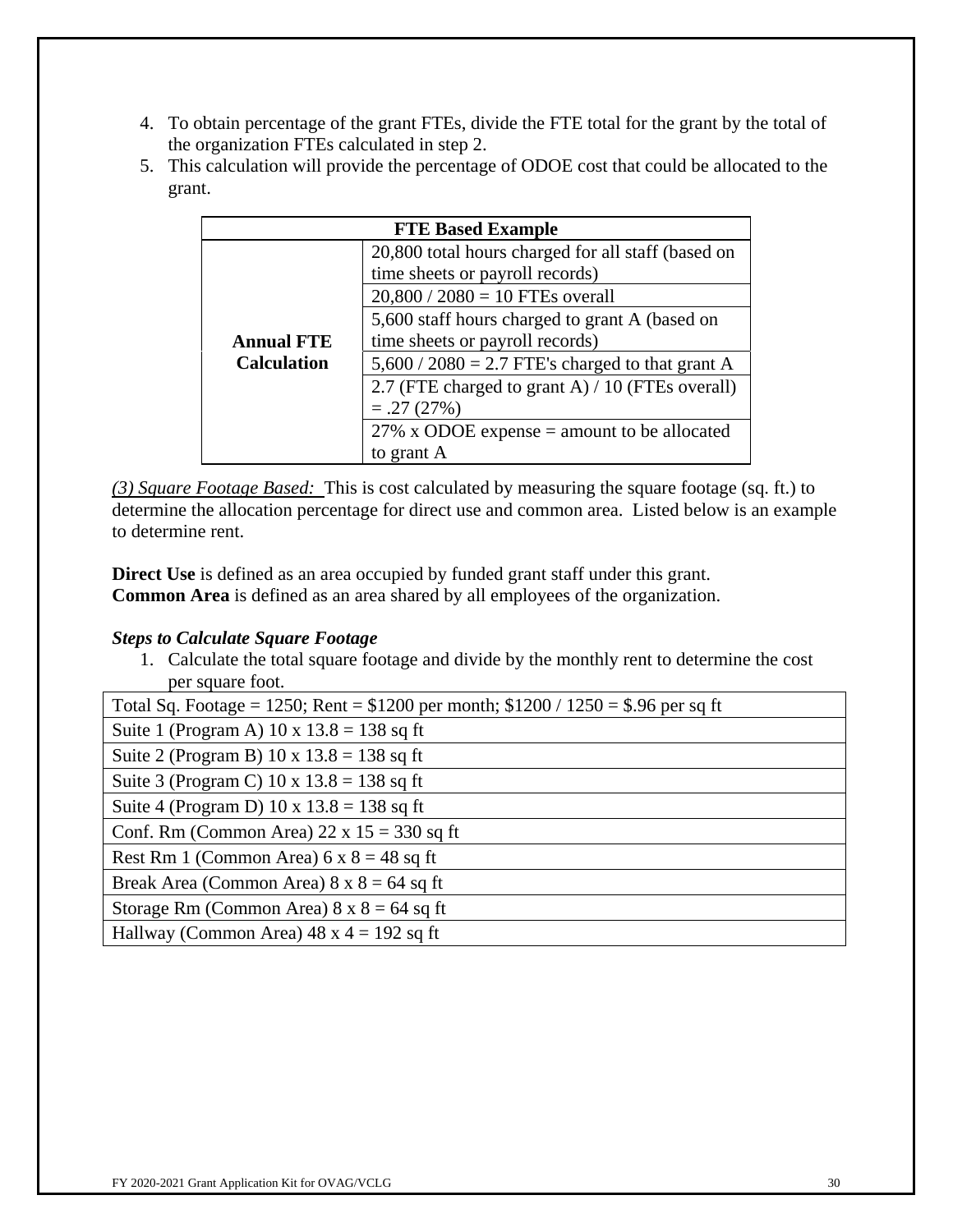2. Multiply the direct use square footage by the cost per square foot. This will provide the direct use cost.

| Direct Use Cost by Program                                       |                             |
|------------------------------------------------------------------|-----------------------------|
| Program A (Direct Use)                                           | 138 sq ft x $.96 = $132.48$ |
| Program B (Direct Use)                                           | 138 sq ft x $.96 = $132.48$ |
| Program C (Direct Use)                                           | 138 sq ft x $.96 = $132.48$ |
| Program D (Direct Use)                                           | 138 sq ft x $.96 = $132.48$ |
| Common Area (Allocable ODOE Expense) 698 sq ft x $.96 = $670.08$ |                             |

- 3. Add the total square feet of all the direct use areas (Program  $A+$  Program  $B+$  Program  $C+$  Program D) = Program ABCD direct use  $(138 + 138 + 138 + 138 = 552)$ .
- 4. Divide each direct use space by the total direct use to obtain % to distribute Common Area cost (Program A is  $138 / 552 = 25\%$ ).
- 5. Multiply this percentage by the cost of the Common Area to obtain the additional cost for each program Common Areas. (Program  $A = 25\%$  X Common Area cost of \$670.08 = \$167.52).
- 6. Program A is allocated the \$132.48 based on direct use and \$167.52 for the proportionate Common Area. Program A allocation for rent based on square footage is  $$132.48 +$ \$167.52 = \$300.00. *Repeat for Program B, Program C and Program D*.

*(4) Direct Use Based:* This is used when the ODOE cost can be directly charged to a grant by using meter readings, copy counts, etc.

## **Other Direct Operating Expenses Narrative**

Provide a summary justification for each item. This should include how it supports the goal of the grant. All responses must fit in the text boxes provided when the Application is uploaded.

## **Budget Total for the First Year of the Grant**

This section is auto-calculated based on the Applicant's responses. The Applicant will not enter any information in this section. Applications requesting an amount below the minimum or above the maximum may not be considered. If the Application is awarded, the budget may be adjusted by the OAG to fit within the minimum and maximum amounts.

## **Second Year of the Grant Cycle**

Provide a categorical total budget for the second year of the grant cycle. "Budget Total for the Second Year of the Grant" will auto-calculated based on the Applicant's responses.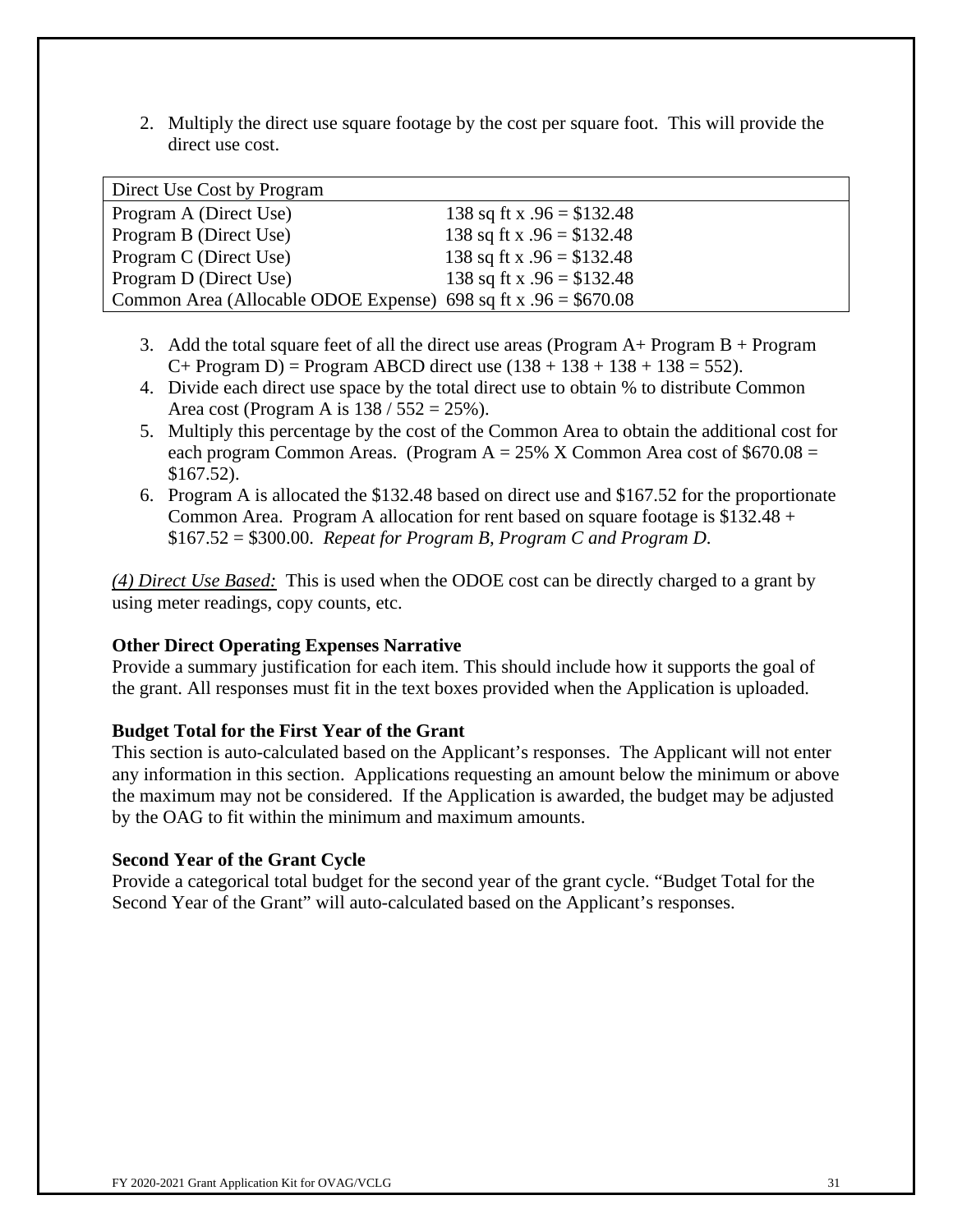# **IV. OAG CERTIFICATIONS AND ASSURANCES**

The Applicant agrees to:

(1) Comply with Texas Government Code, Chapter 573, by ensuring that no officer, employee, or member of the Applicants governing body or of the Applicant's contractor shall vote or confirm the employment of any person related within the second degree of affinity or the third degree of consanguinity to any member of the governing body or to any other officer or employee authorized to employ or supervise such person. This prohibition shall not prohibit the employment of a person who shall have been continuously employed for a period of two (2) years, or such other period stipulated by local law, prior to the election or appointment of the officer, employee, or governing body member related to such person in the prohibited degree.

(2) Comply, as applicable, with Texas Government Code, Chapter 552, ("Texas Public Information Act") which requires the public information that is collected, assembled or maintained by the Applicant to be available to the public during normal business hours.

(3) Comply, as applicable, with Texas Government Code, Chapter 551, ("Texas Open Meetings Act") which requires all regular, special or called meeting of governmental bodies to be open to the public, except as otherwise provided by law or specifically permitted in the Texas Constitution.

(4) Comply with Section 231.006, Texas Family Code, which prohibits payments to a person who is in arrears on child support payments.

(5) If Applicant is a health and human services agency or public safety or law enforcement agency, it may not contract with or issue a license, certificate or permit to the owner, operator or administrator of a facility if the license, permit or certificate has been revoked by another health and human services agency or public safety or law enforcement agency.

(6) If Applicant is a law enforcement agency regulated by Texas Occupations Code, Chapter 1701 it must be in compliance with all rules adopted by the Texas Commission on Law Enforcement Officer pursuant to Chapter 1701 or must provide the OAG with a certification from the Texas Commission on Law Enforcement that the agency is in the process of achieving compliance with such rules.

(7) Agrees that when incorporated into a grant award or contract, these standard assurances become terms or conditions for receipt of grant funds and that the Applicant shall maintain an appropriate contract administration system to ensure that all terms, conditions, and specifications are met.

(8) Comply with the Texas Family Code, Section 261.101 which requires reporting of all suspected cases of child abuse to local law enforcement authorities and to the Texas Department of Family and Protective Services. Applicant shall also ensure that all program personnel are properly trained and aware of this requirement.

(9) Comply with all federal statutes relating to nondiscrimination. These include, but are not limited to, the following: (a) Title VI of the Civil Rights Act of 1964 (P.L. 88-352) which prohibits discrimination on the basis of race, color or national origin; (b) Title IX of the Education Amendments of 1972, as amended (20 U.S.C. 1681-1683, and 1685-1686), which prohibits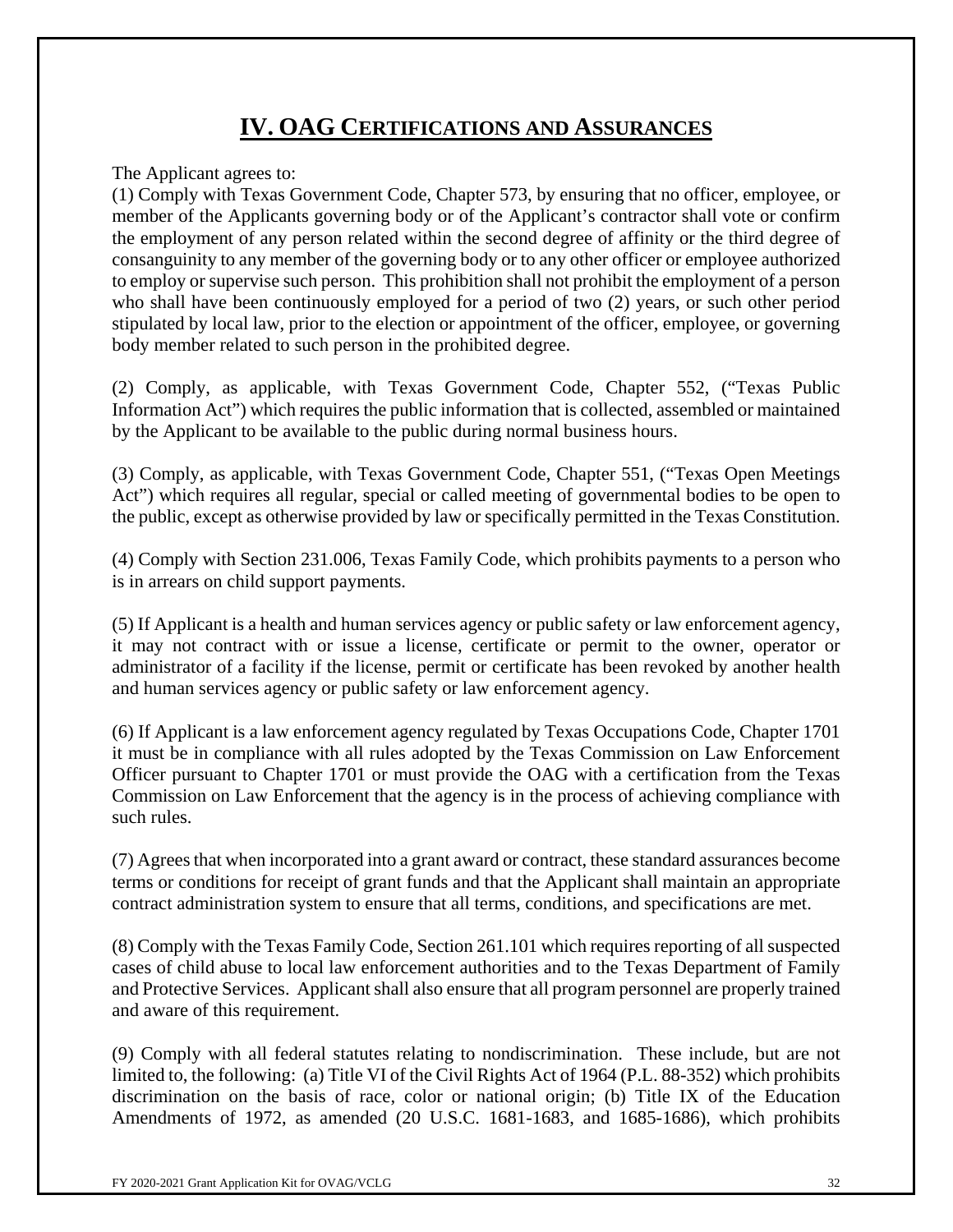discrimination on the basis of sex; (c) Section 504 of the Rehabilitation Act of 1973, as amended (29 U.S.C. 794), which prohibits discrimination on the basis of handicaps, and the Americans With Disabilities Act of 1990; (d) the Age Discrimination Act of 1974, as amended (42 U.S.C. 6101- 6107), which prohibits discrimination on the basis of age; (e) the Drug Abuse Office and Treatment Act of 1972 (P.L. 92-255), as amended, relating to nondiscrimination on the basis of drug abuse; (f) the Comprehensive Alcohol Abuse and Alcoholism Prevention, Treatment and Rehabilitation Act of 1970 (P.L. 91-616), as amended, relating to the nondiscrimination on the basis of alcohol abuse or alcoholism; (g) 523 and 527 of the Public Health Service Act of 1912 (42 U.S.C. 290 dd-3 and 290 ee-3), as amended, relating to confidentiality of alcohol and drug abuse patient records; (h) Title VIII of the Civil Rights Act of 1968 (42 U.S.C. 3601 et seq.), as amended, relating to nondiscrimination in the sale, rental or financing of housing; (i) any other nondiscrimination provisions in the specific statute(s) under which Application for Federal assistance is being made; and (j) the requirements of any other nondiscrimination statute(s) which may apply to the Application.

(10) Comply, as applicable, with the provisions of the Davis-Bacon Act (40 U.S.C. 276a to 276a-7), the Copeland Act (40 U.S.C. 276c and 18 U.S.C. 874), and the Contract Work Hours and Safety Standards Act (40 U.S.C. 327-333), regarding labor standards for federally assisted construction sub-agreements.

(11) Comply, as applicable, with the requirements of the provisions of the Uniform Relocation Assistance and Real Property Acquisitions Act of 1970 (P. L. 91-646) which provide for fair and equitable treatment of persons displaced or whose property is acquired as a result of Federal or federally assisted programs. These requirements apply to all interests in real property acquired for project purposes regardless of Federal participation in purchases.

(12) Comply with the provisions of the Hatch Political Activity Act (5 U.S.C. 7321-29) which limit the political activity of employees whose principal employment activities are funded in whole or in part with Federal funds.

(13) Comply with the minimum wage and maximum hours provisions of the Federal Fair Labor Standards Act and the Intergovernmental Personnel Act of 1970, as applicable.

(14) Insure, as applicable, that the facilities under its ownership, lease or supervision which shall be utilized in the accomplishment of the project are not listed on the Environmental Protections Agency's (EPA) list of Violating Facilities and that it will notify the Federal grantor agency of the receipt of any communication from the Director of the EPA Office of Federal Activities indicating that a facility to be used in the project is under consideration for listing by the EPA, (EO 11738).

(15) Comply, as applicable, with the flood insurance purchase requirements of 102(a) of the Flood Disaster Protection Act of 1973, Public Law 93-234. Section 102 (a) requires the purchase of flood insurance in communities where such insurance is available as a condition for the receipt of any Federal financial assistance for construction or acquisition proposed for use in any area that has been identified by the Secretary of the Department of Housing and Urban Development as an area having special flood hazards.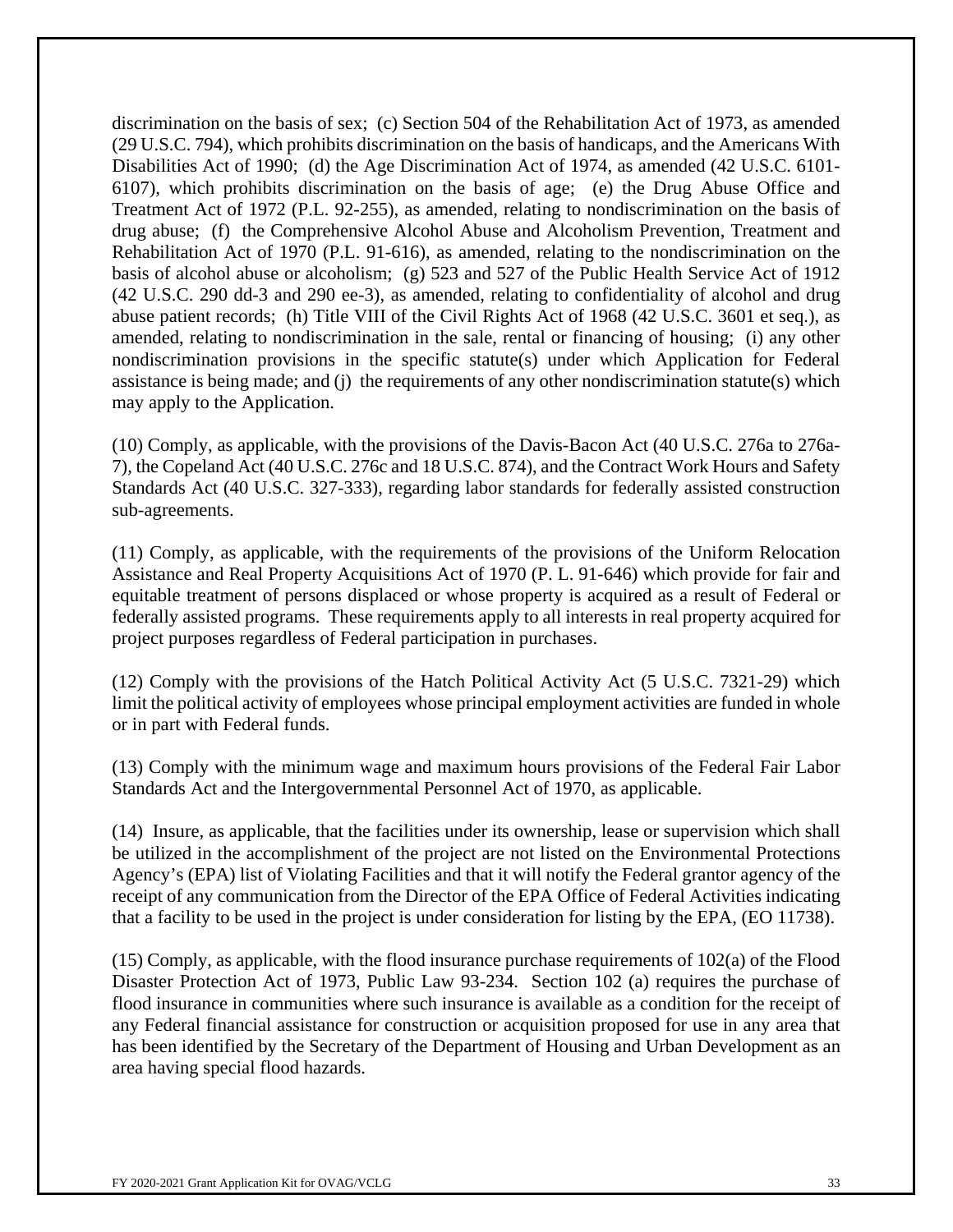(16) Comply, as applicable, with environmental standards which may be prescribed pursuant to the following: (a) institution of environmental quality control measures under the National Environmental Policy Act of 1969 (P.L. 91-190) and Executive Order (EO) 11514; (b) notification of violating facilities pursuant to EO 11738; (c) protection of wetlands pursuant to EO 11990; (d) evaluation of flood hazards in floodplains in accordance with EO 11988; (e) assurance of project consistency with the approved State management program developed under the Coastal Zone Management Act of 1972 (16 U.S.C. 1451 et seq.); (f) conformity of federal actions to State (Clean Air) Implementation Plans under Section 176(c) of the Clean Air Act of 1955, as amended (42 U.S.C. 7401 et seq.); (g) protection of underground sources of drinking water under the Safe Drinking Water Act of 1974, as amended (P.L. 93-523); and (h) protection of endangered species under the Endangered Species Act of 1973, as amended, (P.L. 93-205).

(17) Comply, as applicable, with the Wild and Scenic Rivers Act of 1968 (16 U.S.C. 1271 et seq.) related to protecting components or potential components of the national wild and scenic rivers system.

(18) Comply, as applicable, in assisting the awarding agency in assuring compliance with Section 106 of the National Historic Preservation Act of 1966, as amended (16 U.S.C. 470), EO 11593 (identification and protection of historic properties), and the Archaeological and Historic Preservation Act of 1974 (16 U.S.C. 469a-1 et seq.).

(19) Comply, as applicable, with the Laboratory Animal Welfare Act of 1966 (P.L. 89-544, as amended, 7 U.S.C. 2131 et seq.) pertaining to the care, handling, and treatment of warm blooded animals held for research, teaching, or other activities supported by this award of assistance.

(20) Comply, as applicable, with the Lead-Based Paint Poisoning Prevention Act (42 U.S.C. 4801 et seq.) which prohibits the use of lead-based paint in construction or rehabilitation of residential structures.

(21) Comply, as applicable, with Public Law 103-277, also known as the Pro-Children Act of 1994 (Act), which prohibits smoking within any portion of any indoor facility used for the provision of services for children as defined by the Act.

(22) Comply, as applicable, with all federal tax laws and are solely responsible for filing all required state and federal tax forms.

(23) Comply, as applicable, with all applicable requirements of all other federal and state laws, executive orders, regulations and policies governing this program.

(24) Certifies, as a signatory party to the grant contract, that it is not debarred or suspended or otherwise excluded from or ineligible for participation in federal assistance programs.

(25) Comply, by adopting and implementing the applicable provisions of the model HIV/AIDS work place guidelines of the Texas Department of State Health Services, as required by the Texas Health and Safety Code, Ann., Sec. 85.001, et seq.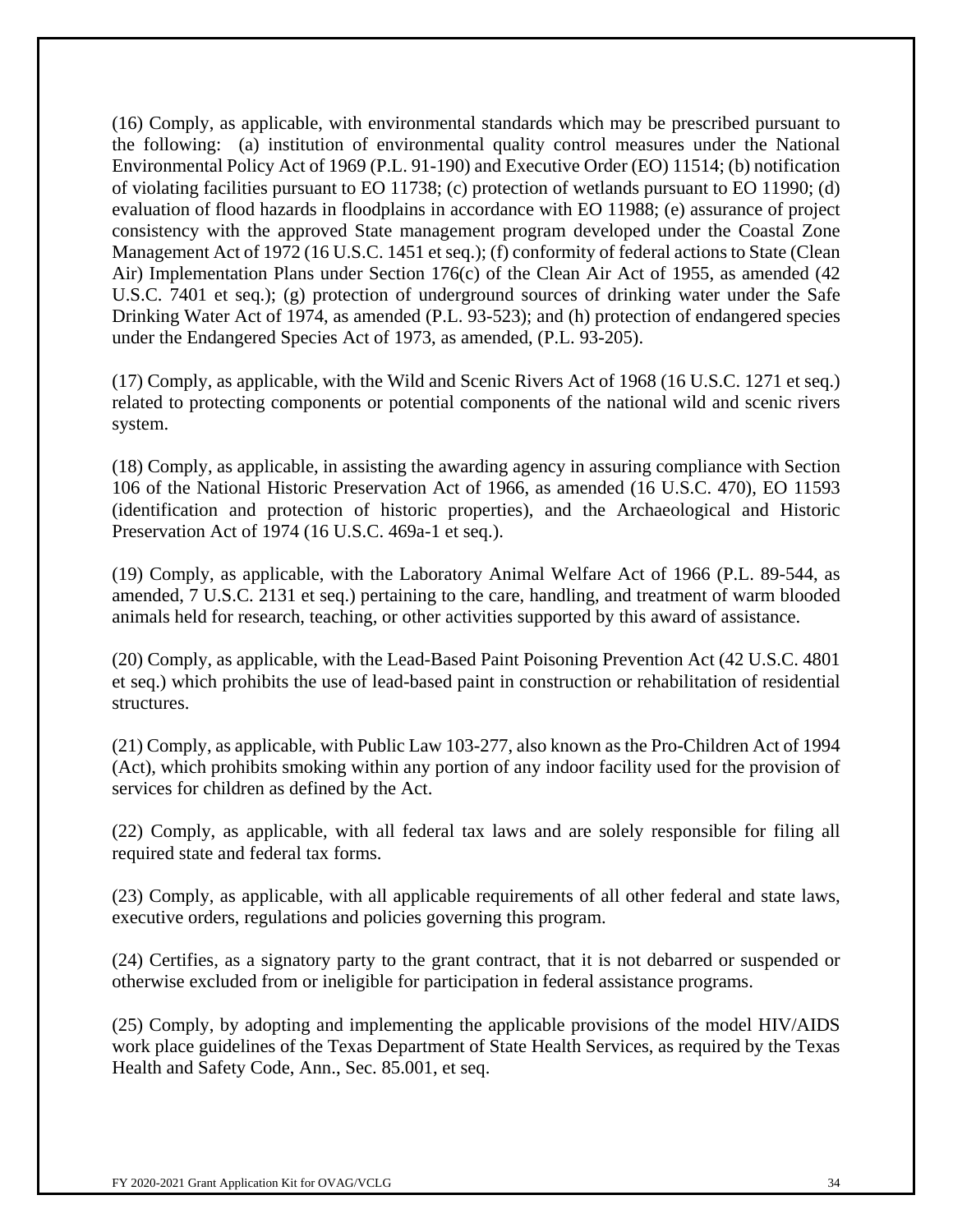### **B. Other Certifications and Assurances**

### **EQUAL EMPLOYMENT OPPORTUNITY PROGRAM CERTIFICATION**

The Applicant certifies that if it is required to file an Equal Employment Opportunity Plan (EEOP), the Applicant will do so in compliance with the applicable federal requirements.

### **DISCLOSURE AND CERTIFICATION REGARDING LOBBYING**

The Applicant certifies:

1. No federal/state appropriated funds have been paid or will be paid to any person for influencing or attempting to influence an officer or employee of any agency, a member of Congress or the Texas Legislature, or an employee of a member of Congress or the Texas Legislature in connection with the awarding of any federal/state contract, the making of any federal/state grant, the making of any federal/state loan, the entering into of any cooperative agreement, and the extension, continuation, renewal, amendment, or modification of any federal/state contract, grant, loan, or cooperative agreement; and

2. If any non-federal/state funds have been paid or will be paid to any person for influencing or attempting to influence an officer or employee of any agency, a member of Congress or the Texas Legislature, an officer or employee of Congress or the Texas Legislature, or an employee of a member of Congress or the Texas Legislature in connection with this federal/state contract, grant, loan, or cooperative agreement, the undersigned shall contact the Grants Administration Division of the OAG for the "Disclosure Form to Report Lobbying."

### **NON-PROCUREMENT DEBARMENT CERTIFICATION**

The Applicant certifies that it and its principals:

(a) Are not presently debarred, suspended, proposed for debarment, declared ineligible, sentenced to a denial of Federal benefits by a State or Federal court, or voluntarily excluded from covered transactions by any Federal department or agency;

(b) Have not within a three-year period preceding this Application been convicted of or had a civil judgment rendered against them for commission of fraud or a criminal offense in connection with obtaining, attempting to obtain, or performing a public (Federal, State, or local) transaction or contract under a public transaction; violation of Federal or State antitrust statutes or commission of embezzlement, theft, forgery, bribery, falsification or destruction of records, making false statements, or receiving stolen property;

(c) Are not presently indicted for or otherwise criminally or civilly charged by a governmental entity (Federal, State, or local) with commission of any of the offenses enumerated in paragraph (b) of this certification; and

(d) Have not within a three-year period preceding this Application had one or more public transactions (Federal, State, or local) terminated for cause or default.

If Applicant is unable to certify to any of the statements in this Non-procurement Debarment certification, the Applicant shall attach an explanation. Funding is contingent upon OAG review of this explanation.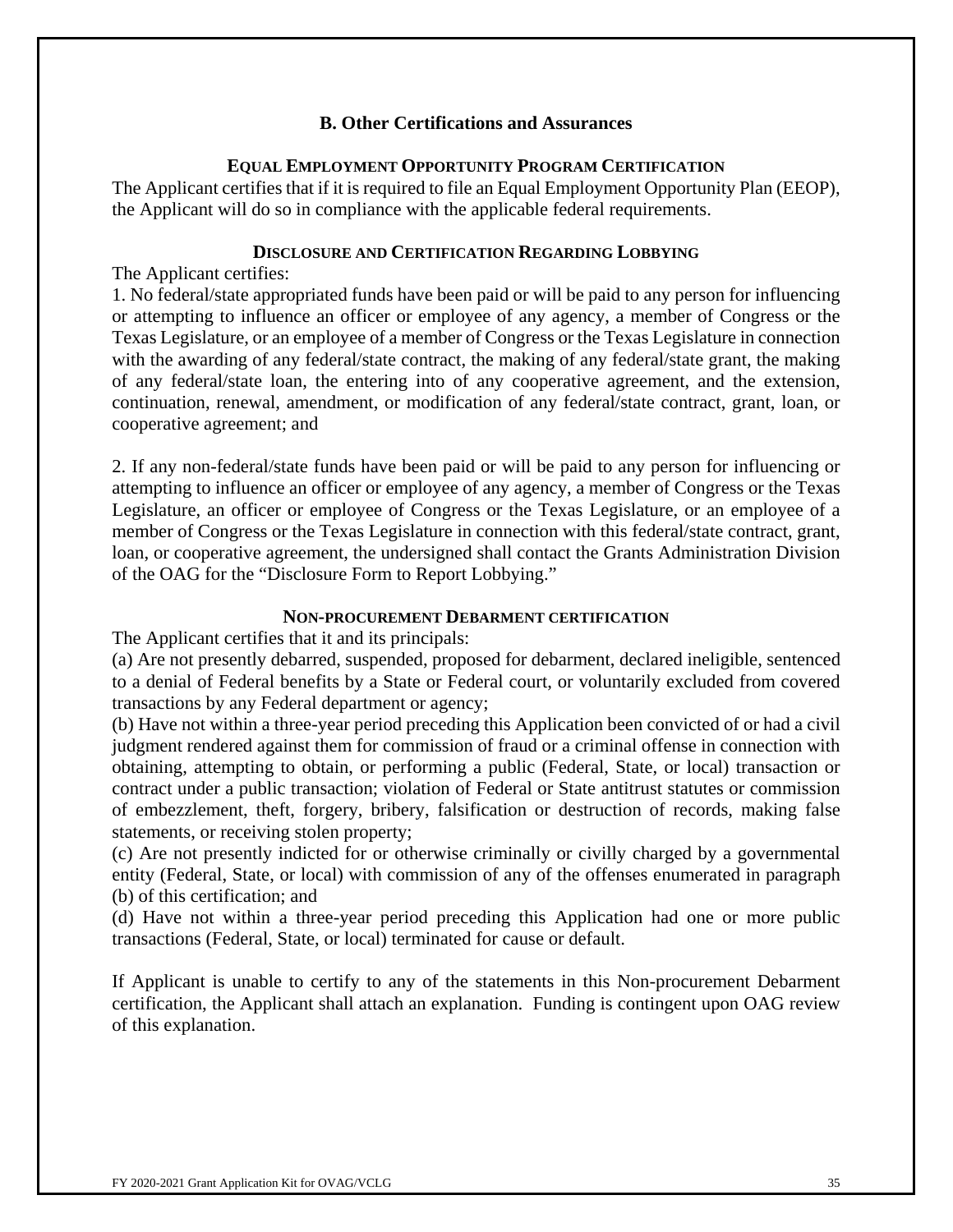### **DRUG-FREE WORKPLACE CERTIFICATION**

The Applicant certifies that it will provide a drug-free workplace by:

A. Publishing a statement notifying employees/assignees that the unlawful manufacture, distribution, dispensing, possession, or use of a controlled substance is prohibited in the Applicant's workplace and specifying the actions that will be taken against employees for violation of such prohibition.

B. Establishing a drug-free awareness program to inform employees/assignees about:

1. The dangers of drug abuse in the workplace;

2. The Applicant's policy of maintaining a drug-free workplace;

3. Any available drug counseling, rehabilitation, and employee assistance programs; and

4. The penalties that may be imposed upon employees/assignees for drug abuse violations.

C. Making it a requirement that each employee/assignee to be engaged in the performance of the grant be given a copy of the statement required by paragraph (A).

D. Notifying the employee/assignee in the statement required by paragraph (A) that, as a condition employment/assignment under the grant, the employees/assignee will:

1. Abide by the terms of the statement, and

2. Notify the Applicant and OAG, of any criminal drug statute conviction for a violation occurring in the workplace not later than five days after such conviction.

E. Notifying the agency within ten days after receiving notice under subparagraph (D) (2) from an employee/assignee or otherwise receiving actual notice of such conviction.

F. Taking one of the following actions with respect to any employee/assignee so convicted:

1. Taking appropriate personnel action with respect to any employee/assignee so convicted;

2. Requiring such employee/assignee to participate satisfactorily in drug abuse assistance or rehabilitation program approved for such purposes by a federal, state, or local health, law enforcement, or other appropriate agency.

G. Making a good faith effort to continue to maintain a drug-free workplace through the implementation of paragraphs  $(A)$ ,  $(B)$ ,  $(C)$ ,  $(D)$ ,  $(E)$ , and  $(F)$ .

#### **ANNUAL SINGLE AUDIT CERTIFICATION**

The Applicant certifies to the best of its knowledge and belief that one of the following applicable requirements will be met:

1. The Applicant currently expends \$750,000 or more, in combined federal funds during the fiscal year; and, therefore, is required to submit an annual single audit by an independent auditor made in accordance with the Single Audit Act Amendments of 1996 and Uniform Administrative Requirements, Cost Principles, and Audit Requirements for Federal Awards 2 CFR 200.

2. The Applicant currently expends \$750,000 or more in combined state funds during the fiscal year; and, therefore, is required to submit an annual Single Audit by an independent auditor made in accordance with the Uniform Grant Management Standards (UGMS).

3. The Applicant currently expends less than \$750,000 in either federal or state funds during the fiscal year; and therefore is exempt from the Single Audit Act and cannot charge audit costs to an OAG grant. Applicant agrees that the OAG may require a limited scope audit as defined in Uniform Administrative Requirements, Cost Principles, and Audit Requirements for Federal Awards 2 CFR 200.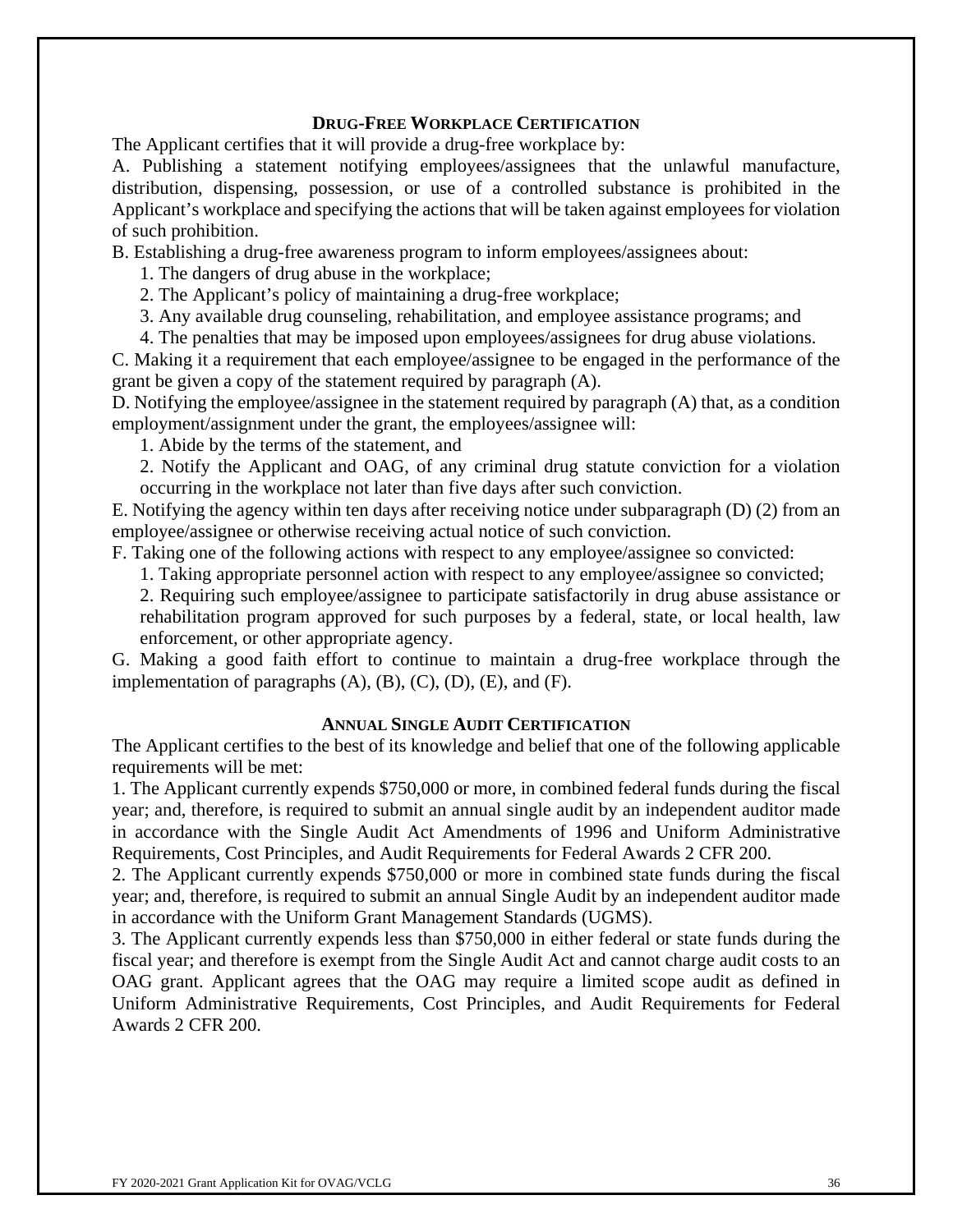If this Application is for funds in excess of \$25,000, the Applicant certifies the following: By submission of this proposal, that neither the Applicant nor its principals are presently debarred, suspended, proposed for debarment, declared ineligible, or voluntarily excluded from participation in this transaction by any federal department or state agency.

If the Applicant is unable to certify the above statements, the Applicant has attached an explanation to this Application.

#### **COMPLIANCE WITH ANNUAL INDEPENDENT FINANCIAL AUDIT FILING REQUIREMENT**

The Applicant assures that it will file an Annual Independent Financial Audit of the complete program and/or organization and management letter of the audit findings within nine months of the end of the fiscal year of the agency. An annual independent financial audit is a requirement for this OAG grant. The audit will meet Uniform Administrative Requirements, Cost Principles, and Audit Requirements for Federal Awards 2 CFR 200 and Uniform Grant Management Standards (UGMS) requirements. Additionally, the annual independent financial audit will meet Generally Accepted Government Auditing Standards in the event a Single Audit is not required.

### **COMPLIANCE WITH UGMS AND THE APPLICABLE 2 CFR 200**

The Applicant assures that it will follow the guidelines in the Uniform Grant Management Standards (UGMS). Both governmental entities as well as non-profit entities are required to follow UGMS guidelines.

The Applicant assures compliance with all federal/state statutes, regulations, policies, guidelines and requirements, including, but not limited to, UGMS as well as 2 CFR 200 titled Uniform Administrative Requirements, Cost Principles, and Audit Requirements for Federal Awards (Uniform Guidance).

### **RETURN OF GRANT FUNDS IN THE EVENT OF LOSS OR MISUSE**

The Applicant agrees that in the event of loss or misuse of the OAG funds, the Applicant assures that the funds will be returned to the OAG in full.

#### **CONFLICT OF INTEREST**

The Applicant assures that there is no conflict of interest that would preclude it from filing the Application or providing the services under this grant. By submitting this Application, Applicant affirms that it has neither given, nor intends to give, at any time hereafter, any economic opportunity, future employment, gift, loan, gratuity, special discount, trip, favor, or service to a public servant or any employee or representative of same, at any time during the procurement process or in connection with this grant Application, except as allowed under relevant state and federal law. The Applicant further agrees that it will establish safeguards to prohibit its employees from using their positions for a purpose that constitutes or presents the appearance of personal or organizational conflict of interest or personal gain. The Applicant shall operate with complete independence and objectivity without actual, potential, or apparent conflict of interest with respect to the activities conducted under this grant.

Without diminishing the provisions of the prior paragraph, the Applicant assures that as a grantee, grantee personnel, members of a grantee board or governing body, or other persons affiliated with the grant project shall not participate in any proceeding or action where grant funds personally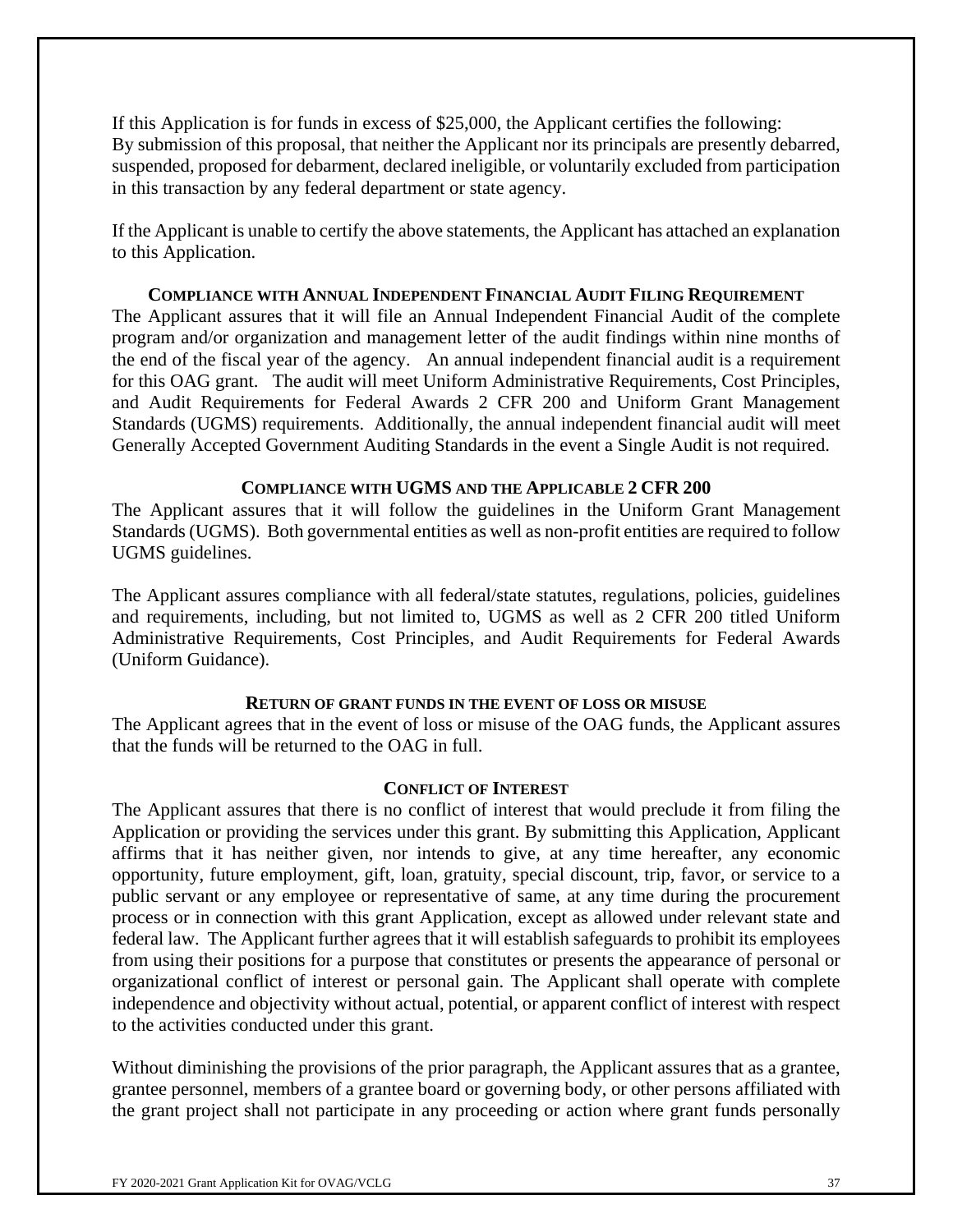benefit, directly or indirectly, the individuals or their relatives. For the purposes of this provision, "relatives" means persons related to the individual within the third degree by consanguinity or within the second degree by affinity, as determined by Chapter 573 of the Government Code. Grant personnel and officials must avoid any action that results in or creates the appearance of using their official positions for private gain; giving preferential treatment to any person; losing independent judgment or impartiality; making an official decision outside of official channels; or adversely affecting the confidence of the public in the integrity of the program or the OAG.

#### **AUTHORITY TO FILE APPLICATION**

The Applicant has the authority or will receive the appropriate authority by the Applicant's governing body to file the Application, including the authority to agree to the assurances and certifications contained herein.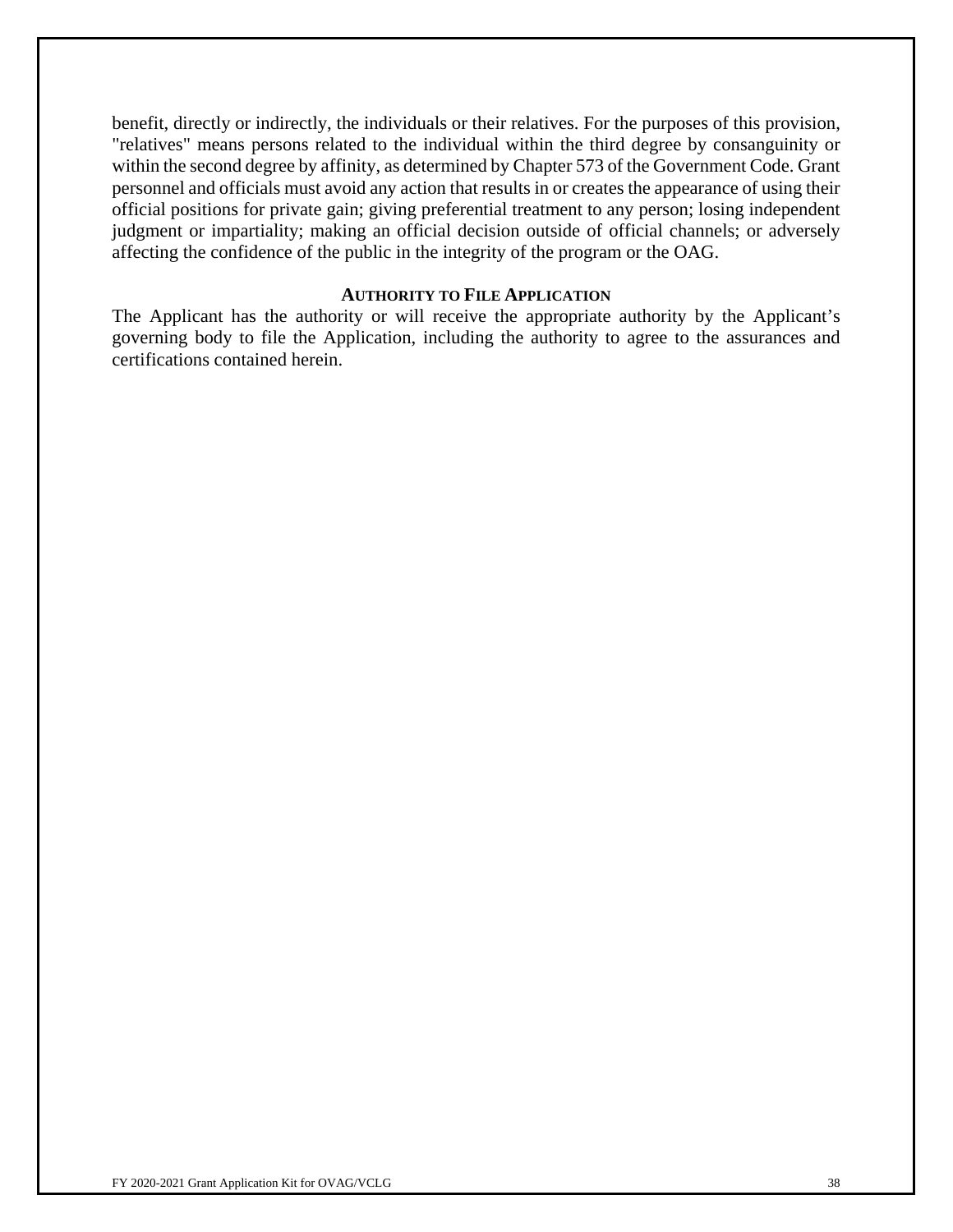# **V. REQUIRED DOCUMENTS FOR SUBMISSION OF APPLICATION**

#### **APPLICATION**

• The Application must be submitted via GOALS

#### **"STATEMENTS SUPPORTING SUBMISSION OF THE APPLICATION TO THE OFFICE OF THE ATTORNEY GENERAL"**

- It must be signed by the Authorized Official (or designated Authorized Official) and uploaded at the time the Application is submitted to the OAG.
- Applications that are received by the OAG without this document will not be considered or funded by the OAG.

#### **"RESOLUTION OF GOVERNING BODY"**

 It must be signed and uploaded at the time the Application is submitted to the OAG, unless the timing of the Application due date and requirements of the Texas Open Meetings Act or other requirements prevents the governing body from reviewing and approving the Resolution, and then it may be submitted to the OAG at a later date. (Please note that the Authorized Official must be designated by signature of the governing body. If the Authorized Official is also a member of the governing body, the Authorized Official must be designated by another member's signature. **The Authorized Official cannot sign the Resolution designating him/herself as the Authorized Official.)**

**JOB DESCRIPTIONS** are required for each position requested in the proposed budget.

- Job descriptions must be uploaded with the Application under "Upload Additional Documents". Missing job descriptions may impact the Applicant's funding.
- Job description titles **must** match the titles of the positions on the proposed budget.

**SUPPORT DOCUMENT(S)** if required by the Applicant to achieve the proposed project.

- $\bullet$  Support Document(s), if required, must be uploaded with the Application. Missing Support Document(s) may impact the Applicant's funding.
- The Applicant should mark each page of the uploaded Support Document(s) with the name of the Applicant and the Reference ID Number, if applicable.

**THE APPLICANT SHOULD UPLOAD "STATEMENTS SUPPORTING SUBMISSION OF THE APPLICATION TO THE OFFICE OF THE ATTORNEY GENERAL," "RESOLUTION OF GOVERNING BODY," JOB DESCRIPTION(S) AND SUPPORT DOCUMENT(S) IN EACH OF THE CORRESPONDING "TASKS" LOCATED ON THE MAIN PAGE OF YOUR APPLICATION.**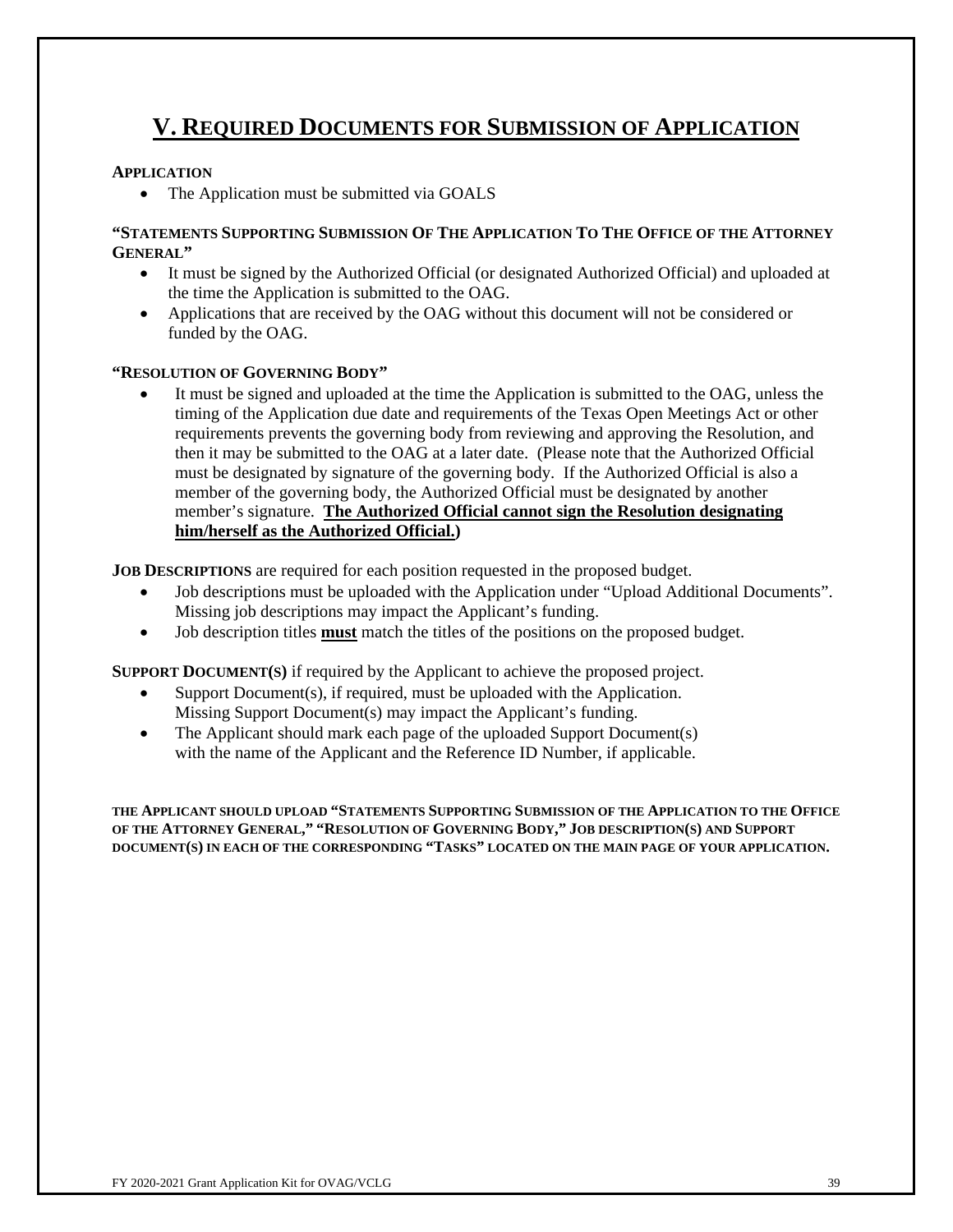## **STATEMENTS SUPPORTING SUBMISSION OF THE APPLICATION TO THE OFFICE OF THE ATTORNEY GENERAL**

### **REQUIRED TO BE SUBMITTED WITH THE APPLICATION BY 11:59 P.M. CDT, FRIDAY, APRIL 12, 2019, OR THE APPLICATION WILL NOT BE CONSIDERED.**

**INSTRUCTIONS:** Select the grant program in Section 1 below and submit this signed document with the Application.

#### **LEGAL NAME OF APPLICANT:**

#### **REFERENCE ID NUMBER:**

**1. THIS APPLICATION IS FOR** (initial one):

\_\_\_\_\_ Other Victim Assistance Grant (OVAG)

Victim Coordinator and Liaison Grant (VCLG)

**2. TRUE AND CORRECT INFORMATION.** The undersigned certifies that the information contained in this Application is true and correct to the best of his or her knowledge.

**3. OAG CERTIFICATIONS AND ASSURANCES.** The undersigned has read and understands the Certifications and Assurances contained in the Application Kit.

**4. DEADLINES AND SUBMISSION OF APPLICATION.** The undersigned understands that the deadline for submission is 11:59 p.m. CDT, Friday, April 12, 2019, and that to meet the deadline, the Applicant must finalize and upload all applicable documents as required in the Application Kit. The undersigned further acknowledges that:

- It is the Applicant's responsibility to submit the Application to the OAG in the specified manner and by the specified date and time
- Applications submitted in other formats will not be accepted
- The OAG accepts no responsibility for delays in electronic submission delivery
- Late Applications will not be considered under any circumstance

**5. RESOLUTION OF GOVERNING BODY.** The undersigned states it is either submitting the Resolution of Applicant's governing body with this Application or will submit one at a later date as established by the OAG. If the timing of the Application due date and requirements of the Texas Open Meetings Act or other requirements prevent the governing body from reviewing and approving the Resolution, then it may be submitted to the OAG at a later date.

**6. JOB DESCRIPTIONS FOR EACH REQUESTED POSITION**. The undersigned understands that the most recent job description for each position requested in the proposed budget must be submitted with the Application. Missing job descriptions may impact the Applicant's score.

**7. SUPPORT DOCUMENT(S)** The undersigned understands that the most recent Support Document(s) as defined under General Definitions must be submitted with the Application.

\_\_\_\_\_\_\_\_\_\_\_\_\_\_\_\_\_\_\_\_\_\_\_\_\_\_\_\_\_\_\_\_\_\_ \_\_\_\_\_\_\_\_\_\_\_\_\_\_\_\_\_\_\_\_\_\_\_\_\_\_\_\_\_\_\_\_\_\_

Authorized Official Signature Authorized Official Printed Name

Title

Date

\_\_\_\_\_\_\_\_\_\_\_\_\_\_\_\_\_\_\_\_\_\_\_\_\_\_\_\_\_\_\_\_\_\_

\_\_\_\_\_\_\_\_\_\_\_\_\_\_\_\_\_\_\_\_\_\_\_\_\_\_\_\_\_\_\_\_\_\_